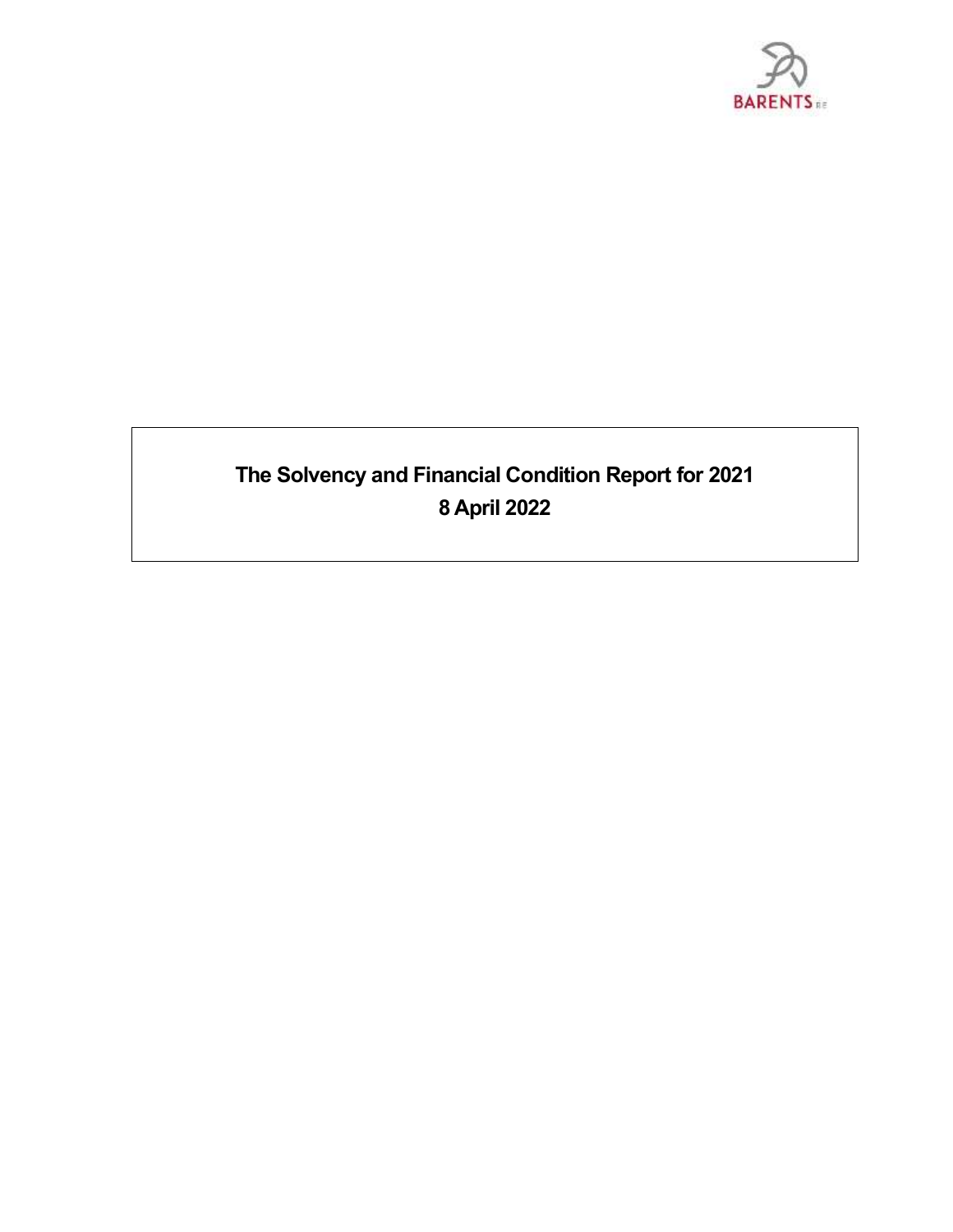

# **Table of contents**

| А.         |                                                                          | 4  |
|------------|--------------------------------------------------------------------------|----|
| A.1        |                                                                          |    |
| A.2        |                                                                          |    |
| A.3        |                                                                          |    |
| A.4        |                                                                          |    |
| A.5        |                                                                          |    |
| В.         |                                                                          |    |
| B.1        |                                                                          |    |
| B.2        |                                                                          |    |
| B.3        |                                                                          |    |
| <b>B.4</b> |                                                                          |    |
| B.5        | Risk management system including the own risk and solvency assessment 14 |    |
| <b>B.6</b> |                                                                          |    |
| B.7        |                                                                          |    |
| <b>B.8</b> |                                                                          |    |
| <b>B.9</b> |                                                                          |    |
| C.         |                                                                          |    |
| C.1        |                                                                          |    |
| C.2        |                                                                          |    |
| C.3        |                                                                          |    |
| C.4        |                                                                          |    |
| C.5        |                                                                          | 24 |
| D.         |                                                                          | 26 |
| D.1        |                                                                          | 26 |
| D.2        |                                                                          |    |
| <b>D.3</b> |                                                                          |    |
| <b>D.4</b> |                                                                          | 26 |
| <b>D.5</b> |                                                                          | 26 |
| E.         |                                                                          | 27 |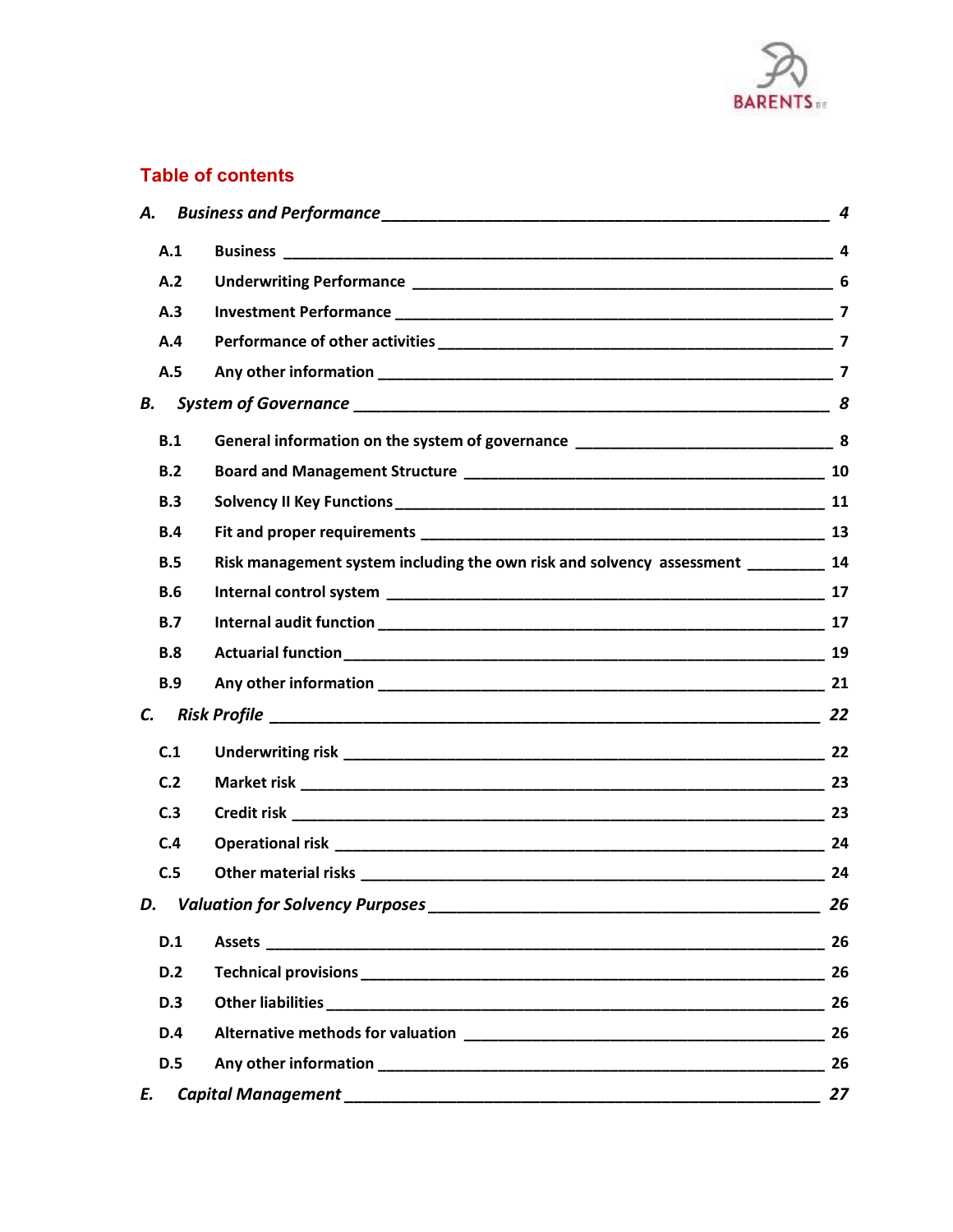

| E.1 | Own funds                                                              | 27 |
|-----|------------------------------------------------------------------------|----|
| E.2 | Solvency Capital Requirement and Minimum Capital Requirement           | 29 |
| E.3 | Use of duration-based equity risk sub-module in the calculation of SCR | 29 |
| E.4 | Differences between the standard formula and any internal model used   | 29 |
| E.5 | Non-compliance with the MCR and non-compliance with the SCR            | 29 |
| E.6 | Any other information                                                  | 29 |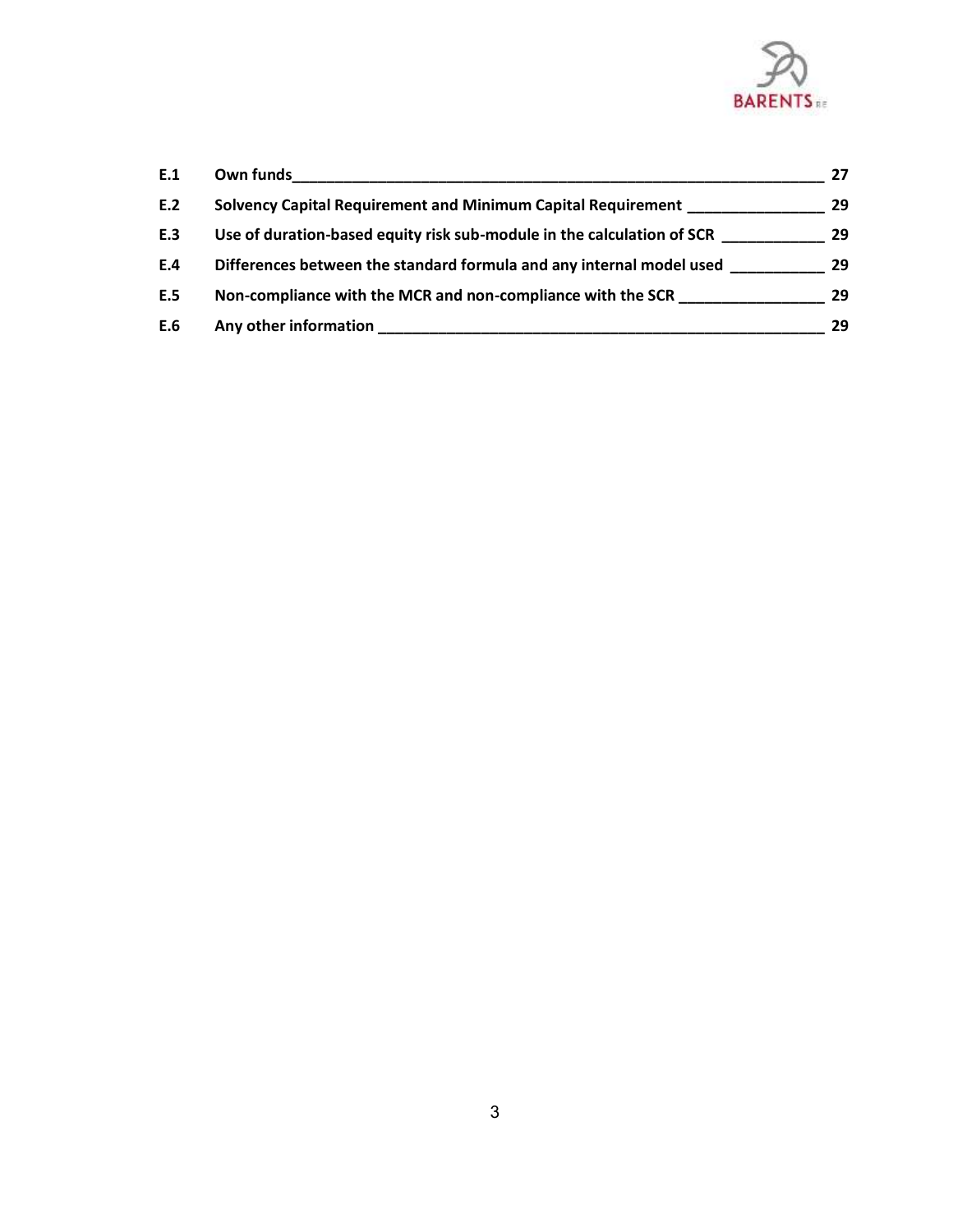

# <span id="page-3-1"></span><span id="page-3-0"></span>A. Business and Performance

# A.1 Business

Barents Reinsurance S.A. (the "Company" or "Barents Lux") is *société anonyme* domiciled in Luxembourg. The Company is under the supervision of the Commissariat aux Assurances (CAA) in Luxembourg:

## **Commissariat aux Assurances**

7, boulevard Joseph II L-1840 Luxembourg Grand-Duché de Luxembourg Email: [caa@caa.lu](mailto:caa@caa.lu)

The external auditor is Atwell S.à r.l. from Luxembourg with the following address:

# **ATWELL S.à r.l.**

Bâtiment H2O – Bloc B 2ème étage 33, rue de Gasperich L-5826 Hesperange Mr Christophe Deschamps Email: Christophe.deschamps@atwell.lu

The Company is held directly by BRM Barents S.C.A. and it is a part of the Barents Re group. The important lines of business of Barents Reinsurance S.A. at 31 December 2021 were:

- Energy
- Financial Institutions
- General Liability
- Accident & Health
- Property
- Marine Cargo
- Bonds
- Life

The 10 most important geographic areas at 31 December 2021 were:

Saudi Arabia, Japan, South Korea, Russian Federation, Bulgaria, UK, UAE, Portugal, Ireland, Qatar and Switzerland.

The subscribed capital remained at EUR 29,000,000.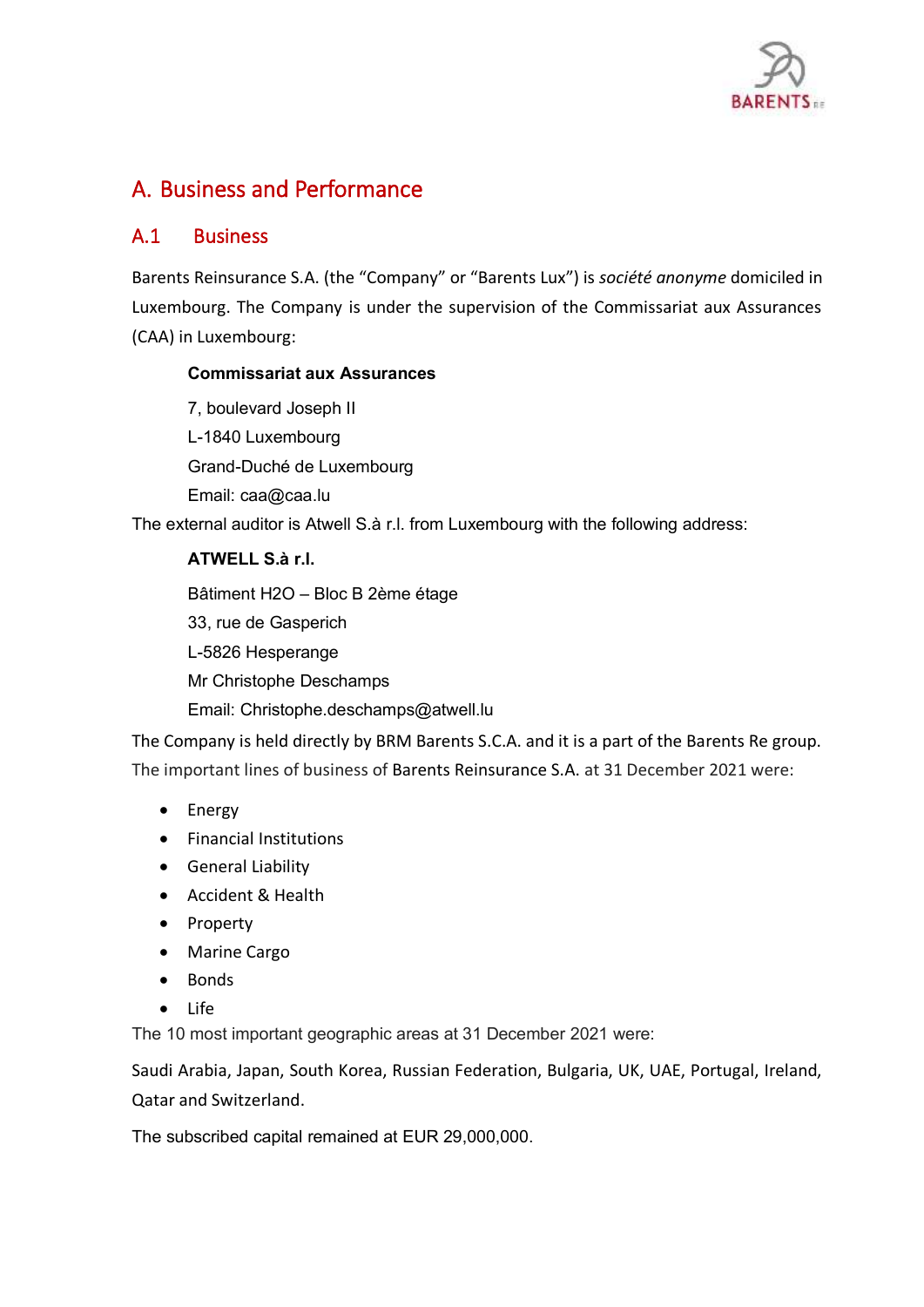

AM Best has affirmed the Financial Strength Rating of A (Excellent) and the Long-Term Issuer Credit Rating of "a" of Barents Re Reinsurance Company, Inc. (Barents Re) and its affiliate, Barents Reinsurance S.A.

The outlook of these ratings is negative.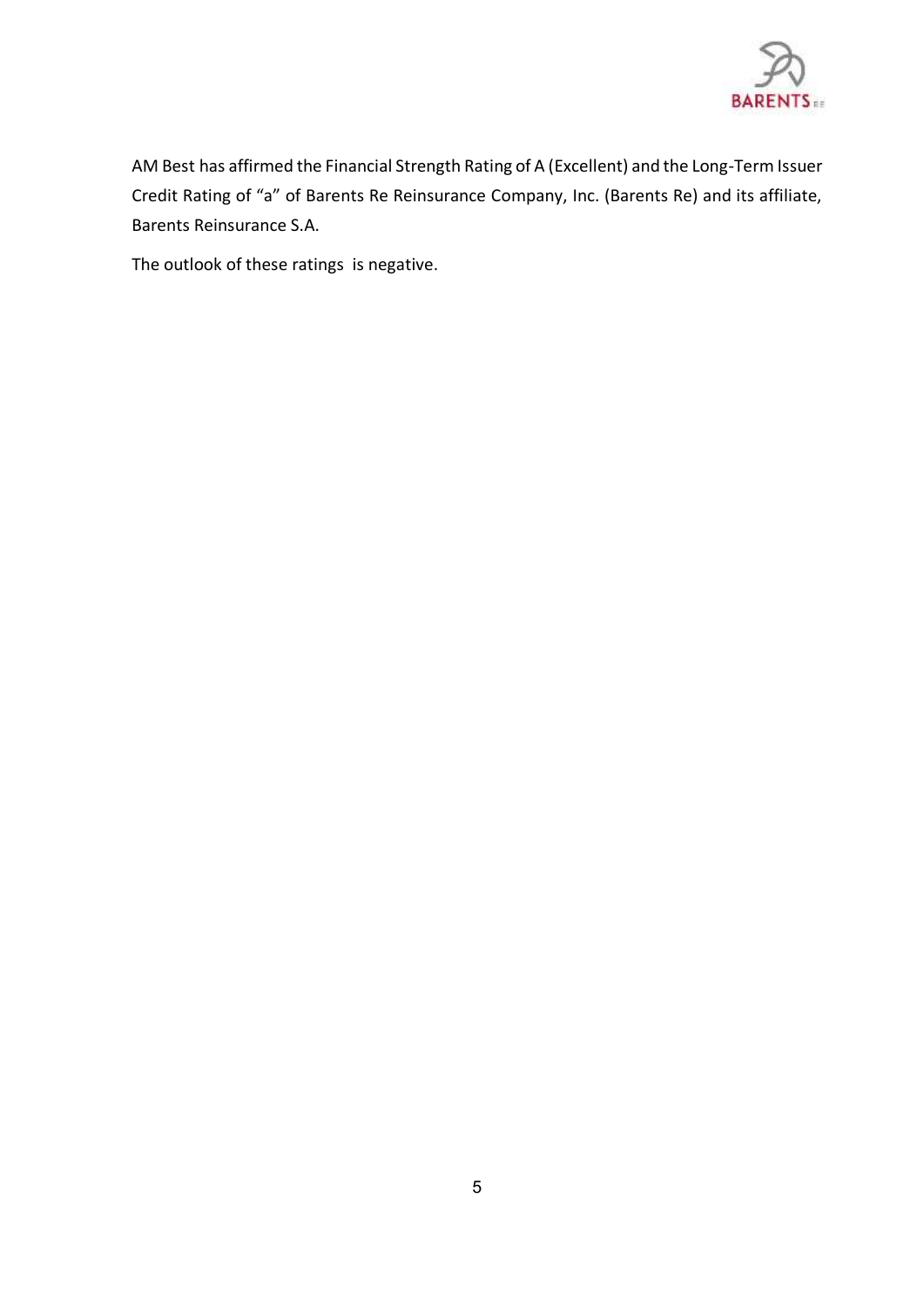

# <span id="page-5-0"></span>A.2 Underwriting Performance

Audited underwriting results at year-end 2021:

|                                                                   | 2021               | 2020              |
|-------------------------------------------------------------------|--------------------|-------------------|
| 1. EARNED PREMIUMS, NET OF REINSURANCE                            | 20,386,407.62      | 19,013,340.24     |
| a) Gross premium written                                          | 126,886,813.03     | 111,941,212.79    |
| b) Outward reinsurance premiums                                   | (104, 461, 922.22) | (93, 529, 155.48) |
| c) Change in the gross provision for unearned premiums            | (11,909,563.82)    | 5,622,467.67      |
| d) Change in the gross prov unearned prem, rein.share             | 9,871,080.63       | (5,021,184.74)    |
| 2. ALLOCATED INV RETURN TFD FROM NON-TECHN<br><b>ACCOUNT</b>      | 886,992.04         | (1,603,331.71)    |
| 3. OTHER TECHNICAL INCOME, NET OF REINSURANCE                     | 9,452,791.48       | 9,227,037.47      |
| 4. CLAIMS INCURRED, NET OF REINSURANCE                            | (6, 163, 345.48)   | (5, 101, 524.83)  |
| a) Claims paid                                                    | (1,453,585.73)     | (4,405,605.67)    |
| aa) Gross amount                                                  | (19,950,375.90)    | (68, 429, 211.02) |
| bb) Reinsurers' share                                             | 18,496,790.17      | 64,023,605.35     |
| b) Change in the provision for claims                             | (4,709,759.75)     | (695, 919.16)     |
| aa) Gross amount                                                  | (38,060,743.79)    | 23,082,931.70     |
| bb) Reinsurers' share                                             | 33,350,984.04      | (23,778,850.86)   |
| 5. CHANGES IN OTHER TECHNICALS PROVISIONS, NET OF<br><b>REINS</b> |                    |                   |
| 6. BONUSES AND REBATED, NET OF REINSURANCE                        |                    |                   |
| 7. NET OPERATING EXPENSES                                         | (18,054,222.94)    | (17,914,485.01)   |
| a) Acquisition costs                                              | (17, 254, 290.32)  | (15, 456, 747.87) |
| b) Change in deferred acquisition costs                           | 1,594,614.43       | 24,383.65         |
| c) Administrative expenses                                        | (9,978,392.11)     | (9,876,493.97)    |
| d) Reinsurance commissions and profit participation               | 7,583,845.06       | 7,394,373.18      |
| 8. OTHER TECHNICAL CHARGES, NET OF REINSURANCE                    | (13,514.84)        | 654.09            |
| 9. CHANGE IN THE EQUALISATION PROVISION                           | (5,320,519.11)     | (2,523,862.62)    |
| 10. BALANCE TECHN ACCOUNT FOR NON-LIFE INSURANCE                  | 1,174,588.77       | 1,097,827.63      |
|                                                                   |                    |                   |

| Gross Loss Ratio | 50.5% | 38.6% |
|------------------|-------|-------|
| Net Loss Ratio   | 30.2% | 26.8% |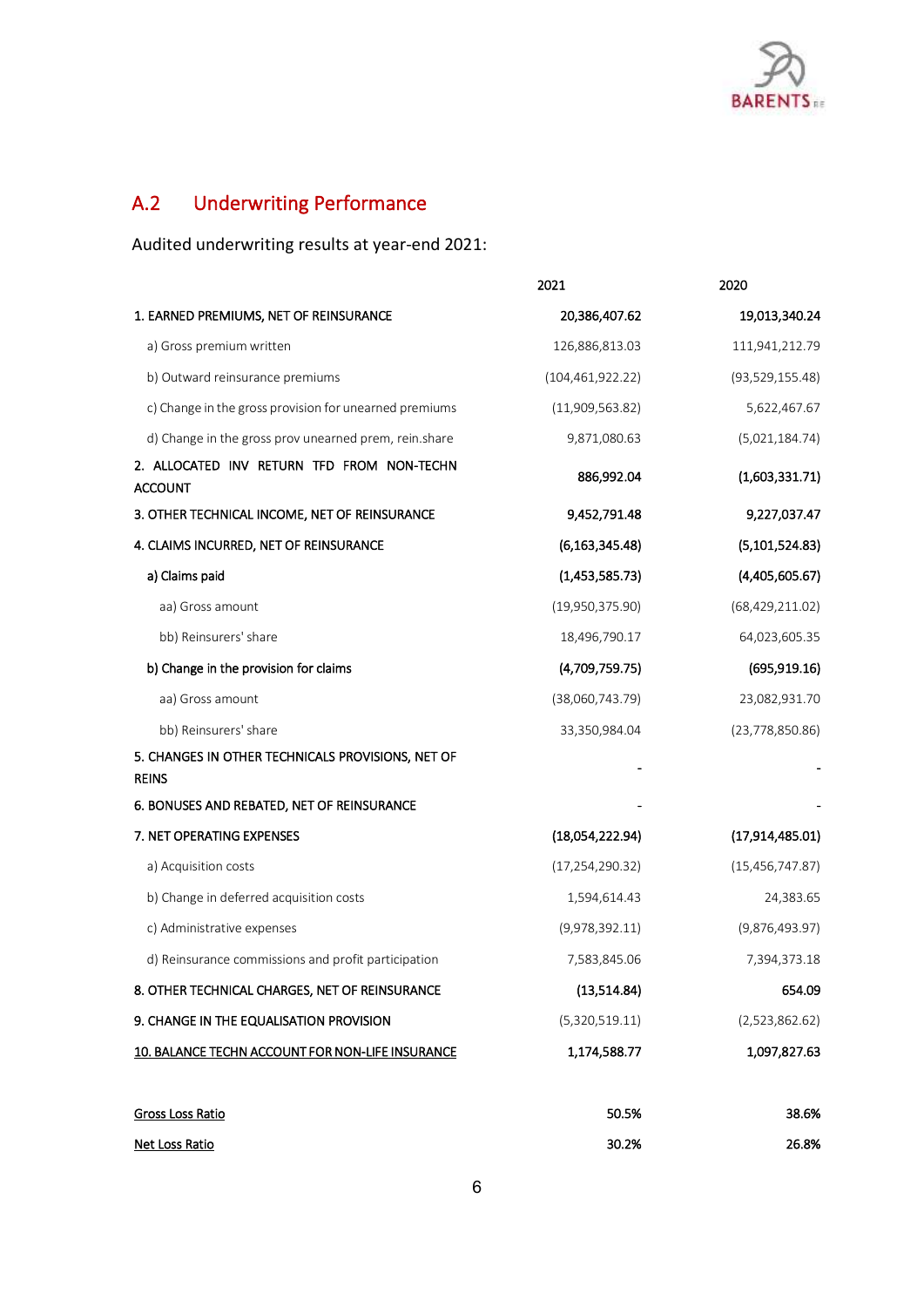

# <span id="page-6-0"></span>A.3 Investment Performance

<span id="page-6-1"></span>In addition to holding cash at bank, the Company has invested in bonds and listed shares. The investment return was EUR 886,992.04.

# <span id="page-6-2"></span>A.4 Performance of other activities

There was no other material income and expenses incurred over the reporting period.

# A.5 Any other information

There is no other information.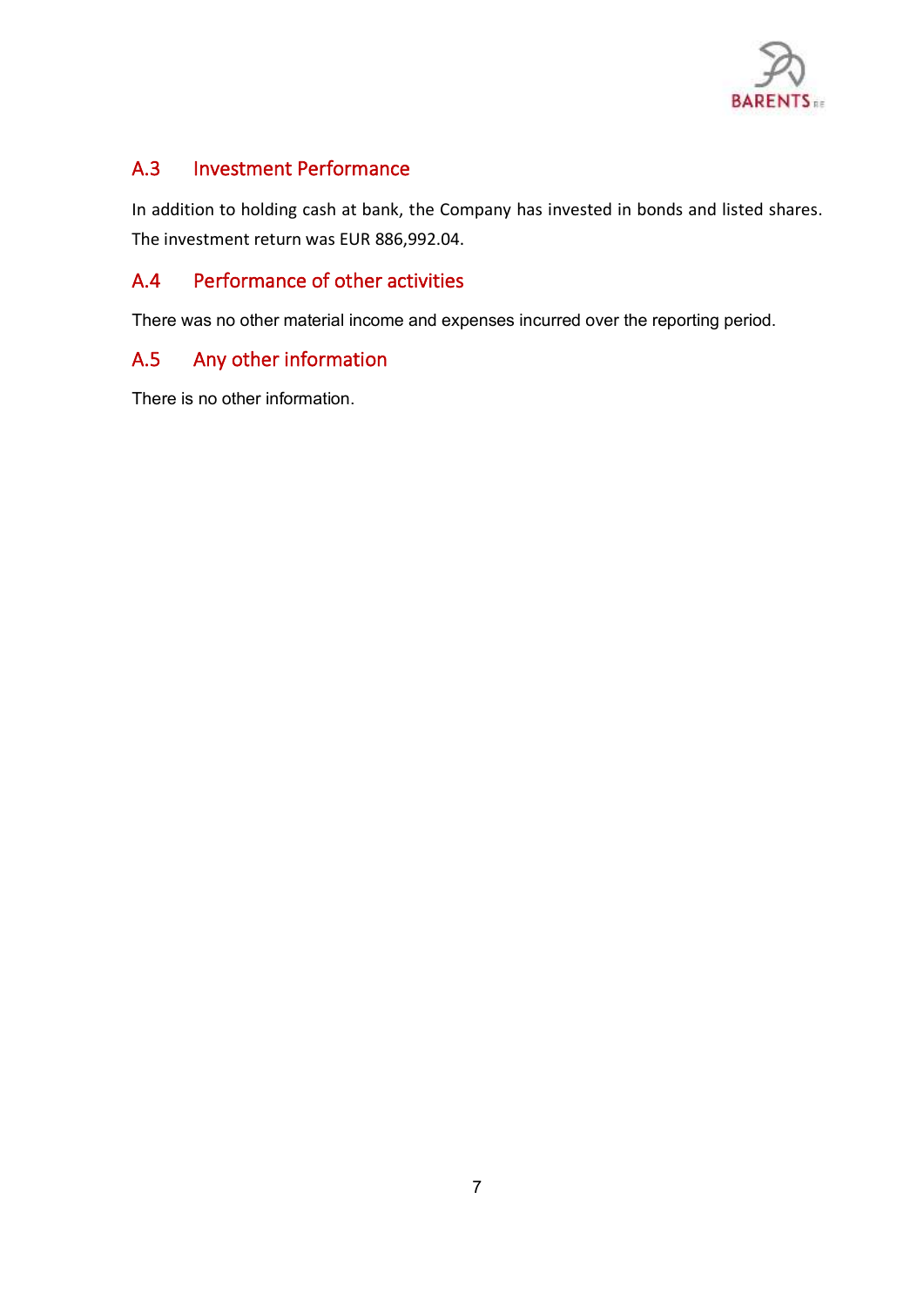

# <span id="page-7-1"></span><span id="page-7-0"></span>B. System of Governance

# B.1 General information on the system of governance

The Board and committees' responsibilities are formally documented in their Terms of Reference. The allocation of responsibilities aims to embed the management and governance of risk as part of the business-as-usual activities and to place it at the centre of the decision-making process.

The Board and committee structure has been designed to ensure that the frequency of meetings is appropriate and proportionate to support Board awareness and decision making. The Board and Committees follow standard agendas aligned to the terms of reference. This ensures that the Board and Committeediscussions address the risk profile and key aspects of the day-to-day business management that could affect Barents Lux's strategic risk appetite. Committee meetings are minuted, clearly reflecting committee conclusions.

The key functions of Compliance, Risk, Actuarial and Internal Audit support the Board and committees. Each of these functions are free to carry out their assignments with impartiality and unrestricted access to resources, including direct access to the Board and senior management.

Barents Lux has the following governance framework:

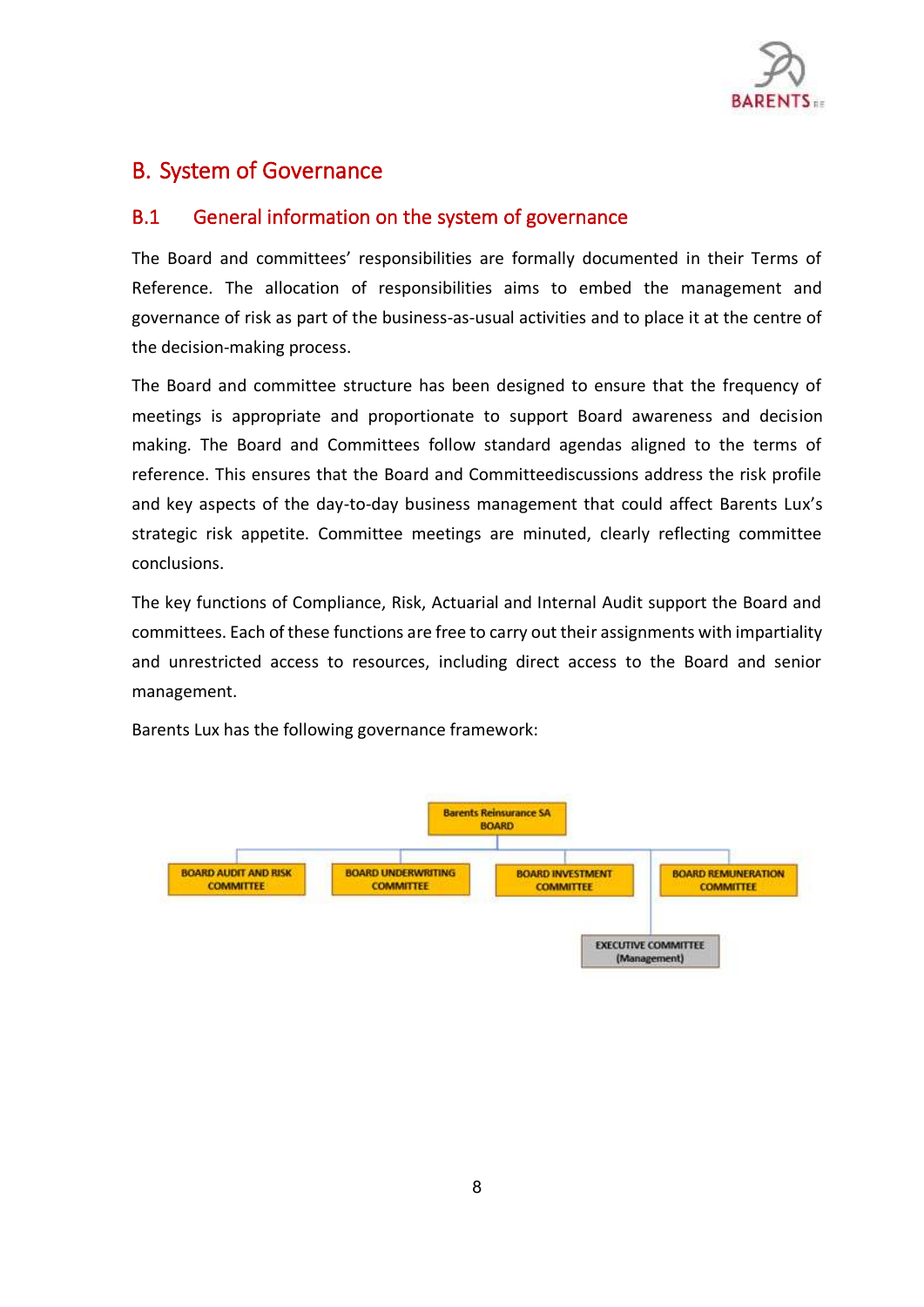

# B.1.1 Board

The Board retains the ultimate responsibility for the performance of Barents Lux and its responsibilities include:

- o Determining the overall strategy and risk appetite for Barents Lux.
- o Ensuring alignment of business and risk strategy and priorities for Barents Lux.
- o Ensuring there is a suitable organisational structure to support Barents Lux's strategy, risk management framework and system of governance.
- o Monitoring key risks exposure and adapting risk appetite as required.

## B.1.2 Board Audit and Risk Committee

A committee of the Board that whose responsibilities include:

- o Reviewing and challenging the risks as reported
- o Ensuring adherence to risk governance, appetites and the appropriateness of the control environment

## B.1.3 Board Underwriting Committee

A committee of the Board whose responsibilities include:

o Setting and overseeing the underwriting strategy for Barents Lux

### B.1.4 Board Investment Committee

A committee of the Board whose responsibilities include:

o Setting and overseeing the investment strategy for Barents Lux

### B.1.5 Board Remuneration Committee

A committee of the Board whose responsibilities include:

o Setting and overseeing the remuneration for Barents Lux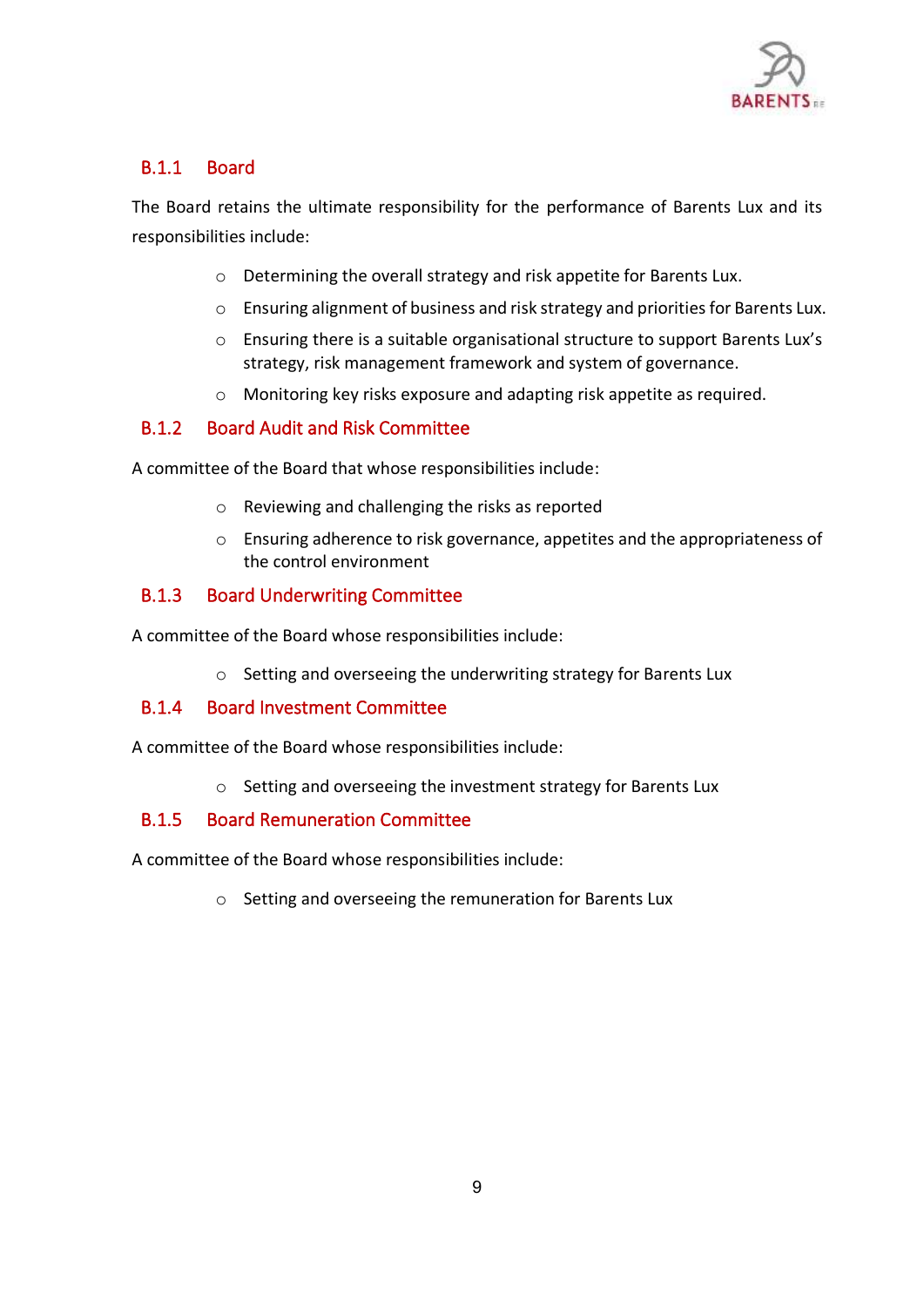

## B.1.6 Executive Committee

A management committee responsible for decision-making and oversight of the day-to-day management of the Company. From April 2022, this committee will be incorporating the other management committees to improve efficiencies as the attendees of the legacy management committees tended to be the same people in many cases. This committee's responsibilities include:

- o Day to day executive management of risks
- o Ensuring appropriate resources are dedicated towards risk management and controls
- o Setting the suitable management culture.

# <span id="page-9-0"></span>B.2 Board and Management Structure

## B.2.1 Board Composition

The Board structure has been designed to provide independent challenge and oversight whilst ensuring a sufficient and suitable level of skill.

The Board is responsible for evaluating, challenging and approving the strategic direction, business plan, the control framework, ORSA and risk appetites. The Board sets out a clear framework of delegation of responsibilities to be able to discharge day-to day duties.

The Board has the following composition:

| <b>Directors</b>           |                                                                                                                               |                                         |                                                                                                     |
|----------------------------|-------------------------------------------------------------------------------------------------------------------------------|-----------------------------------------|-----------------------------------------------------------------------------------------------------|
| Gerardo Garcia<br>Chairman | the control of the state of the control of the<br>Carl Philipp Thomas<br>the first state of the control of the control of the | Henry Chalhoub<br>The New York of China | the control of the control of the con-<br>Thierry Brevet<br>and the contract of the contract of the |

Mr. Brevet and Mr. Thomas are both independent directors who joined board in 2021. Mr. Brevet is also the chair of the audit and risk committee.

# B.2.2 Role & Skills of Non-Executive Directors

In January 2022, Barents Lux began an annual Board Members' Skills Gap Analysis and Development Process. This process consists of the following components and is envisaged to take place over four different phases:

1. Skills Gaps Discovery Phase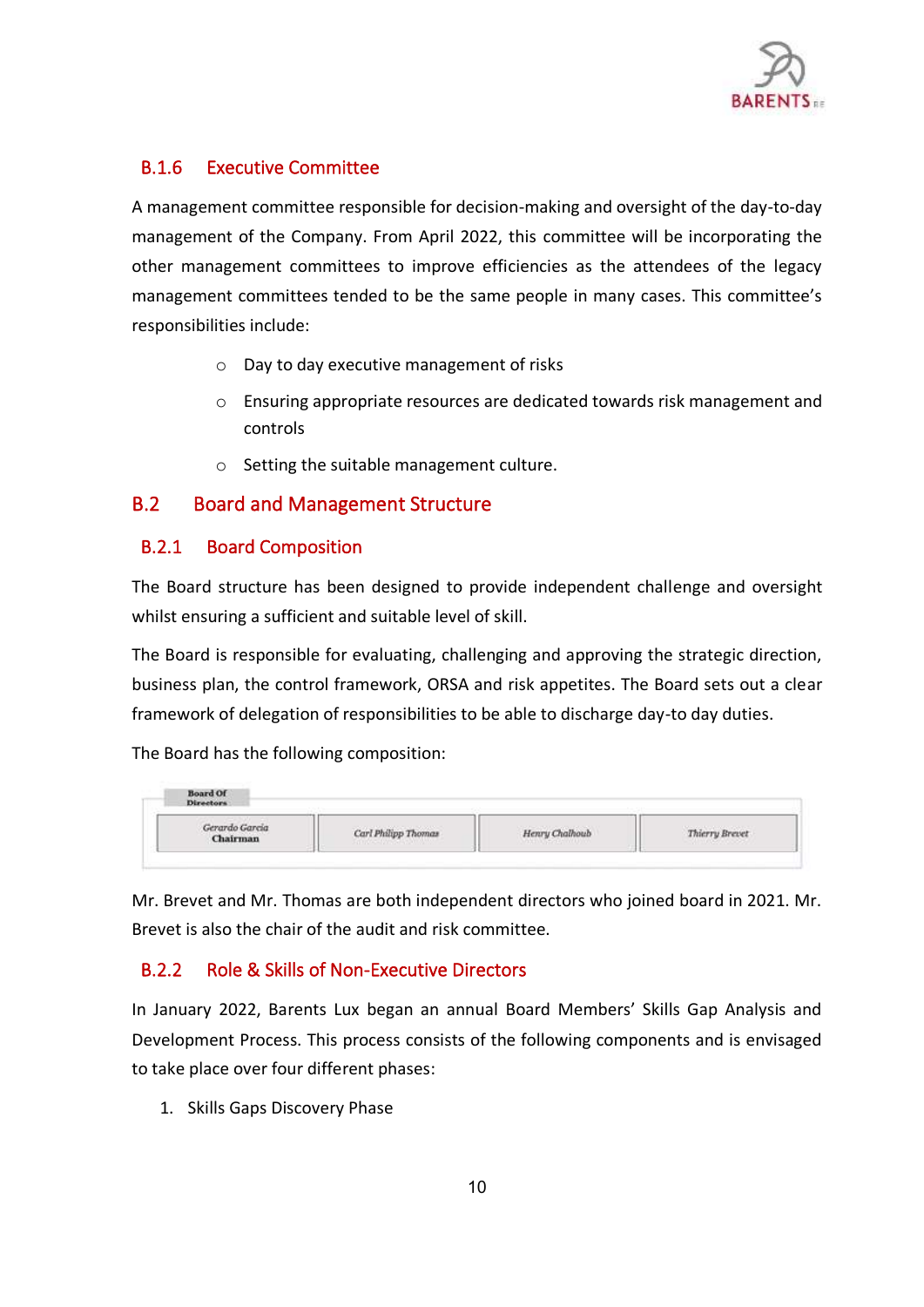

For each relevant competency at the level of the board, a set of discovery questions are answered by each board member in order to gauge their competency level

2. Skills Gaps Matrix Development Phase

Based on the discovery phase, the skills gaps matrix is populated to reflect the level of identified gaps per competency and per board member

3. Training and Development Phase

The results of the skills gaps analysis will be reflected in a training and development plan for each board member. This plan will be agreed upon with HR and the board member in question

4. Skills Gaps Assessment Phase

<span id="page-10-0"></span>The last step of the cycle includes an evaluation of the results of the training against the skills gaps analysis, in order to ensure that all identified gaps have been addressed. The cycle is repeated on a yearly basis in order to ensure optimal conformity of the board members' skills with the needed competencies

# B.3 Solvency II Key Functions

Key functions, appointed by the Board of Directors, are one of the pillars of the organisational structure of the Company and contribute to the strategic objectives of the organisation, and the proper conduct of its operations. The composition, role and responsibilities and the reporting line of each function is detailed in the document below. The appointment of the person or persons responsible for representing each function is in accordance with the principles of management of conflicts of interest, and with the fit and proper requirements.

# B.3.1 Risk Management Function

The Company has established a risk management function to set up and manage a centralised, robust and suitable risk management system, adapted to the risk profile (short, medium and long-term) of the organization. Mr Leon Mediavilla Garcia has been nominated to undertake this role.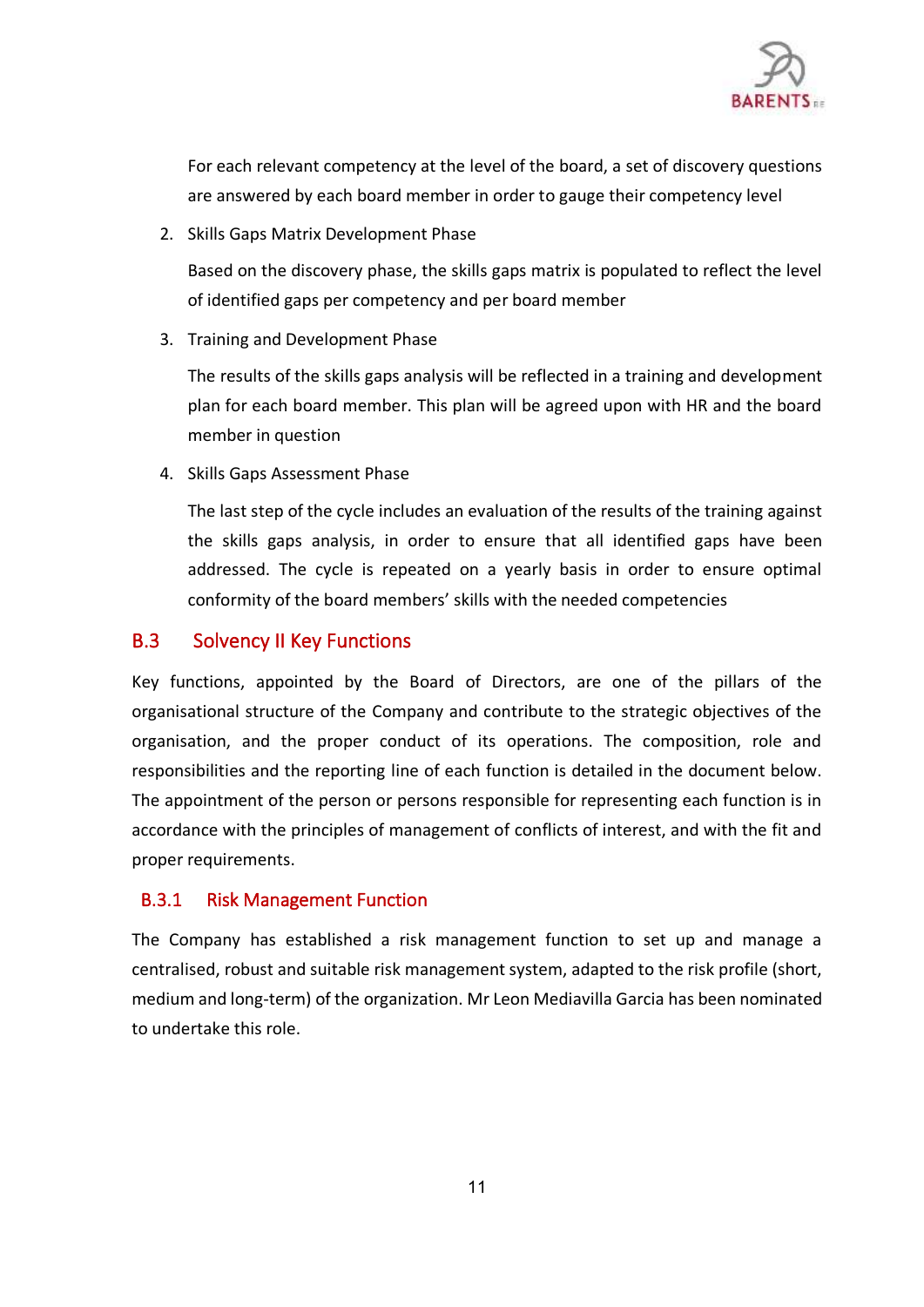

## B.3.2 Compliance Function

The Company has implemented a compliance function to ensure its compliance with applicable laws and regulations, and with group policies and procedures. Mr Philippe BANET RIVET has been nominated to undertake this role.

### B.3.3 Actuarial Function

The Company has implemented an actuarial function to oversee all actuarial calculations needed for the Company's management, and to contribute to the risk management process with a mathematical and actuarial approach. Mr Leon Mediavilla Garcia has been nominated to undertake this role.

## B.3.4 Internal Audit Function

The Company has implemented an internal audit function in order to independently verify the adequacy of the organisation, its policies and governance procedures, and their application in daily management. Mr Mohammad Badreddine has been nominated to undertake this role.

## B.3.5 Changes to the governance system during the reporting period

During 2021, the CRO Dirk Gorges left the company on 31 December 2021; he was replaced by León Mediavilla García as Chief Risk Officer on 1 January 2022; and Mr. Thierry Brevet and Carl Philipp Thomas joined the board of directors and John Fitzpatrick resigned from his position as a director with the Company.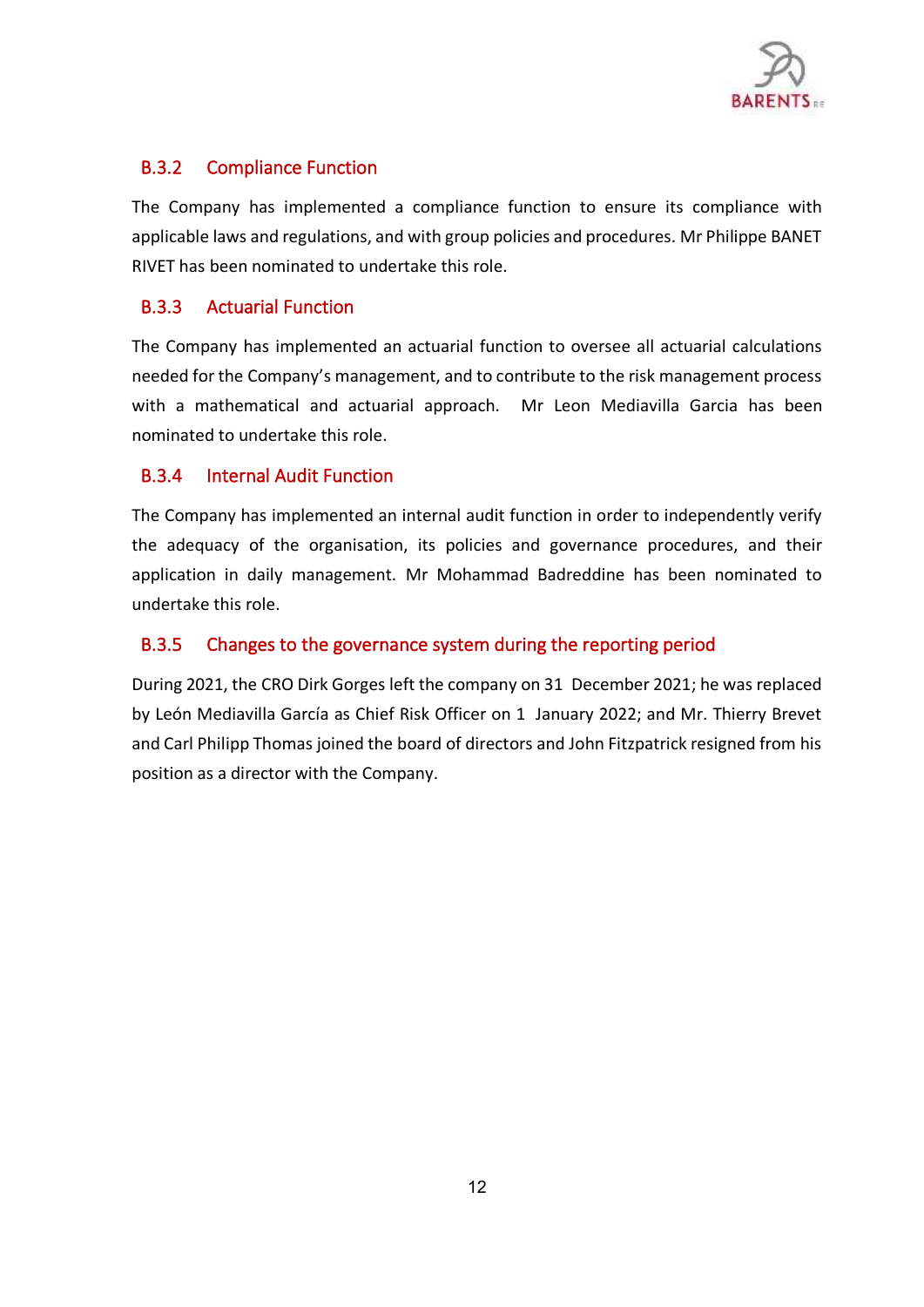

# <span id="page-12-0"></span>B.4 Fit and proper requirements

Members of the Board of Directors and persons performing key functions must have the skills required to manage and supervise the organisation.

The Board of Directors must have collectively a knowledge and professional experience in:

**Insurance, reinsurance and financial markets**: the awareness and understanding of the business and economic environment in which the Company operates;

**Strategy and business model of the Company**: a detailed understanding of the Company's business strategy and model;

**Governance systems**: the awareness and understanding of the Company's risks and the capability of managing them, the ability to assess the effectiveness of the Company's arrangements to deliver effective governance, oversight and controls;

**Financial and actuarial analysis**: the ability to understand and interpret the financial and actuarial information provided by other functions, and take it into account in the decisionmaking process;

**Legislation and regulations applicable to the business of reinsurance**: the awareness and understanding of the regulatory framework in which the Company operates.

The criminal records and the Curriculum Vitae (CV) of the Directors and the representatives of the key functions are sent to the CAA for assessment.

All situations that give rise to a reassessment of the reputation and integrity, such as legal conviction and changes to the CV or police record, have to be notified to the Board of Directors and to the CAA, especially if they could lead to a conflict of interest.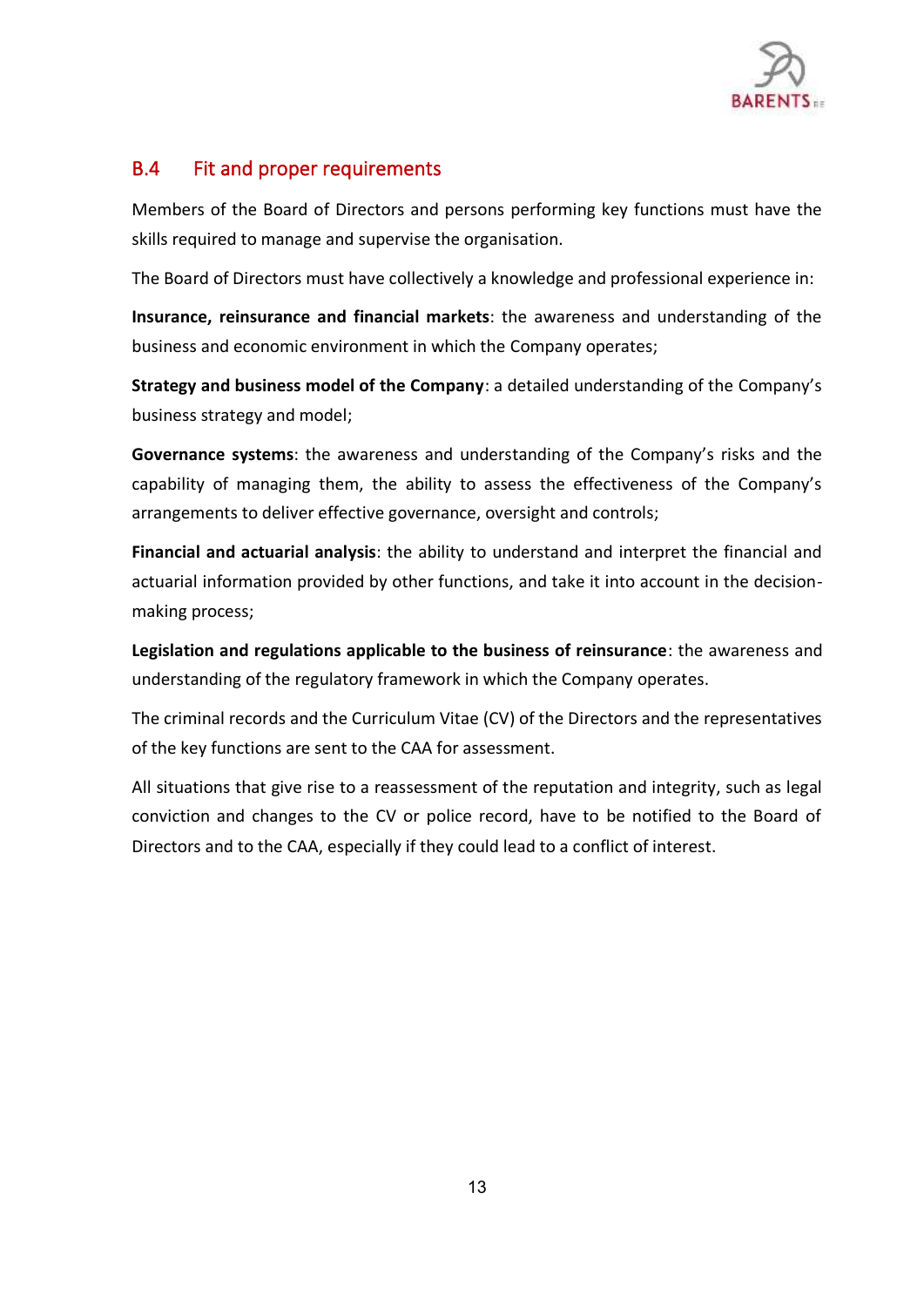

# <span id="page-13-0"></span>B.5 Risk management system including the own risk and solvency assessment

The purpose of Enterprise Risk Management is to ensure risk is appropriately managed within the firm by achieving the acceptable balance of risk and reward, through a suitable culture and governance. It is integrated within each area of the business.

The Risk Management Policy sets out Barents Lux's Risk Management Strategy as well as the system and framework that is used to ensure that is aligned to the business strategy. The policy helps ensure that:

- There is a controlled risk-taking environment
- There is a consistent mechanism to identify, measure, monitor, manage, and report on, on a continuous basis, risks across the business
- There is appropriate risk governance in place with accountability correctly apportioned
- The level of risk taken is known and understood across the business and that the risk appetites set are being adhered to
- Information is made available, transparent and appropriate for the assessment of risk and reporting and monitoring

# B.5.1 Risk management system

Barents Reinsurance S.A. has implemented a three-line-of-defence system in risk management.

### **First line of defence:**

The first line of defence is the operational management having ownership, responsibility and accountability for directly assessing, controlling and mitigating risks. The relevant functions are Underwriting, Claims, Compliance, Finance, Technical Accounting, HR, IT, Actuarial, Investment Management and Retrocession Management.

### **Second line of defence:**

The second line of defence consists of the Risk and Compliance functions. Between them, they monitor and facilitate the implementation of effective risk management practices by operational management and assists the risk owners in reporting adequate risk-related information up and down the organisation.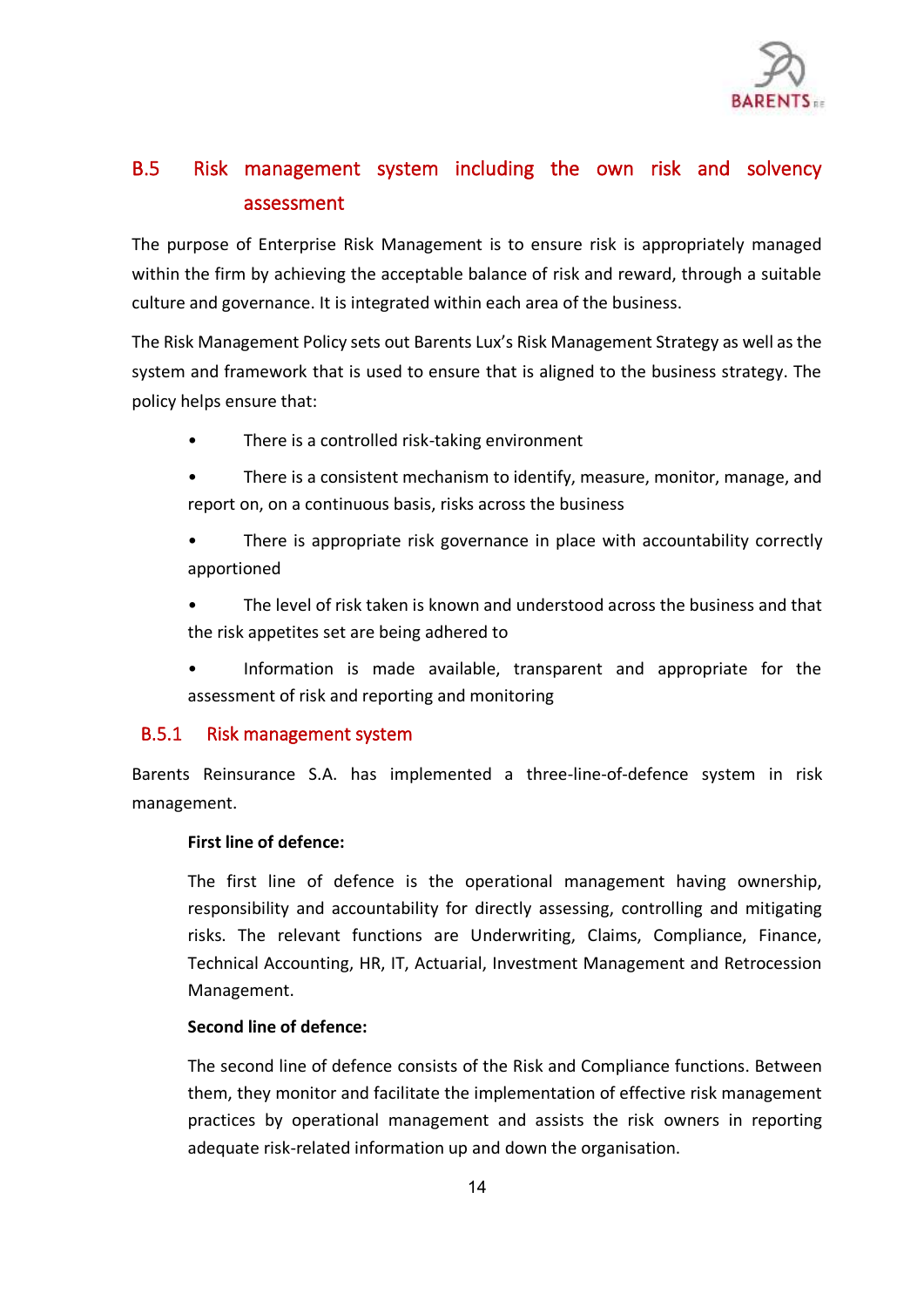

### **Third line of defence:**

The third line of defence consists of the Internal Audit function. This function provides independent assurance to the Board of Directors and senior management on the effectiveness of the first and second lines of defence. In addition to the Internal Audit function, the external audit process provides independent assurance on certain key items including opining on Barents Lux's financial statements.

## B.5.2 ORSA

The Own Risk and Solvency Assessment (ORSA) is a process to identify and assess all material risks that may impact Barents Lux over the full strategic planning period and to ensure that sufficient capital is maintained, on a continuous basis to meet those risks and obligations. The assessment of risks and capital is an 'own view' by the firm rather than a process to assess regulatory capital (that is the SCR process).

Assessments are required to be forward-looking taking into account the business plan, projections and assumptions made and set out the key conclusions and actions required (as appropriate). The financial projection is performed based on:

- the best estimate scenario of the Barents Lux's business plan,
- stress scenarios based on the key risks identified during the risk survey,
- potential additional scenarios which might be relevant,
- at least one reverse stress scenario which would lead to a depletion of eligible own funds.

Inputs for the ORSA are also used for Barents Lux's business plan which is used to project the SII balance sheet, the SCR and MCR over the next five years.

Barents Lux performs the ORSA at least annually. Nonetheless, events that would trigger the need for an ORSA outside of the regular timescales are, for example:

- material changes to the business plan,
- material changes to Barents Lux's risk profiles,
- extreme loss events having an impact on Barents Lux's capital level,
- material changes to Barents Lux's retrocession structure or shareholder structure

The ORSA report is submitted to the CAA after board approval annually.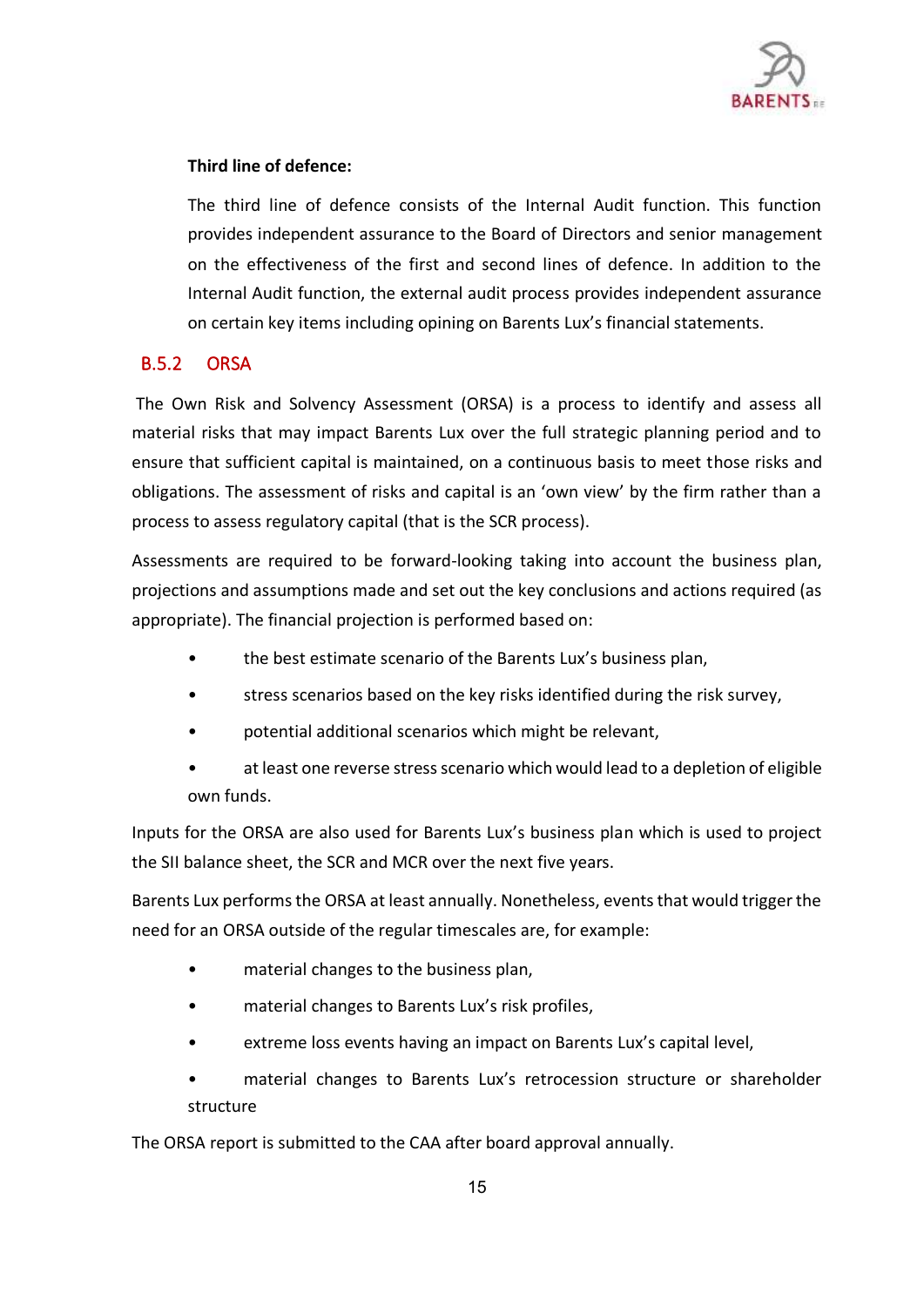

At this stage, there are no reasons to believe that the Company's risk profile significantly deviates from the underlying assumptions of the Standard Formula. This assessment will be reviewed in future reporting years.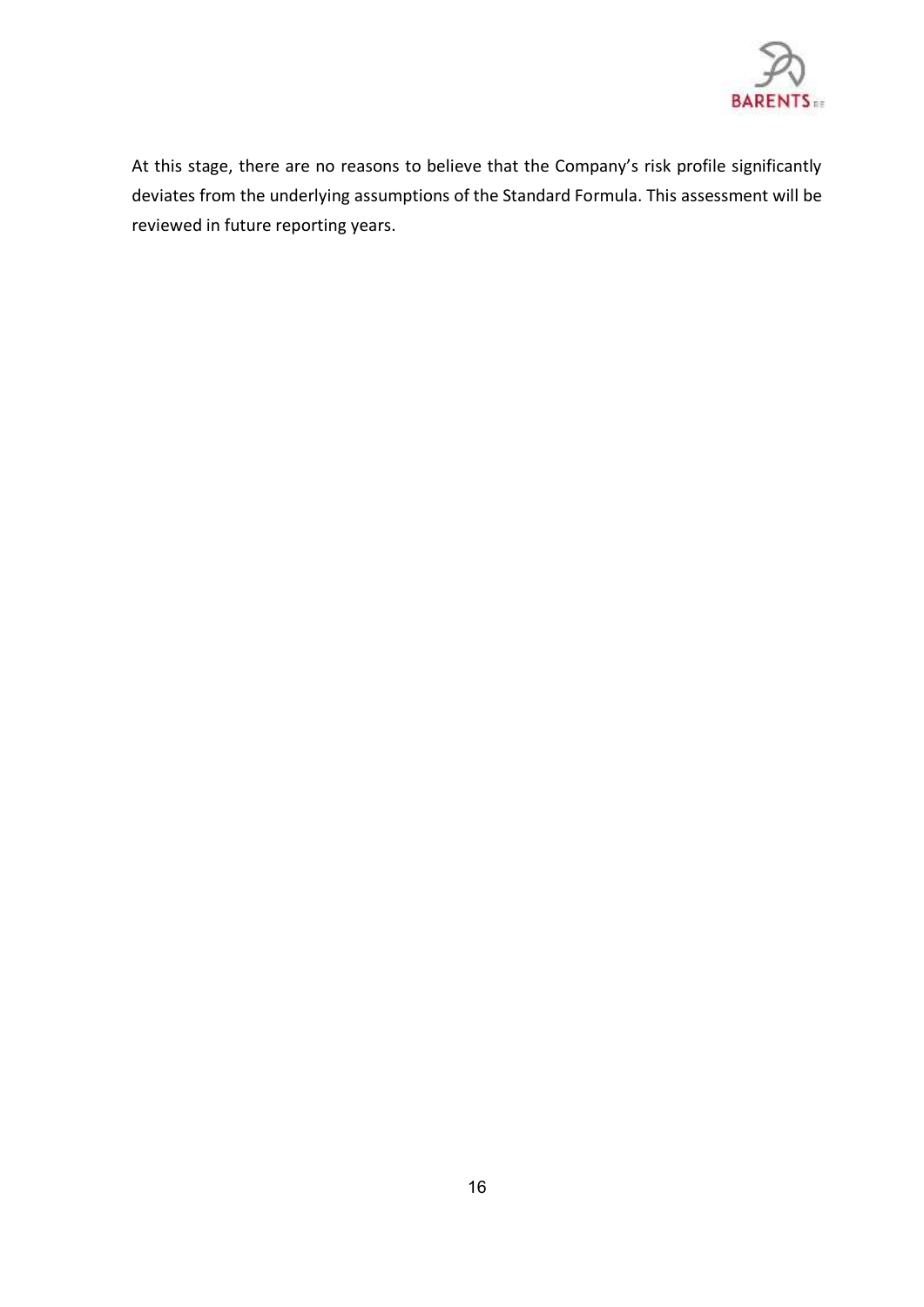

# <span id="page-16-0"></span>B.6 Internal control system

Internal Control is a set of day-to-day operating processes involving all levels of the Company.

It is designed to ensure that The Company:

- operates in a manner which is effective and efficient:
- can produce reliable financial and non-financial information;
- complies with applicable laws and regulations.

The internal control system has been designed with the intention that all material risks are identified, measured, monitored and controlled on an on-going basis. The Board of Directors have assessed these risks and developed the internal control framework to address and mitigate these risks.

The Board of Directors have established an internal control system to ensure that:

- business is conducted in prudent manner in accordance with policies and procedures established by the Board of Directors; transactions are only entered into with appropriate authority;

- assets are safeguarded;
- accounting and other records provide complete, accurate and timely information;

management is able to identify, assess, manage and control the risks of the business and hold sufficient capital for these risks.

<span id="page-16-1"></span>As part of its internal control framework, the Company has established a compliance function, to ensure its conformity with applicable laws and regulations. Purpose, roles and responsibilities and reporting procedures of the compliance function are described in detail in the compliance policy.

# B.7 Internal audit function

The Internal Audit function provides independent assurance to the Board of Directors and Audit & Risk Committee on the effectiveness and adequacy of the processes for risk management, internal control, and governance, and will furnish management with analysis, recommendations, counsel, and information focused on advancing the goals and objectives of Barents Lux. The role of the Internal Audit function is to: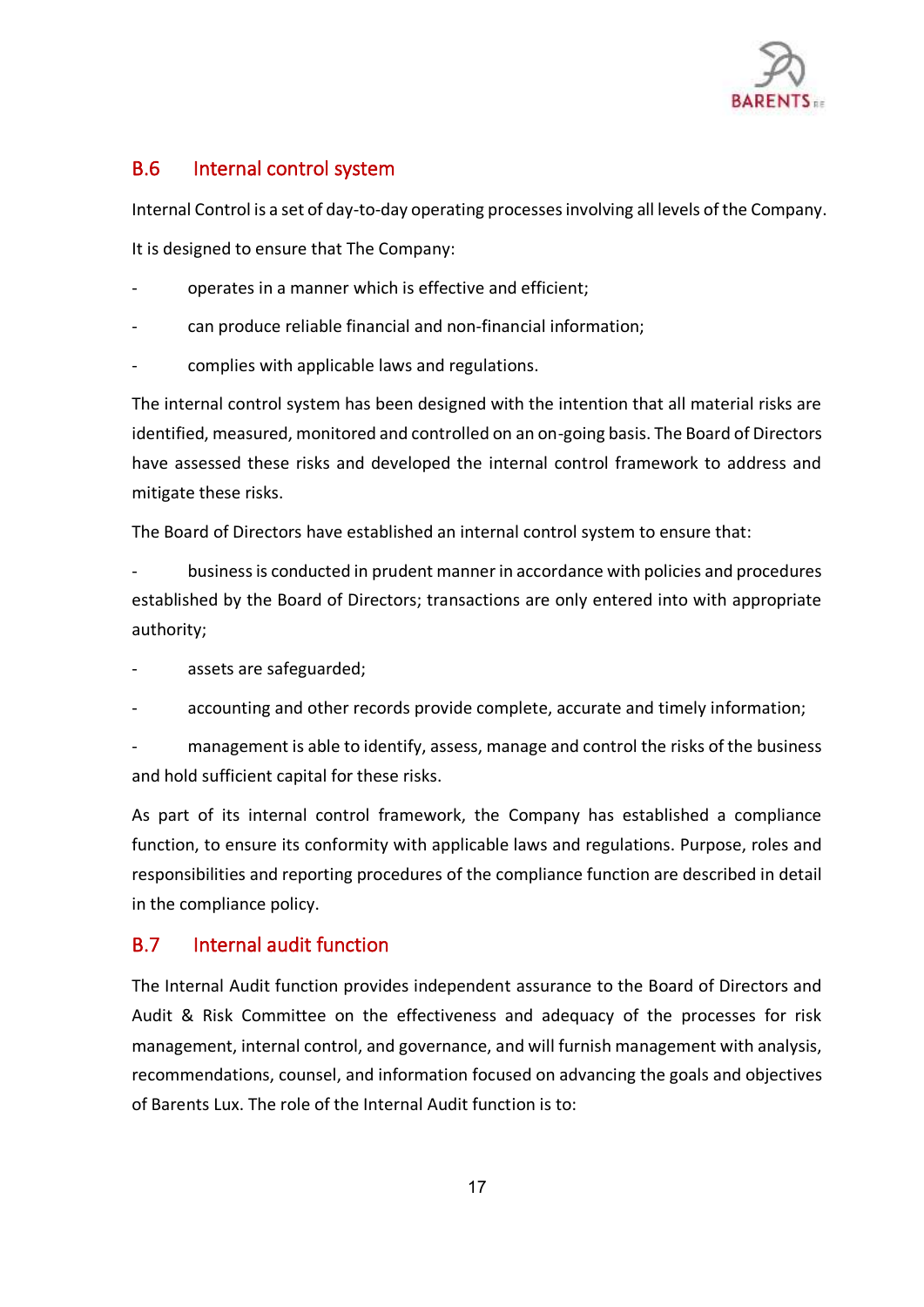

• Establish and maintain a risk-based annual Internal Audit plan that is approved by the Audit & Risk Committee

• Execute audit engagements based on the annual and approved Internal Audit plan

• Issue Internal Audit reports to the Audit & Risk Committee

• Submitting quarterly activity reports to the Audit & Risk Committee

Follow up on the implementation of outstanding Internal Audit recommendations

Appraise the soundness of the risk, internal control and governance frameworks

• Ascertain compliance with applicable laws and regulations, and Barents Lux's policies and procedures

• Review operations or programs to assess whether they are being carried out as planned and whether results are consistent with established objectives

• Inform and advise Management and the Audit & Risk Committee as to significant deficiencies or other substantive issues noted in the course of its activities

• Communicate the final internal audit reports to external auditors at the commencement of the annual external audit exercise

• Have no direct executive responsibility or authority over any of the operations reviewed. It shall not design and install procedures, prepare records, or engage in any other activity that it would normally review and appraise and that could reasonably be interpreted to compromise its independence and objectivity

A risk based annual internal audit plan is submitted by Internal Audit to the Audit & Risk Committee for approval, to provide assurance to the Board about all areas of Barents Lux's risk profile and operating model.

To effectively discharge its responsibilities, the internal audit function has unrestricted access to all records, properties, functions and personnel, relevant to its scope and the subject under review. All operations of Barents Lux fall in scope of the internal audit function and are catered for in its annual assessment exercise from which the annual audit is derived. Any scope limitation has to be communicated in writing to the Audit & Risk Committee.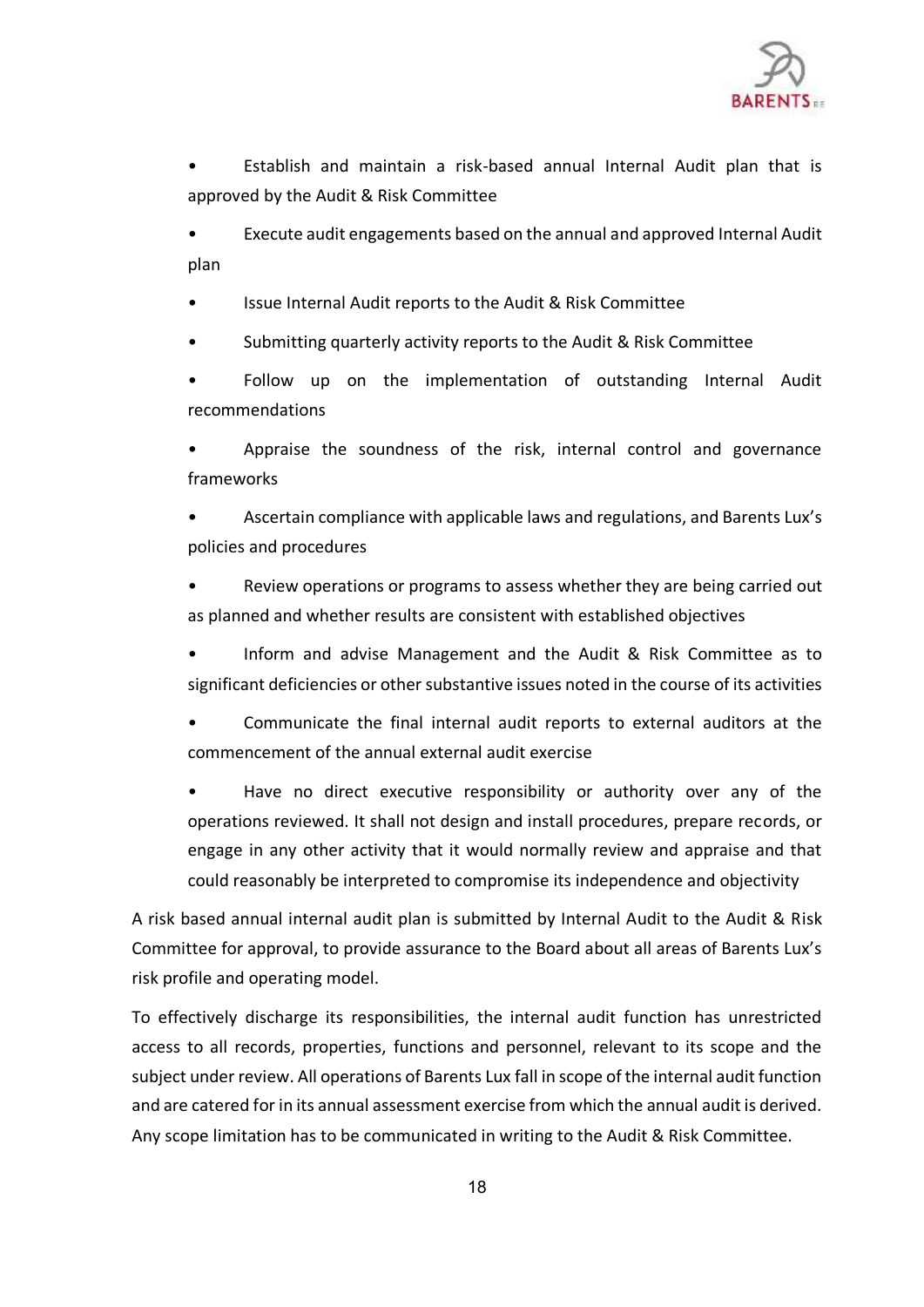

The Audit & Risk Committee is responsible to the Board for the oversight of the Internal Audit function, including:

- Agreeing the annual Internal Audit plan
- Reviewing all internal audit reports and other assurance reports that may be commissioned periodically.
- Monitoring and assessing the role and effectiveness of the Internal Audit function in the overall context of the Company's risk management system
- <span id="page-18-0"></span>• Meeting regularly with the Head of Internal Audit without the members of the executive team being present

# B.8 Actuarial function

The actuarial function acts in different capacities at different stages alongside of the risk management function. Its responsibilities extend to managing or providing technical support for the calculation of technical provisions, advising on the underwriting policy and reinsurance arrangements, in addition to its contribution to optimising the risk management system.

The main responsibilities are:

- Statutory and Solvency II Technical Reserving
- The development of actuarial pricing tools and assumptions
- Ad-hoc actuarial modelling
- Forecasts of income statement, balance sheet and capital ratios
- Quarterly calculation of SCR and BCAR ratios
- Quantitative input into the ORSA process
- QRT reporting under Solvency II regulation, supported by the Finance function.

The Chief Risk Officer, who heads up the actuarial function, reports directly to the Dirigeant Agréé .

# B.8.1 Coordination of Technical provisions

The Actuarial Function performs an independent valuation of the Unearned Premium Reserve (UPR) and will assess the necessity for additional reserves for unexpired risks. IBN(E)R reserves (gross reserves and retro share) are calculated on a quarterly basis by the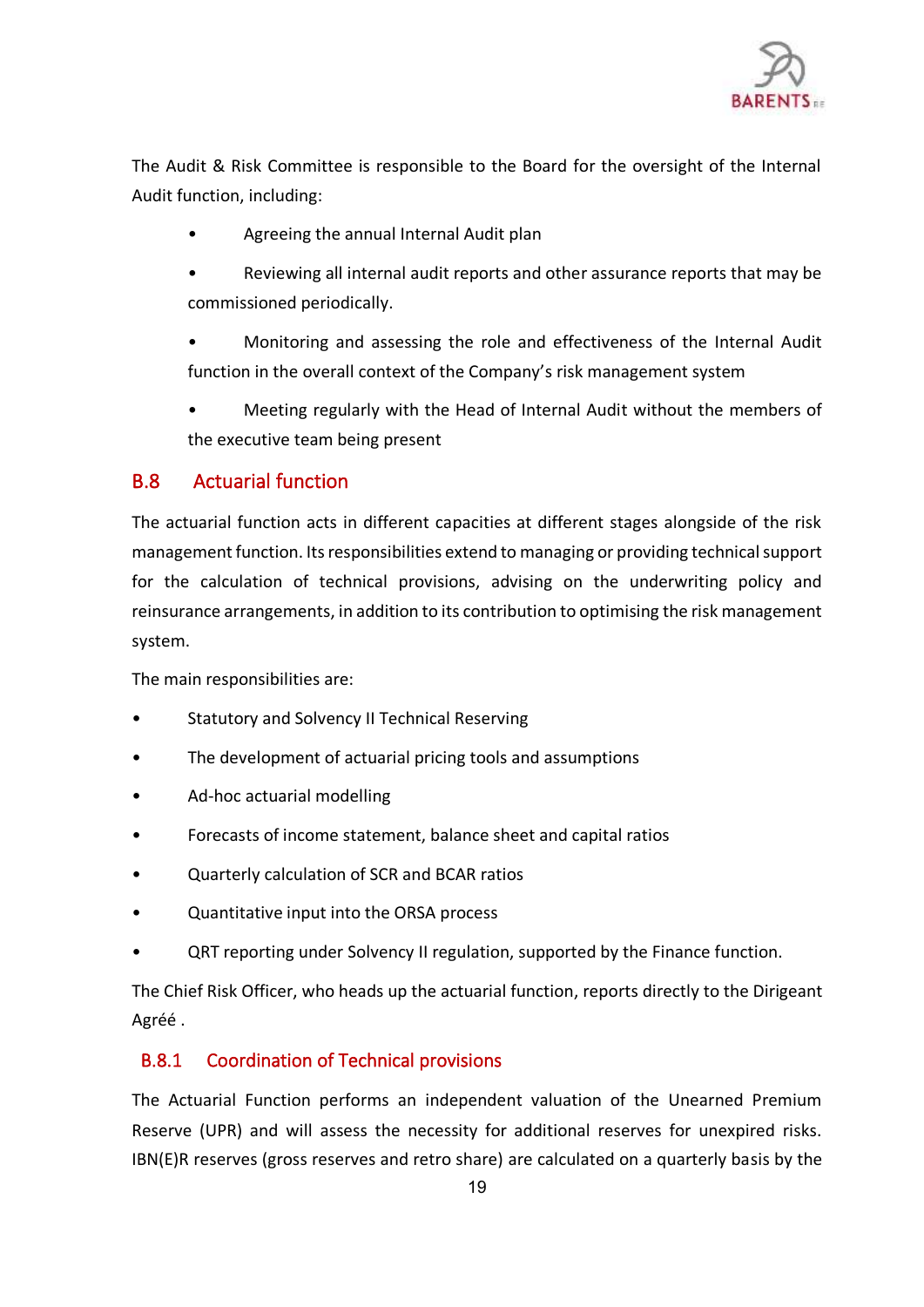

Actuarial Function, using input provided by the Finance Function. The input consists of a list of technical data by policy which also forms the basis for the technical part of the income statement.

The underlying actuarial assumptions are updated annually, using Barents Lux data as well as market information published by e.g. Swiss Re, Axis Capital Holdings, Everest Re and Validus Group. The overall IBN(E)R reserving process can be summarised is as follows:

Final approval of all actuarial estimates including IBN(E)R reserve estimates is with the Head of the Actuarial Function.

### **Data Quality**

The Actuarial Function carries out an assessment of the quality of data being used in the calculation of reserves and technical provisions. The data quality policy discusses the frequency, validation criteria and reporting requirements. The data quality assessment assesses the completeness, accuracy and appropriateness of the data being used for the reserving analysis and reports on any areas of uncertainty or limitations of the data used.

## B.8.2 Pricing and Product Management

The Actuarial Function has developed actuarial pricing models and benchmarksto assess the price adequacy and economic combined ratio of each transaction and the portfolio bound during a quarter. Pricing is based on:

- Estimates of the expected loss
- Tax and commission payments
- Administrative expenses
- Cost of capital and retrocession

A report on bound and quoted business is produced on a quarterly basis in order to allow senior management and the underwriters to assess the overall quality of underwritten business, and its development over time.

### B.8.3 Actuarial Function Report

The Actuarial Function produces an actuarial function report to the Board in accordance with the European Standard Of Actuarial Practice 2 (ESAP 2) "Actuarial Function Report Under Directive 2009/138/EC".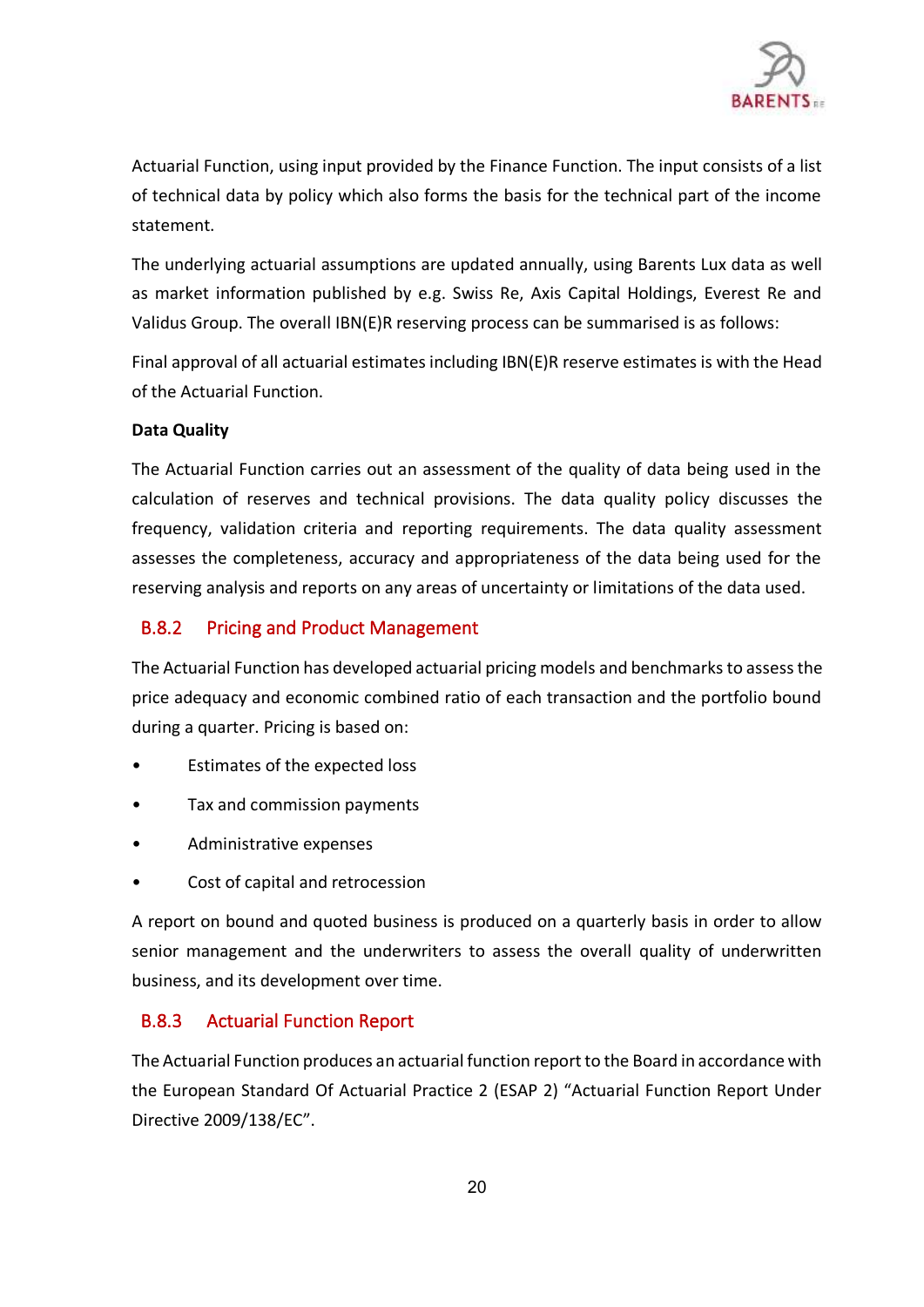

# <span id="page-20-0"></span>B.9 Any other information

The governance system of Barents Reinsurance S.A. is in line with the complexity of the risks inherent in its business.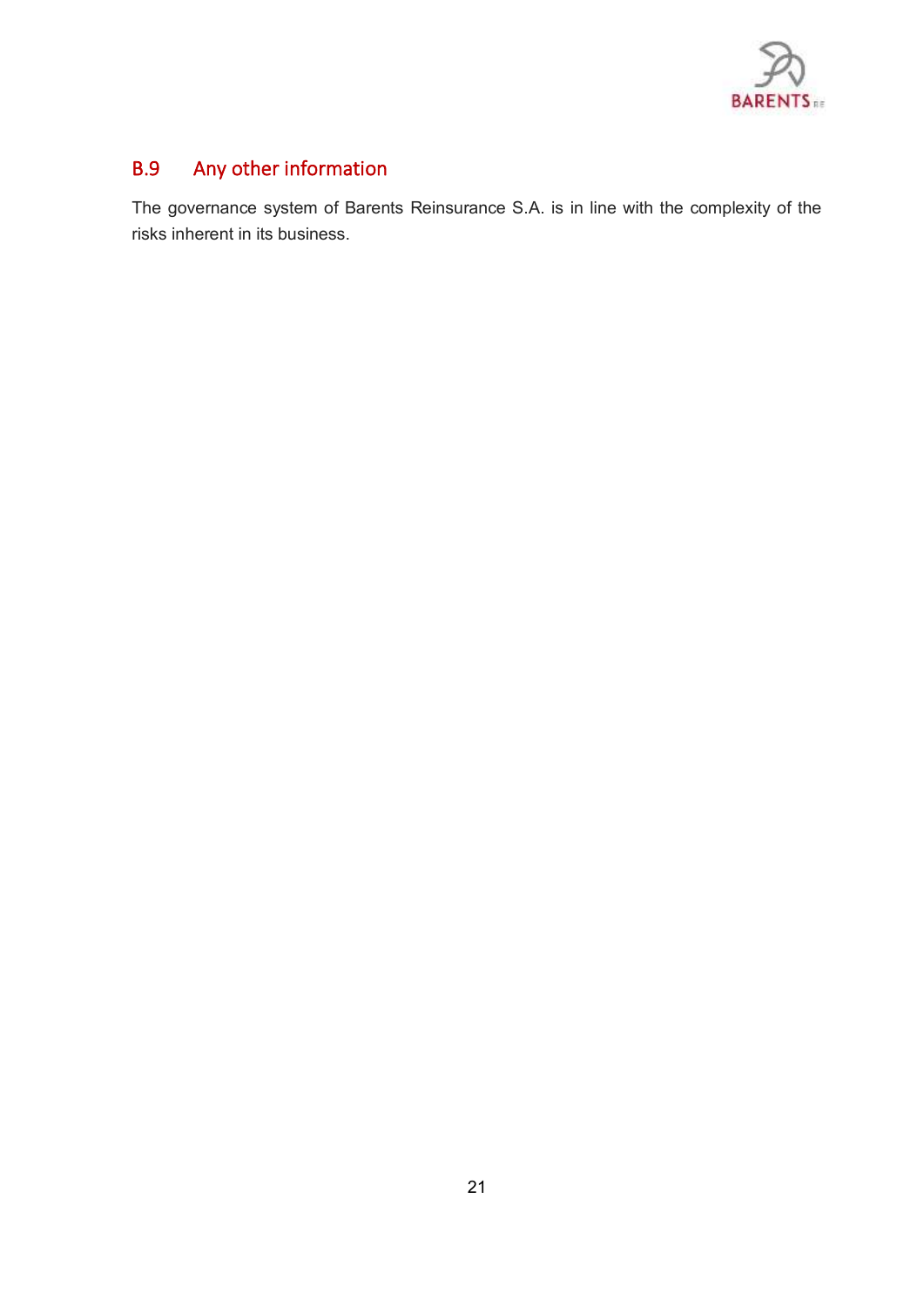

# <span id="page-21-1"></span><span id="page-21-0"></span>C. Risk Profile

# C.1 Underwriting risk



Underwriting and reserving risk is the risk arising from insurance obligations, in relation to the perils covered and the processes used in the conduct of business.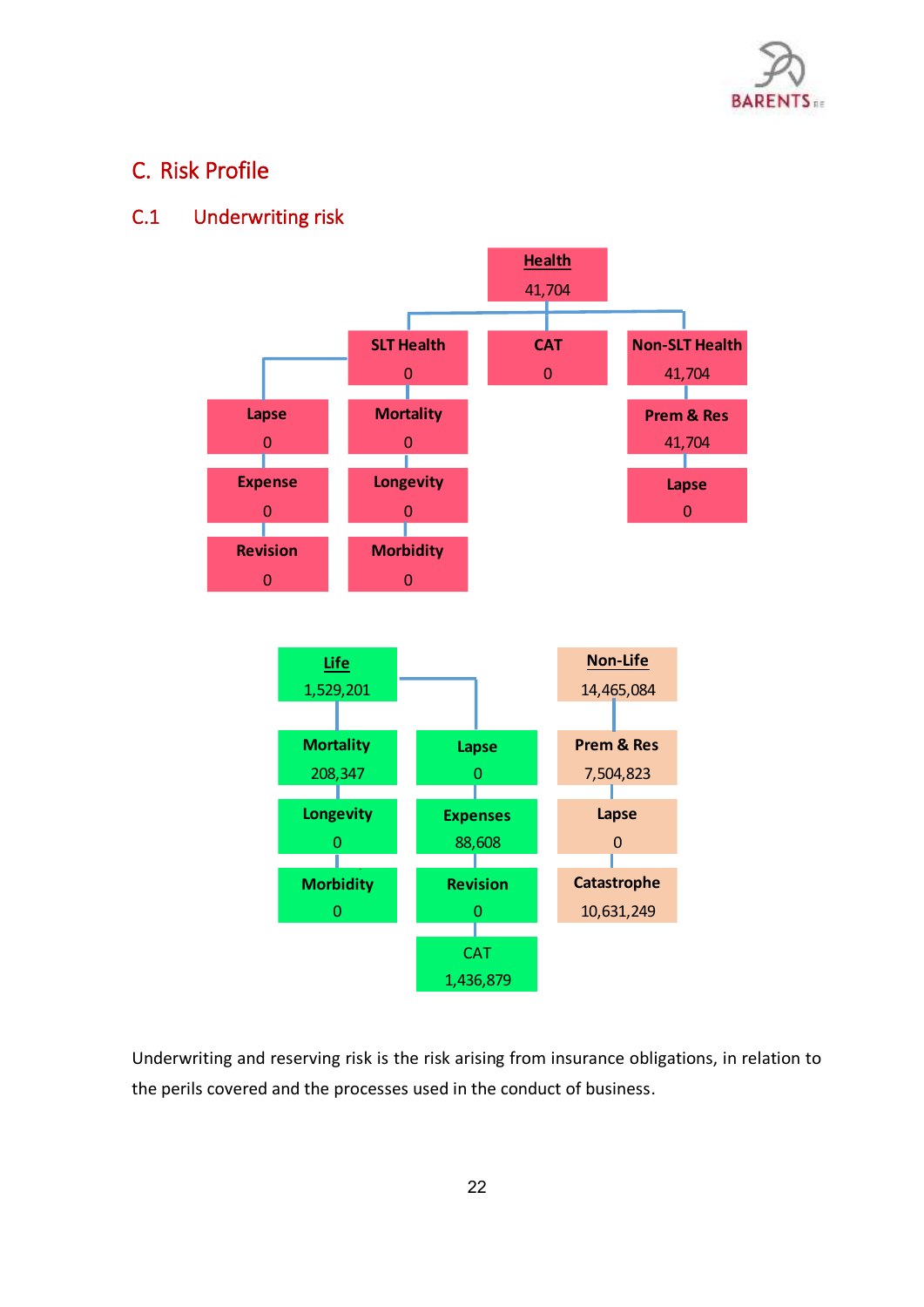

# <span id="page-22-0"></span>C.2 Market risk



Market risk arises from the level or volatility of market prices of financial instruments and from balance sheet items denoted in foreign currency.

<span id="page-22-1"></span>Exposure to market risk is measured by the impact of movements in the level of financial variables such as stock prices, interest rates, real estate prices and exchange rates.

# C.3 Credit risk



Counterparty default risk reflects possible losses due to unexpected default, or deterioration in the credit standing of the counterparties and debtors of the Company (including riskmitigating contracts, such as reinsurance arrangements, securitisations and derivatives, and receivables from intermediaries) over the forthcoming twelve months.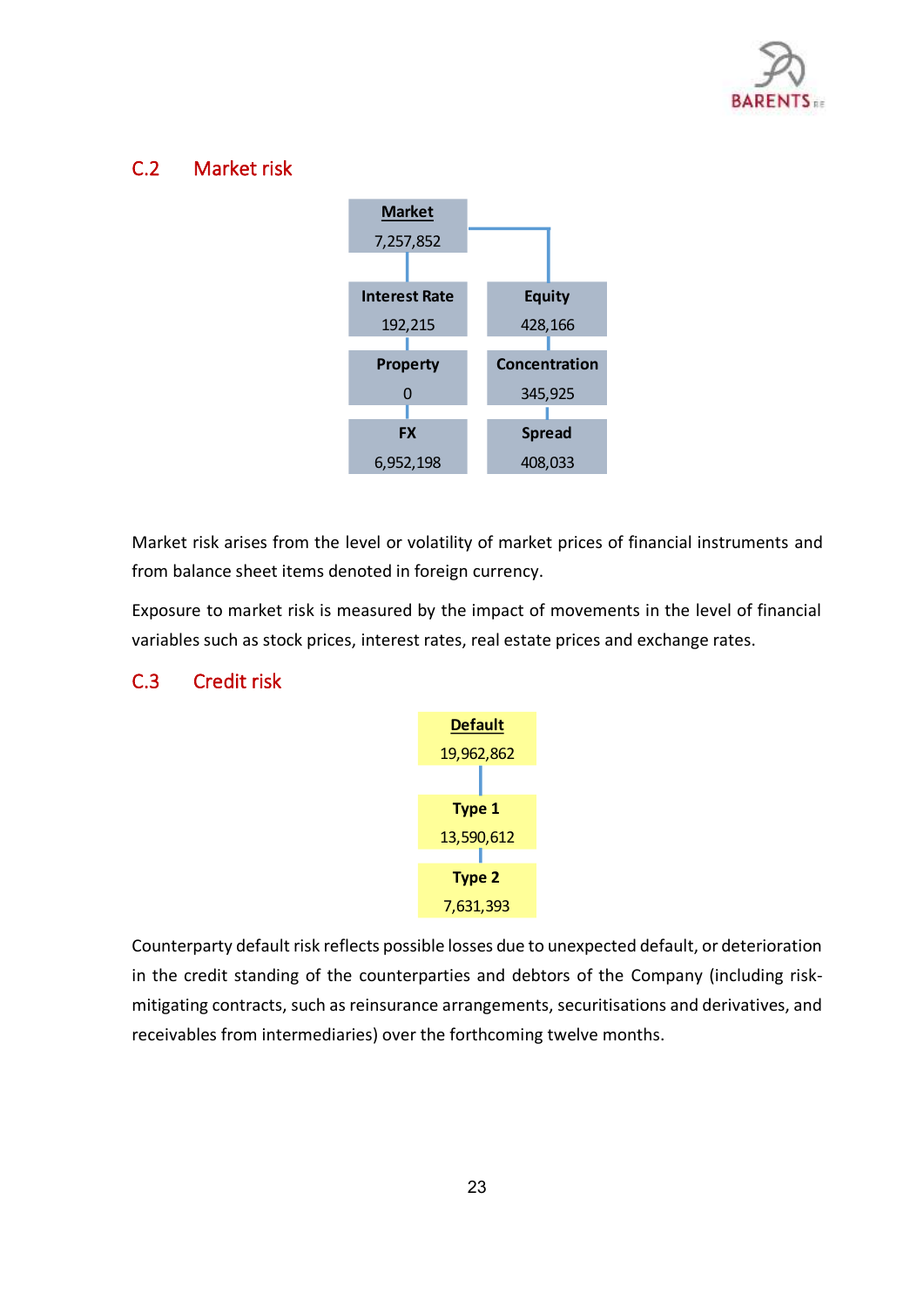

# <span id="page-23-0"></span>C.4 Operational risk

**Operational** 5,084,575

Operational risk is the risk of loss arising from inadequate or failed internal processes, or from personnel and systems, or from external events.

<span id="page-23-1"></span>Strategic risk is the risk of loss arising from an inadequate strategic decision, a change in the Company's strategy, or a major change in the business environment in which the Company operates, such as regulatory and economic shifts.

# C.5 Other material risks

No other material risks that have been identified.

In light of the business model and risk profile of Barents Reinsurance S.A., we have devised and analysed the following scenarios:

- Ratings of all retrocessionaires (internal and external) being downgraded from A- to BBB+,
- capital charge increasing from 15% to the regulatory maximum of 90% on 50% of broker receivables,
- business volumes increase by 20% in 2022 to 2024,
- a large Energy platform reinsured by Barents Re completely collapsing with zero salvage value, and
- Covid 19 shock on loss ratios for Bonds, Property, Energy, Financial Lines and Life.

The following potential risk events also seemed worth analysing, but were assessed in a qualitative way:

- Outsourcing risk and
- Environmental risks.

The risk scenarios show that there is no leeway to increase risk limits and business volumes. A moderate increase in Gross Written Premium by 20% will lead to SCR ratios below the regulatory threshold. Any changes to net retentions, underwriting limits or retrocessionnaire ratings will push SCR ratios below Barents' risk appetite of 120%.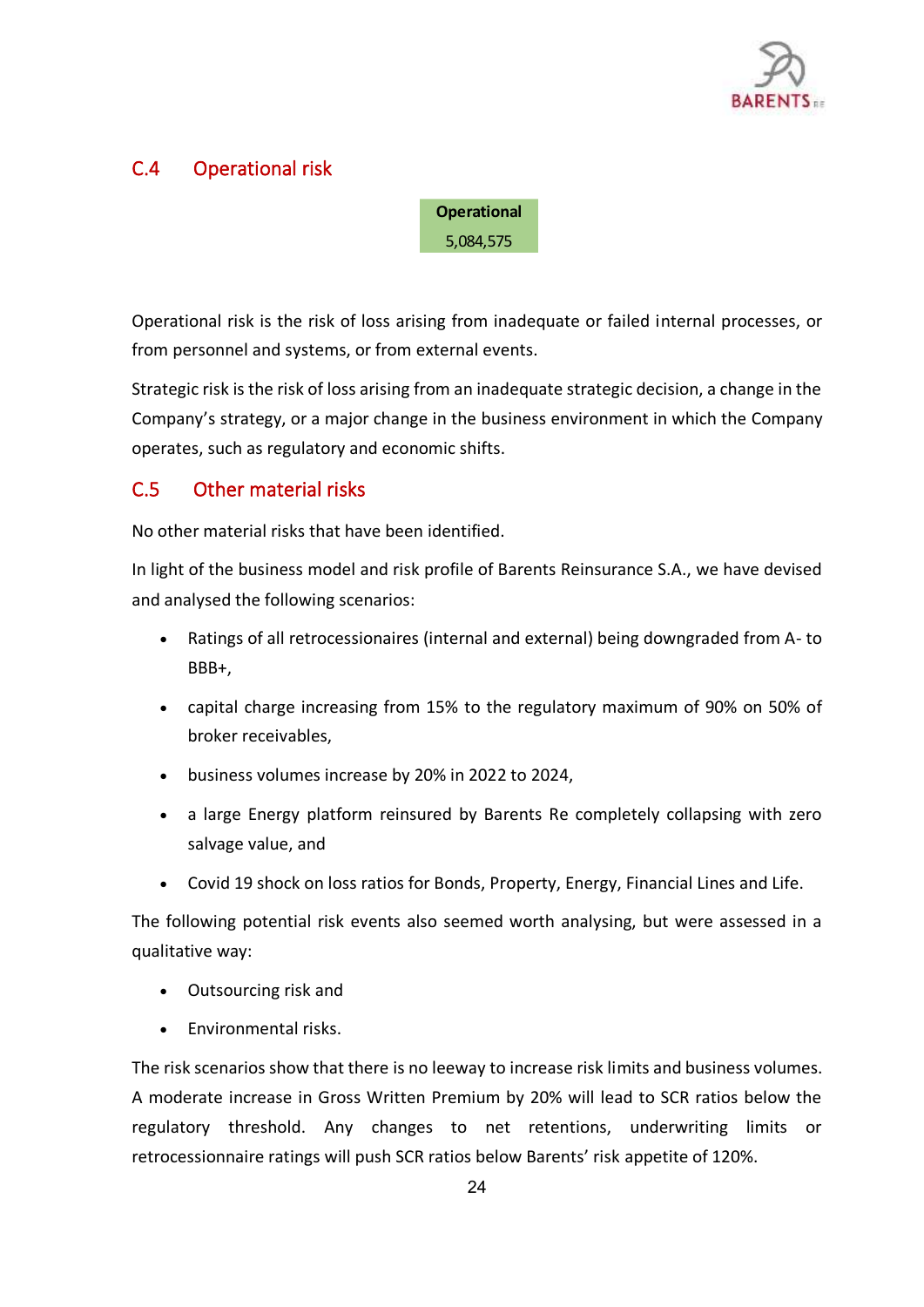

In addition, the company might face short term liquidity issues in case of major losses such as the loss of a big Energy installation in risk scenario number 4. These could be resolved via a loan from Barents Re Cayman or from a bank.

The Company does not have any loans.

The Company has implemented a retrocession program as risk mitigation.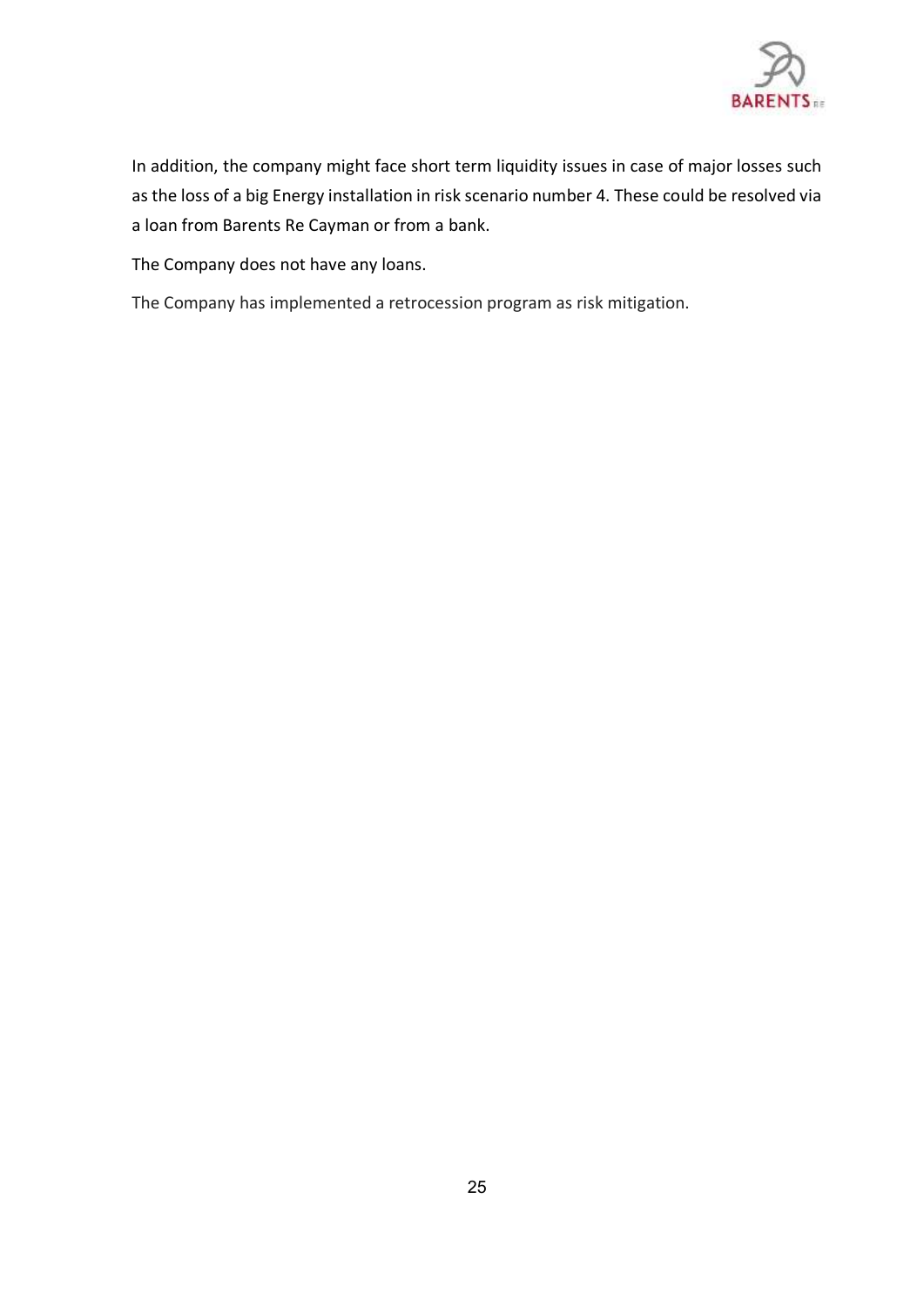

# <span id="page-25-1"></span><span id="page-25-0"></span>D. Valuation for Solvency Purposes

# D.1 Assets

<span id="page-25-2"></span>The Solvency II balance sheet is based on the fair value method. For assets, the fair value is the market value; the total Solvency II value is the sum of the market value and the associated accrued interest, where applicable. For technical provisions, the fair value is determined as best estimate plus a risk margin. The difference between assets and liabilities is the capital available to cover the required solvency margin.

# D.2 Technical provisions

Technical provisions are determined under Solvency II as the sum of the "Best Estimate" value of the actuarial liabilities and the risk margin.

The "Best Estimate" of Provisions for claims and unearned premiums is calculated by line of business.

<span id="page-25-3"></span>The "Best Estimate" value of actuarial liabilities corresponds to the discounted valuation of estimated future cash flows.

# D.3 Other liabilities

<span id="page-25-4"></span>The Equalisation Reserve and the Reinsurer's share of Deferred Acquisition Costs on the statutory balance sheet were revalued to zero since they do not exist on the Solvency II balance sheet. A deferred tax liability, which did not exist on the statutory balance sheet, was calculated for the Solvency II balance sheet. All remaining other liabilities were deemed to be adequate representations of the economic value, and no adjustments were necessary.

# <span id="page-25-5"></span>D.4 Alternative methods for valuation

No alternative methods for valuation were used.

# D.5 Any other information

No other significant information to be disclosed.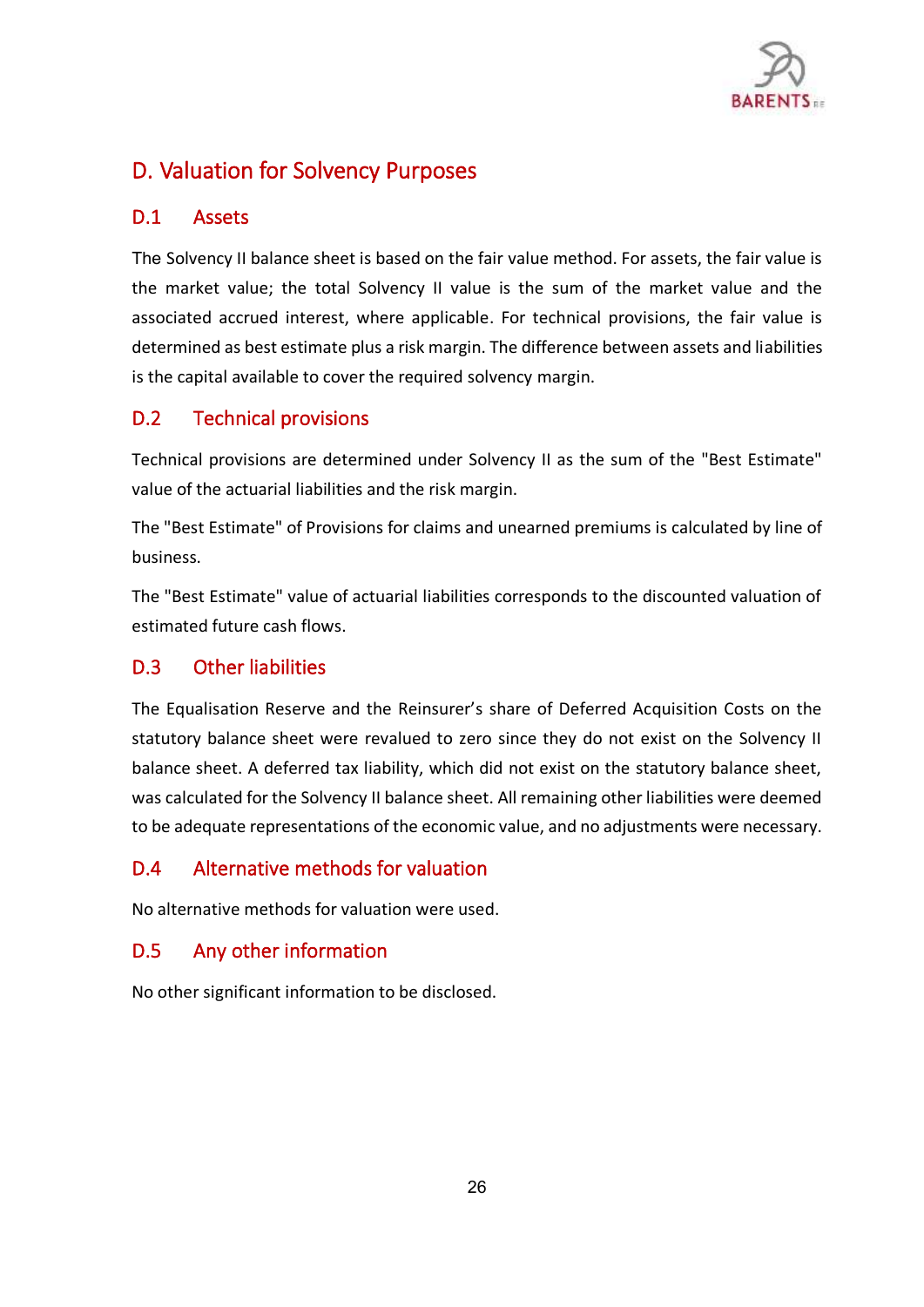

# <span id="page-26-1"></span><span id="page-26-0"></span>E. Capital Management

# E.1 Own funds

### E.1.1 Goals

The Company always ensures that it has sufficient capital to meet its current and planned activities, ensures that it can follow its business strategy on an ongoing basis and that it complies with the statutory requirements set by the Commissariat aux Assurances.

## E.1.2 Structure and composition of Own Funds

|                                                                                                                                                                                      |       | <b>Total</b>  | <b>Tier 1 - unrestricted</b> | <b>Tier 1 - restricted</b> | Tier <sub>2</sub> | Tier 3 |
|--------------------------------------------------------------------------------------------------------------------------------------------------------------------------------------|-------|---------------|------------------------------|----------------------------|-------------------|--------|
|                                                                                                                                                                                      |       | C0010         | C0020                        | C0030                      | C0040             | C0050  |
| Basic own funds before deduction for participations<br>in other financial sector as foreseen in article 68 of<br>Delegated Regulation 2015/35                                        |       |               |                              |                            |                   |        |
| Ordinary share capital (gross of own shares)                                                                                                                                         | R0010 | 29,228,062.25 | 29,228,062.25                |                            |                   |        |
| Share premium account related to ordinary<br>share capital                                                                                                                           | R0030 | 0.00          |                              |                            |                   |        |
| Initial funds, members' contributions or the<br>equivalent basic own - fund item for mutual and<br>mutual-type undertakings                                                          | R0040 | 0.00          |                              |                            |                   |        |
| Subordinated mutual member accounts                                                                                                                                                  | R0050 | 0.00          |                              | 0.00                       | 0.00              | 0.00   |
| Surplus funds                                                                                                                                                                        | R0070 | 0.00          |                              |                            |                   |        |
| Preference shares                                                                                                                                                                    | R0090 | 0.00          |                              | 0.00                       | 0.00              | 0.00   |
| Share premium account related to preference<br>shares                                                                                                                                | R0110 | 0.00          |                              |                            |                   |        |
| Reconciliation reserve                                                                                                                                                               | R0130 | 14,437,072.27 | 14,437,072.27                |                            |                   |        |
| Subordinated liabilities                                                                                                                                                             | R0140 | 0.00          |                              | 0.00                       | 0.00              | 0.00   |
| An amount equal to the value of net deferred<br>tax assets                                                                                                                           | R0160 | 0.00          |                              |                            |                   | 0.00   |
| Other own fund items approved by the<br>supervisory authority as basic own funds not<br>specified above                                                                              | R0180 | 0.00          | 0.00                         | 0.00                       | 0.00              | 0.00   |
| Own funds from the financial statements that<br>should not be represented by the reconciliation<br>reserve and do not meet the criteria to be classified<br>as Solvency II own funds |       |               |                              |                            |                   |        |
| Own funds from the financial statements that<br>should not be represented by the reconciliation<br>reserve and do not meet the criteria to be<br>classified as Solvency II own funds | R0220 | 0.00          |                              |                            |                   |        |
| Deductions                                                                                                                                                                           |       |               |                              |                            |                   |        |
| Deductions for participations in financial and<br>credit institutions                                                                                                                | R0230 | 0.00          | 0.00                         | 0.00                       | 0.00              |        |
| Total basic own funds after deductions                                                                                                                                               | R0290 | 43.665.134.52 | 43.665.134.52                | 0.00                       | 0.00              | 0.00   |

# E.1.3 Eligible Own Funds to cover the MCR and SCR classified by level

| R0500 | 43.665.134.52 | 43.665.134.52 | 0.00 | 0.00 | 0.00 |
|-------|---------------|---------------|------|------|------|
| R0510 | 43.665.134.52 | 43.665.134.52 | 0.00 | 0.00 |      |
| R0540 | 43.665.134.52 | 43.665.134.52 | 0.00 | 0.00 | 0.00 |
| R0550 | 43.665.134.52 | 43.665.134.52 | 0.00 | 0.00 |      |
| R0580 | 33.675.825.82 |               |      |      |      |
| R0600 | 8.418.956.46  |               |      |      |      |
| R0620 | 129.66%       |               |      |      |      |
| R0640 | 518.65%       |               |      |      |      |
|       |               |               |      |      |      |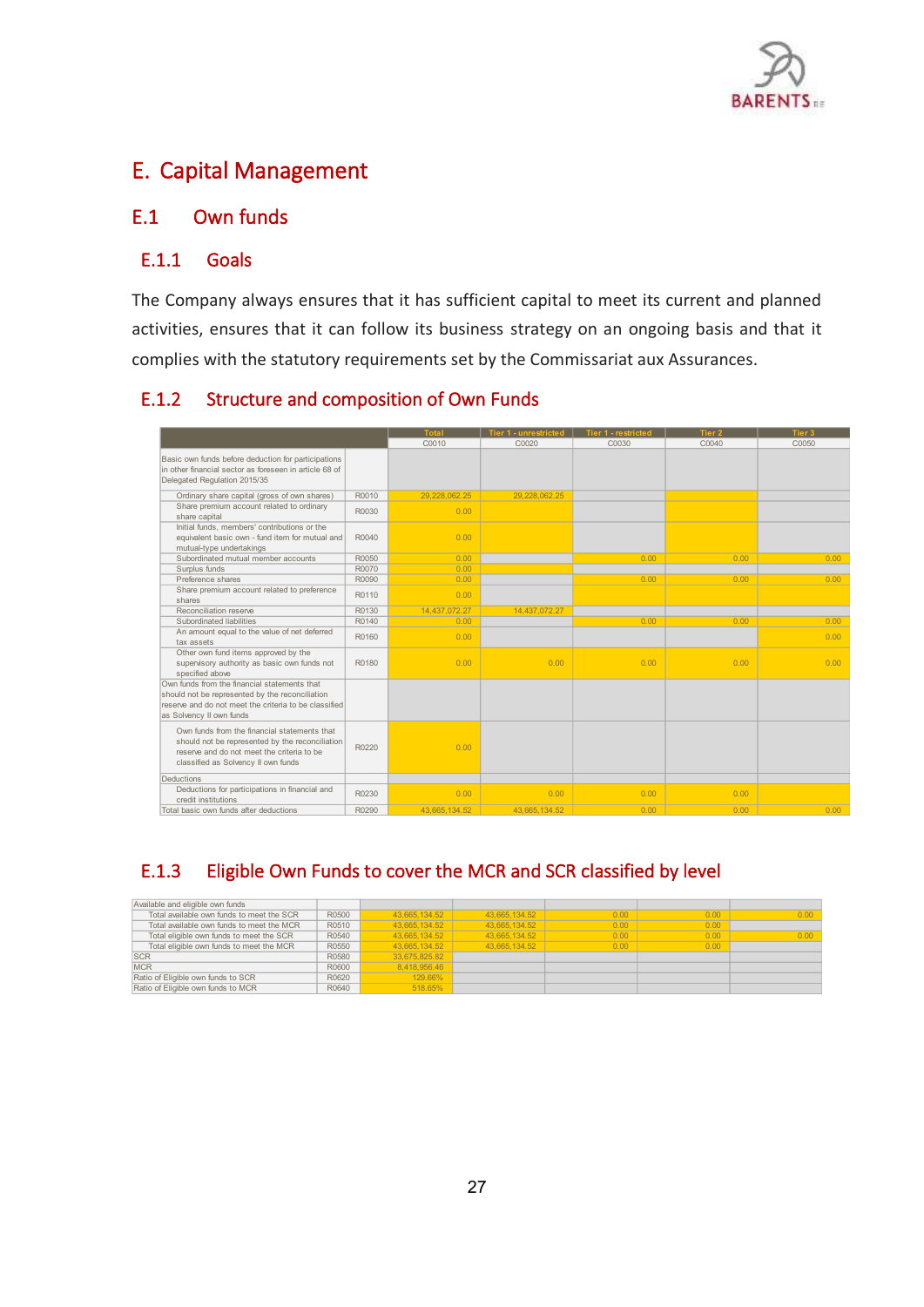

# E.1.4 Own Funds variation between Lux Gaap & Solvency II

| <b>BARENTS Re Basic Own Fund Items (EUR)</b>                                                                | <b>Current Accounting</b><br><b>Bases</b> | <b>SII Valuation</b><br><b>Principles</b> |
|-------------------------------------------------------------------------------------------------------------|-------------------------------------------|-------------------------------------------|
| Ordinary share capital (net of own shares)                                                                  | 29,228,062.25                             | 29,228,062                                |
| Ordinary share capital (gross of own shares)                                                                |                                           | 29,228,062                                |
| Share premium account related to ordinary share capital                                                     |                                           |                                           |
| linitial funds, members' contributions or the equivalent basic own - fund item for mutual and mutual-type   |                                           |                                           |
| Subordinated mutual member accounts                                                                         |                                           |                                           |
| Surplus funds                                                                                               |                                           |                                           |
| Preference shares                                                                                           |                                           |                                           |
| Share premium account related to preference shares                                                          |                                           |                                           |
| Reconciliation reserve                                                                                      |                                           | 14,296,491                                |
| Excess of assets over liabilities in SII Balance Sheet                                                      |                                           | 43,524,553                                |
| Own shares (included as assets on the balance sheet)                                                        |                                           |                                           |
| Forseeable dividends and distributions                                                                      |                                           |                                           |
| Other basic own fund items                                                                                  |                                           | 29,228,062                                |
| Adjustment for restricted own fund items in respect of matching adjustment portfolios and ring fenced funds |                                           |                                           |
| Subordinated liabilities                                                                                    |                                           |                                           |
| An amount equal to the value of net deferred tax assets                                                     |                                           |                                           |
| Other items approved by supervisory authority as basic own funds not specified above                        |                                           |                                           |
| <b>Total Basic own funds</b>                                                                                | 29,228,062.25                             | 43,524,552.86                             |

# E.1.5 Solvency II – Deferred Taxes

At 31 December 2021, we have calculated a Deferred Tax Asset (DTA) of nil for Barents Re.

We have calculated a Deferred Tax Liability (DTL) of EUR 4,750,259.5 and have adjusted the SCR value by this amount.

The DTL stems from:

- Differences between the LuxGAAP and Solvency II valuations of bonds and equities;
- Differences between the LuxGAAP and Solvency II valuations of technical provisions;
- The fact that there is no Equalisation Reserve under Solvency II as opposed to LuxGAAP.

Under Solvency II, setting the DAC to nil on the asset side decreases the DTL; however, this is partly offset by setting the ceded part of DAC on the liability side being set to nil as well as per Solvency II valuation rules.

The maximum carry-forward period of tax losses is currently seventeen years in Luxembourg, and the carry-forward period considered under Solvency II is five years. Based on the expected profitability shown in the current business projections and based on the ORSA scenario results, we believe that the company will continue to operate as a going concern even in case of an extreme loss equal to the SCR value.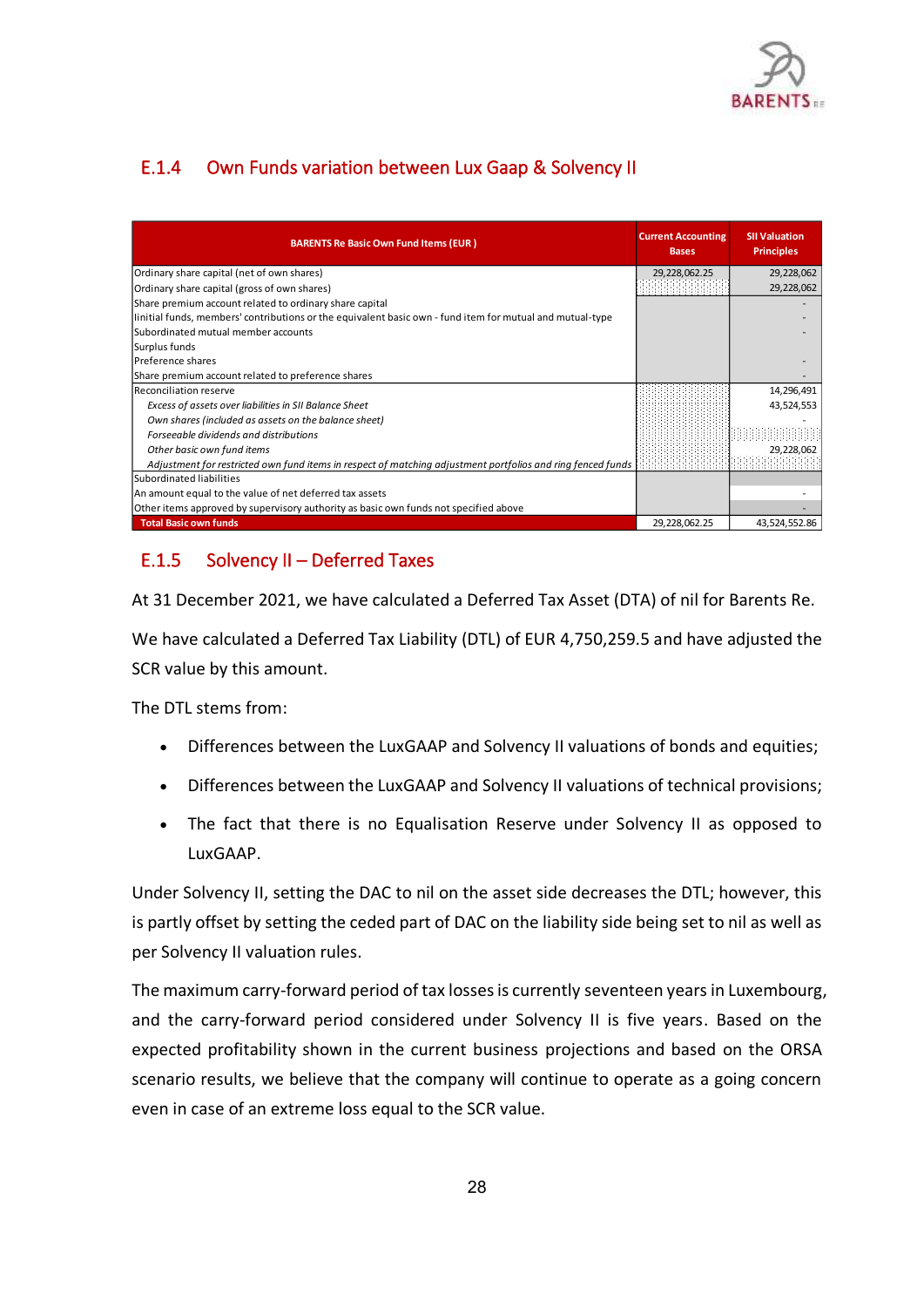

We therefore deem it very likely that the profitability post-loss will be sufficient to offset the tax losses carried forward over the 5-year period in consideration under Solvency II.

<span id="page-28-0"></span>This assessment is contingent on appropriate Management Actions being implemented to counteract the effects of the extreme loss events in a timely manner.



# E.2 Solvency Capital Requirement and Minimum Capital Requirement

# <span id="page-28-2"></span><span id="page-28-1"></span>E.3 Use of duration-based equity risk sub-module in the calculation of SCR

The duration-based equity risk sub-module was not used.

# <span id="page-28-3"></span>E.4 Differences between the standard formula and any internal model used

Barents Reinsurance S.A. used the standard formula.

# <span id="page-28-4"></span>E.5 Non-compliance with the MCR and non-compliance with the SCR

The Company complied with the MCR and SCR at all times.

# E.6 Any other information

No other information to be disclosed.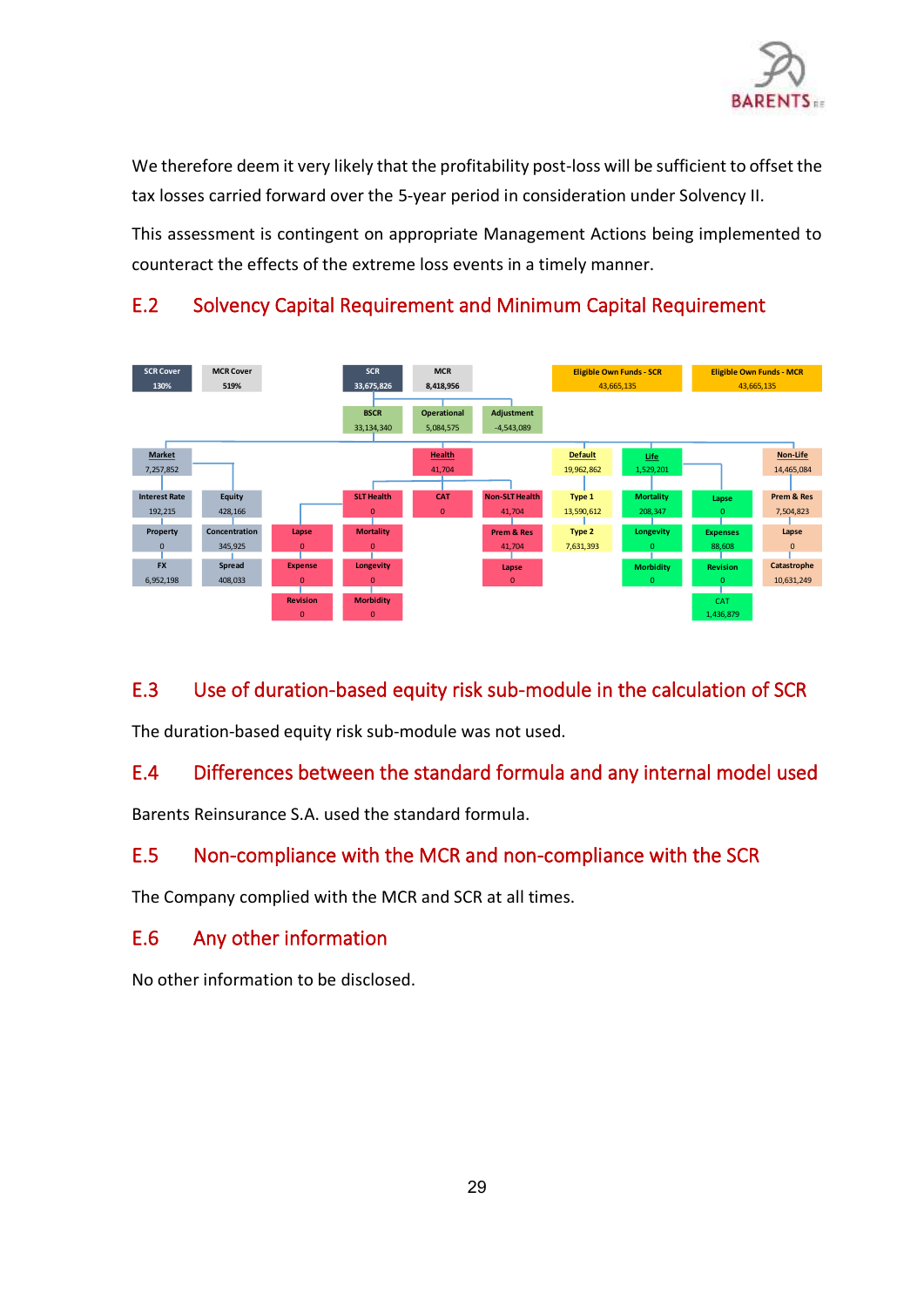

### **Appendix**

### **S.02.01.01.01**

**Balance sheet**

|                                                                                            |       | <b>Solvency II value</b> | <b>Statutory accounts</b><br>value |
|--------------------------------------------------------------------------------------------|-------|--------------------------|------------------------------------|
|                                                                                            |       | C0010                    | C0020                              |
| <b>Assets</b>                                                                              |       |                          |                                    |
| Goodwill                                                                                   | R0010 |                          |                                    |
| Deferred acquisition costs                                                                 | R0020 |                          | 7,262,358.29                       |
| Intangible assets                                                                          | R0030 |                          |                                    |
| Deferred tax assets                                                                        | R0040 |                          |                                    |
| Pension benefit surplus                                                                    | R0050 |                          |                                    |
| Property, plant & equipment held for own use                                               | R0060 | 468,635.76               | 468,635.76                         |
| <b>Investments (other than assets held for index-</b><br>linked and unit-linked contracte) | R0070 | 4,026,879.28             | 3,191,881.17                       |
| Property (other than for own use)                                                          | R0080 | 0.00                     |                                    |
| Holdings in related undertakings, including<br>narticinations                              | R0090 | 0.00                     |                                    |
| <b>Equities</b>                                                                            | R0100 | 933,238.37               | 444,193.19                         |
| Equities - listed                                                                          | R0110 | 933,238.37               | 444.193.19                         |
| Equities - unlisted                                                                        | R0120 | 0.00                     |                                    |
| <b>Bonds</b>                                                                               | R0130 | 2,834,577.08             | 2,488,624.15                       |
| <b>Government Bonds</b>                                                                    | R0140 | 1,197,091.67             | 1,002,856.00                       |
| <b>Corporate Bonds</b>                                                                     | R0150 | 1,637,485.41             | 1,485,768.15                       |
| Structured notes                                                                           | R0160 | 0.00                     |                                    |
| <b>Collateralised securities</b>                                                           | R0170 | 0.00                     |                                    |
| <b>Collective Investments Undertakings</b>                                                 | R0180 | 259,063.83               | 259,063.83                         |
| <b>Derivatives</b>                                                                         | R0190 | 0.00                     |                                    |
| Deposits other than cash equivalents                                                       | R0200 | 0.00                     |                                    |
| Other investments                                                                          | R0210 | 0.00                     |                                    |
| Assets neig for ingex-linked and unit-linked<br>contracts                                  | R0220 | 0.00                     |                                    |
| Loans and mortgages                                                                        | R0230 | 0.00                     | 0.00                               |
| Loans on policies                                                                          | R0240 | 0.00                     |                                    |
| Loans and mortgages to individuals                                                         | R0250 | 0.00                     |                                    |
| Other loans and mortgages                                                                  | R0260 | 0.00                     |                                    |
| Reinsurance recoverables from:                                                             | R0270 | 175, 124, 448.93         | 207,646,905.89                     |
| Non-life and health similar to non-life                                                    | R0280 | 157,944,462.63           | 187,245,392.32                     |
| Non-life excluding health                                                                  | R0290 | 156, 135, 077.04         | 185,071,731.45                     |
| Health similar to non-life                                                                 | R0300 | 1,809,385.59             | 2,173,660.88                       |
| Life and nealth similar to life, excluding<br>health and indev-linked and unit-linked      | R0310 | 17.179.986.31            | 20.401.513.57                      |
| Health similar to life                                                                     | R0320 | 0.00                     |                                    |
| Life excluding nealth and index-linked<br>he Junit-links                                   | R0330 | 17,179,986.31            | 20,401,513.57                      |
| Life index-linked and unit-linked                                                          | R0340 | 0.00                     |                                    |
| Deposits to cedants                                                                        | R0350 | 0.00                     |                                    |
| Insurance and intermediaries receivables                                                   | R0360 |                          |                                    |
| Reinsurance receivables                                                                    | R0370 | 60,481,075.47            | 71,215,426.47                      |
| Receivables (trade, not insurance)                                                         | R0380 | 1,814,972.29             | 1,814,972.29                       |
| Own shares (held directly)                                                                 | R0390 | 0.00                     |                                    |
| Amounts que in respect or own rung items or<br>initial fund called un hut not vet naid in  | R0400 |                          |                                    |
| Cash and cash equivalents                                                                  | R0410 | 58,149,712.69            | 58,149,712.69                      |
| Any other assets, not elsewhere shown                                                      | R0420 | 998,756.00               | 1,015,158.08                       |
| <b>Total assets</b>                                                                        | R0500 | 301,064,480.42           | 350,765,050.64                     |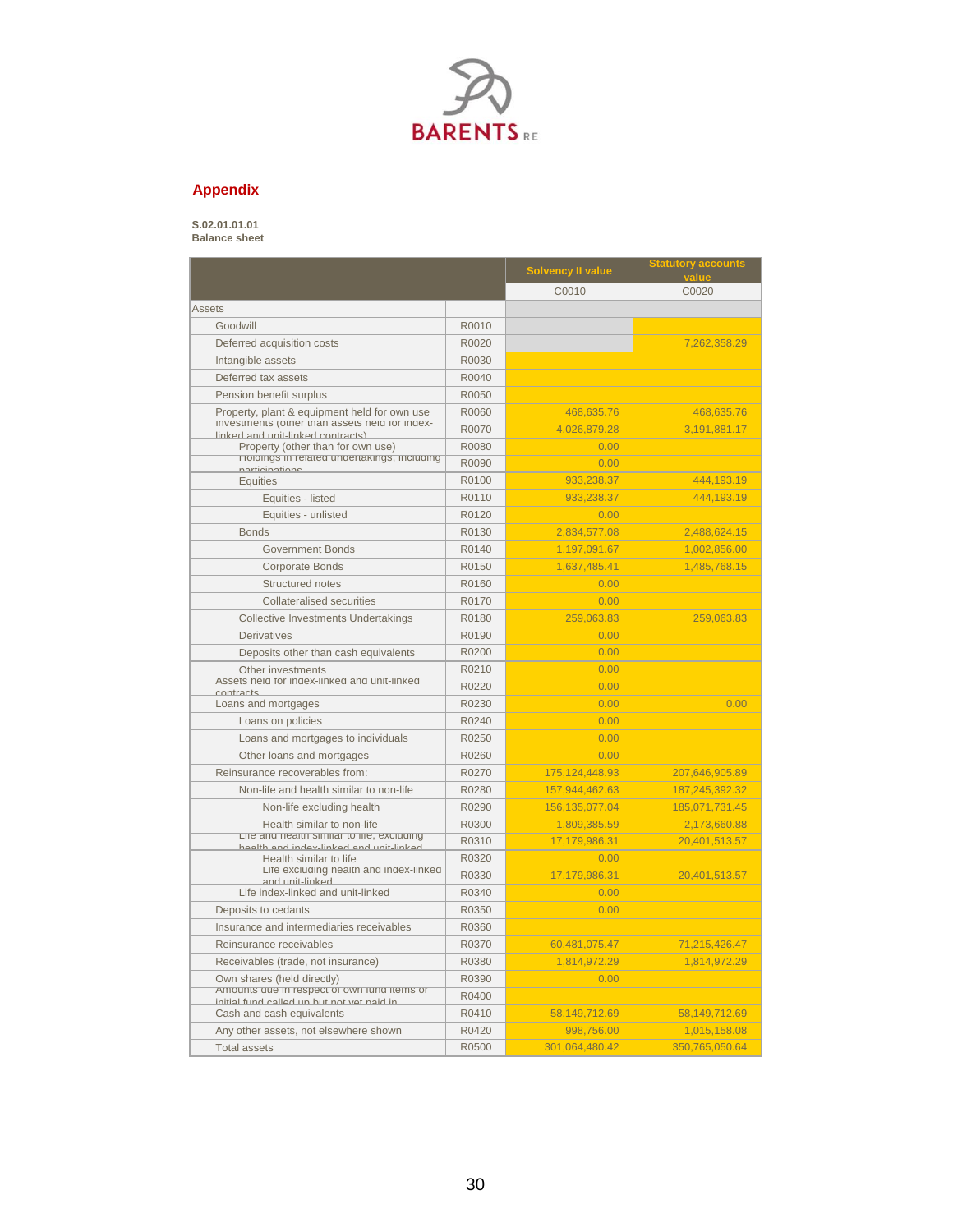

### **S.02.01.01.01 Balance sheet**

|                                                                                       |       | <b>Solvency II value</b>    | <b>Statutory accounts</b><br>value |
|---------------------------------------------------------------------------------------|-------|-----------------------------|------------------------------------|
|                                                                                       |       | C0010                       | C0020                              |
| Liabilities                                                                           |       |                             |                                    |
|                                                                                       |       |                             |                                    |
| Technical provisions - non-life<br><b>recnnical provisions - non-life (excluding)</b> | R0510 | 170,553,964.09              | 209,738,125.13                     |
|                                                                                       | R0520 | 169,780,070.34              | 207,448,141.18                     |
| health)<br>Tecnnical provisions calculated as a<br>uthole                             | R0530 | 0.00                        |                                    |
| <b>Best Estimate</b>                                                                  | R0540 | 167,002,033.91              |                                    |
| Risk margin                                                                           | R0550 | 2,778,036.43                |                                    |
| Technical provisions - health (similar to                                             |       |                             |                                    |
| non-life)                                                                             | R0560 | 773,893.75                  | 2,289,983.95                       |
| Technical provisions calculated as a                                                  | R0570 | 0.00                        |                                    |
| whole                                                                                 |       |                             |                                    |
| <b>Best Estimate</b>                                                                  | R0580 | 761,230.87                  |                                    |
| Risk margin                                                                           | R0590 | 12,662.88                   |                                    |
| Technical provisions - life (excluding index-                                         | R0600 | 11,674,858.65               | 23,091,640.16                      |
| linked and unit-linked)                                                               |       |                             |                                    |
| Technical provisions - health (similar to                                             | R0610 | 0.00                        |                                    |
| Technical provisions calculated as a                                                  | R0620 | 0.00                        |                                    |
| whole                                                                                 |       |                             |                                    |
| <b>Best Estimate</b>                                                                  | R0630 | 0.00                        |                                    |
| Risk margin                                                                           | R0640 | 0.00                        |                                    |
| Technical provisions - life (excluding                                                | R0650 | 11,674,858.65               | 23,091,640.16                      |
| health and index-linked and unit-linked)                                              |       |                             |                                    |
| Technical provisions calculated as a                                                  | R0660 | 0.00                        |                                    |
| whole                                                                                 |       |                             |                                    |
| <b>Best Estimate</b>                                                                  | R0670 | 11,483,828.09<br>191,030.56 |                                    |
| Risk margin                                                                           | R0680 |                             |                                    |
| Technical provisions - index-linked and unit-<br>linked                               | R0690 | 0.00                        |                                    |
| Technical provisions calculated as a whole                                            | R0700 | 0.00                        |                                    |
| <b>Best Estimate</b>                                                                  | R0710 | 0.00                        |                                    |
| Risk margin                                                                           | R0720 | 0.00                        |                                    |
| Other technical provisions                                                            | R0730 |                             |                                    |
| <b>Contingent liabilities</b>                                                         | R0740 |                             |                                    |
| Provisions other than technical provisions                                            | R0750 | 0.00                        | 14,673,260.87                      |
| Pension benefit obligations                                                           | R0760 |                             |                                    |
| Deposits from reinsurers                                                              | R0770 | 38,416,429.07               | 38,416,429.07                      |
| Deferred tax liabilities                                                              | R0780 | 4,543,088.99                |                                    |
| Derivatives                                                                           | R0790 | 0.00                        |                                    |
| Debts owed to credit institutions                                                     | R0800 |                             |                                    |
| Financial liabilities other than debts owed to                                        | R0810 |                             |                                    |
| credit institutions                                                                   |       |                             |                                    |
| Insurance & intermediaries payables                                                   | R0820 |                             |                                    |
| Reinsurance payables                                                                  | R0830 | 24,471,931.64               | 24,471,931.64                      |
| Payables (trade, not insurance)                                                       | R0840 | 6.115.320.19                | 6,115,320.19                       |
| Subordinated liabilities                                                              | R0850 |                             | 0.00                               |
| Subordinated liabilities not in Basic Own                                             | R0860 | 0.00                        |                                    |
| <b>Funds</b>                                                                          |       |                             |                                    |
| Subordinated liabilities in Basic Own                                                 | R0870 | 0.00                        |                                    |
| Any other liabilities, not elsewhere shown                                            | R0880 | 1,623,753.27                | 5,030,281.33                       |
| <b>Total liabilities</b>                                                              | R0900 | 257,399,345.90              | 321,536,988.39                     |
| Excess of assets over liabilities                                                     | R1000 | 43.665.134.52               | 29.228.062.25                      |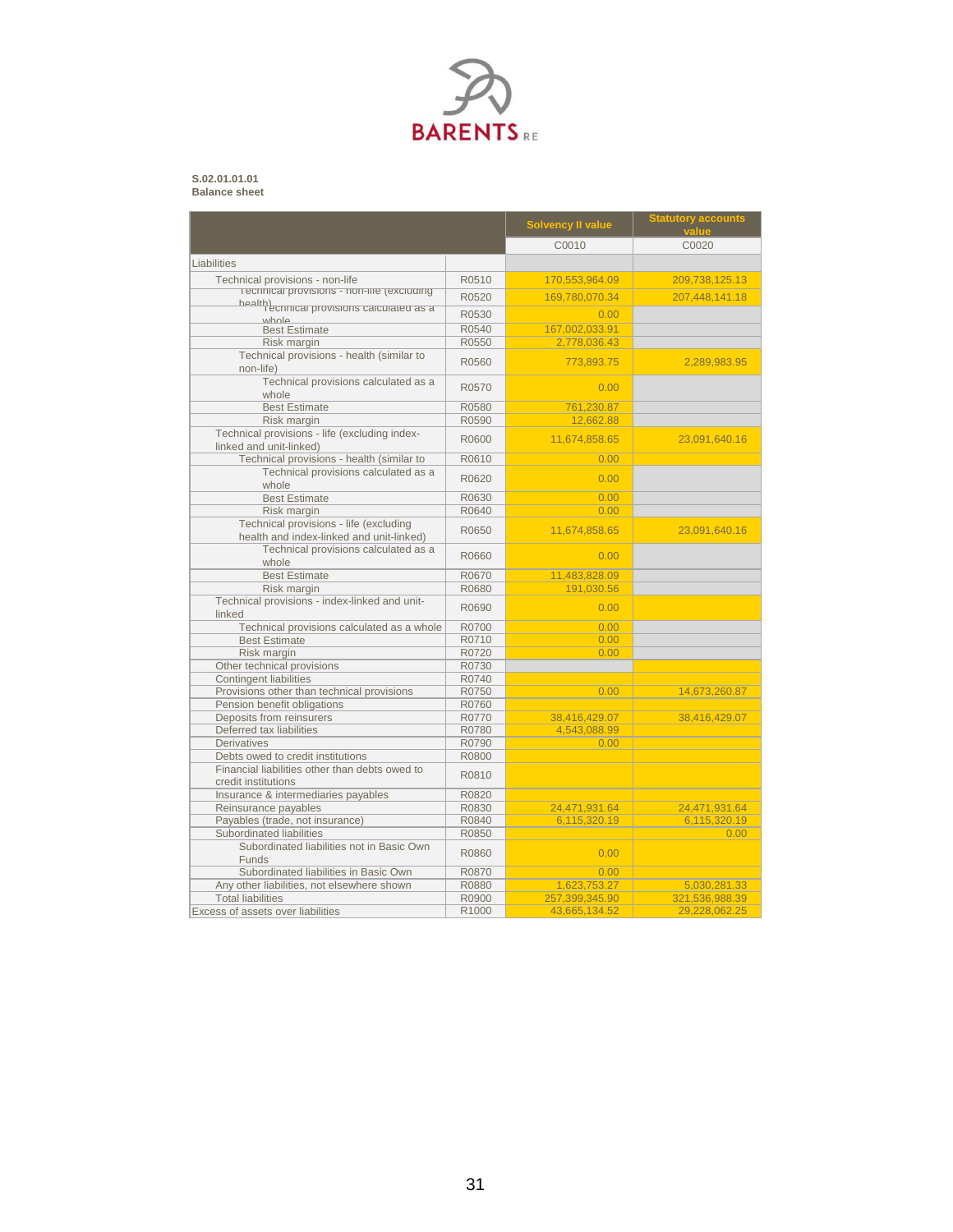

#### **S.05.01.01.01 Non-Life (direct business/accepted proportional reinsurance and accepted non-proportional reinsurance)**

|                                                |       | Line of Business for: non-life insurance and reinsurance obligations (direct business and accepted proportiona |                                |                                                 |                                                    |                       |                                             |                                                       |                                              |
|------------------------------------------------|-------|----------------------------------------------------------------------------------------------------------------|--------------------------------|-------------------------------------------------|----------------------------------------------------|-----------------------|---------------------------------------------|-------------------------------------------------------|----------------------------------------------|
|                                                |       | <b>Medical expense</b><br><b>Insurance</b>                                                                     | Income protection<br>insurance | <b>Workers' compensatio</b><br><b>Insurance</b> | <b>Motor vehicle liability</b><br><b>Insurance</b> | Other motor insurance | Marine, aviation and<br>transport insurance | <b>Fire and other damage</b><br>to property insurance | <b>General liability</b><br><b>Insurance</b> |
|                                                |       | C0010                                                                                                          | C0020                          | C0030                                           | C0040                                              | C0050                 | C0060                                       | C0070                                                 | C0080                                        |
| Premiums written                               |       |                                                                                                                |                                |                                                 |                                                    |                       |                                             |                                                       |                                              |
| Gross - Direct Business                        | R0110 | 0.00                                                                                                           | 0.00                           | 0.00                                            | 0.00                                               | 0.00                  | 0.00                                        | 0.00                                                  | 0.00                                         |
| Gross - Proportional reinsurance accepted      | R0120 | 0.00                                                                                                           | 3.263.507.12                   | 0.00                                            | 0.00                                               | 0.00                  | 48.251.746.56                               | 8.082.869.31                                          | 14.433.294.31                                |
| Gross - Non-proportional reinsurance accepted  | R0130 |                                                                                                                |                                |                                                 |                                                    |                       |                                             |                                                       |                                              |
| Reinsurers' share                              | R0140 | 0.00                                                                                                           | 3.346.246.36                   | 0.00                                            | 0.00                                               | 0.00                  | 37.326.863.04                               | 8.331.148.17                                          | 12.840.967.44                                |
| Net                                            | R0200 | 0.00                                                                                                           | $-82.739.25$                   | 0.00                                            | 0.00                                               | 0.00                  | 10.924.883.52                               | -248.278.87                                           | 1,592,326.88                                 |
| Premiums earned                                |       |                                                                                                                |                                |                                                 |                                                    |                       |                                             |                                                       |                                              |
| Gross - Direct Business                        | R0210 | 0.00                                                                                                           | 0.00                           | 0.00                                            | 0.00                                               | 0.00                  | 0.00                                        | 0.00                                                  | 0.00                                         |
| Gross - Proportional reinsurance accepted      | R0220 | 0.00                                                                                                           | 2.188.321.14                   | 0.00                                            | 0.00                                               | 0.00                  | 53.298.619.46                               | 6.438.347.41                                          | 14.694.193.67                                |
| Gross - Non-proportional reinsurance accepted  | R0230 |                                                                                                                |                                |                                                 |                                                    |                       |                                             |                                                       |                                              |
| Reinsurers' share                              | R0240 | 0.00                                                                                                           | 2.259.373.69                   | 0.00                                            | 0.00                                               | 0.00                  | 42.166.633.98                               | 6.577.633.84                                          | 13.092.949.36                                |
| Net                                            | R0300 | 0.00                                                                                                           | $-71.052.56$                   | 0.00                                            | 0.00                                               | 0.00                  | 11,131,985.48                               | $-139.286.44$                                         | 1,601,244.31                                 |
| Claims incurred                                |       |                                                                                                                |                                |                                                 |                                                    |                       |                                             |                                                       |                                              |
| Gross - Direct Business                        | R0310 | 0.00                                                                                                           | 0.00                           | 0.00                                            | 0.00                                               | 0.00                  | 0.00                                        | 0.00                                                  | 0.00                                         |
| Gross - Proportional reinsurance accepted      | R0320 | 0.00                                                                                                           | $-393.221.64$                  | 0.00                                            | 0.00                                               | 0.00                  | 33.148.629.37                               | -466.551.55                                           | 2.620.596.03                                 |
| Gross - Non-proportional reinsurance accepted  | R0330 |                                                                                                                |                                |                                                 |                                                    |                       |                                             |                                                       |                                              |
| Reinsurers' share                              | R0340 | 0.00                                                                                                           | $-523.546.39$                  | 0.00                                            | 0.00                                               | 0.00                  | 30.445.452.35                               | $-762.695.85$                                         | 1.423.588.21                                 |
| Net                                            | R0400 | 0.00                                                                                                           | 130.324.74                     | 0.00                                            | 0.00                                               | 0.00                  | 2.703.177.01                                | 296.144.30                                            | 1,197,007.82                                 |
| Changes in other technical provisions          |       |                                                                                                                |                                |                                                 |                                                    |                       |                                             |                                                       |                                              |
| Gross - Direct Business                        | R0410 | 0.00                                                                                                           | 0.00                           | 0.00                                            | 0.00                                               | 0.00                  | 0.00                                        | 0.00                                                  | 0.00                                         |
| Gross - Proportional reinsurance accepted      | R0420 | 0.00                                                                                                           | 0.00                           | 0.00                                            | 0.00                                               | 0.00                  | 0.00                                        | 0.00                                                  | 0.00                                         |
| Gross - Non- proportional reinsurance accepted | R0430 |                                                                                                                |                                |                                                 |                                                    |                       |                                             |                                                       |                                              |
| Reinsurers' share                              | R0440 | 0.00                                                                                                           | 0.00                           | 0.00                                            | 0.00                                               | 0.00                  | 0.00                                        | 0.00                                                  | 0.00                                         |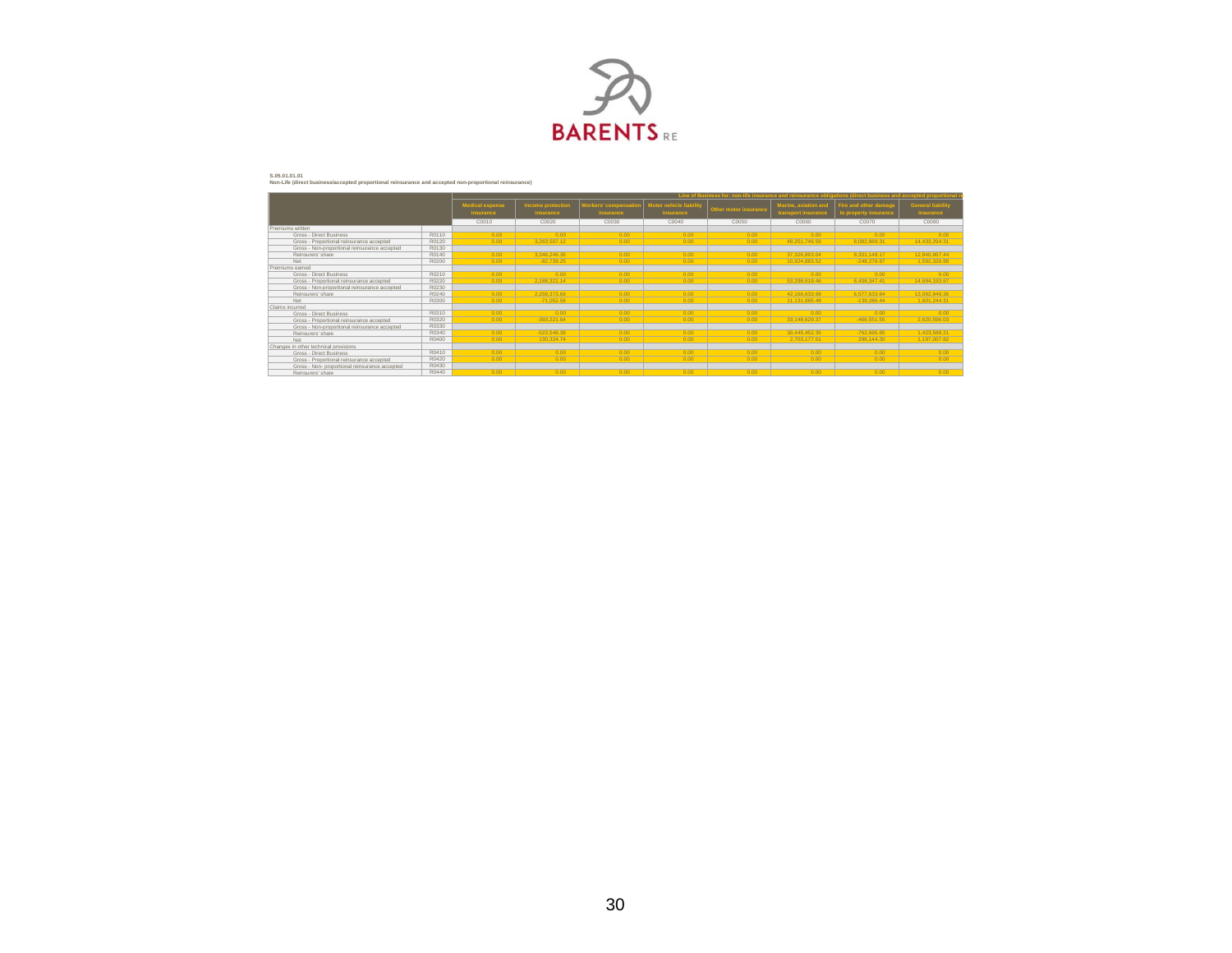

#### **S.05.01.01.01 Non-Life (direct business/accepted proportional reinsurance and accepted non-proportional reinsurance)**

|                                           |       | Line of Business for: non-life insurance and reinsurance obligations (direct business and accepted proportio |                                |                                                |                                             |                       |                                             |                                                |                                              |
|-------------------------------------------|-------|--------------------------------------------------------------------------------------------------------------|--------------------------------|------------------------------------------------|---------------------------------------------|-----------------------|---------------------------------------------|------------------------------------------------|----------------------------------------------|
|                                           |       | <b>Medical expense</b><br><b>Insurance</b>                                                                   | Income protection<br>insurance | <b>Workers' compensati</b><br><b>Insurance</b> | Motor vehicle liability<br><b>Insurance</b> | Other motor insurance | Marine, aviation and<br>transport insurance | Fire and other damage<br>to property insurance | <b>General liability</b><br><b>Insurance</b> |
|                                           |       | C0010                                                                                                        | C0020                          | C0030                                          | C0040                                       | C0050                 | C0060                                       | C0070                                          | C0080                                        |
| Net                                       | R0500 | 0.00                                                                                                         | 0.00                           | 0.00                                           | 0.00                                        | 0.00                  | 0.00                                        | 0.00                                           | 0.00                                         |
| Expenses incurred                         | R0550 | 0.00                                                                                                         | 0.00                           | 0.00                                           | 0.00                                        | 0.00                  | 0.00                                        | 0.00                                           | 0.00                                         |
| Administrative expenses                   |       |                                                                                                              |                                |                                                |                                             |                       |                                             |                                                |                                              |
| Gross - Direct Business                   | R0610 | 0.00                                                                                                         | 0.00                           | 0.00                                           | 0.00                                        | 0.00                  | 0.00                                        | 0.00                                           | 0.00                                         |
| Gross - Proportional reinsurance accepted | R0620 | 0.00                                                                                                         | 0.00                           | 0.00                                           | 0.00                                        | 0.00                  | 0.00                                        | 0.00                                           | 0.00                                         |
| Gross - Non-proportional reinsurance      | R0630 |                                                                                                              |                                |                                                |                                             |                       |                                             |                                                |                                              |
| Reinsurers' share                         | R0640 | 0.00                                                                                                         | 0.00                           | 0.00                                           | 0.00                                        | 0.00                  | 0.00                                        | 0.00                                           | 0.00                                         |
| Net                                       | R0700 | 0.00                                                                                                         | 0.00                           | 0.00                                           | 0.00                                        | 0.00                  | 0.00                                        | 0.00                                           | 0.00                                         |
| Investment management expenses            |       |                                                                                                              |                                |                                                |                                             |                       |                                             |                                                |                                              |
| Gross - Direct Business                   | R0710 | 0.00                                                                                                         | 0.00                           | 0.00                                           | 0.00                                        | 0.00                  | 0.00                                        | 0.00                                           | 0.00                                         |
| Gross - Proportional reinsurance accepted | R0720 | 0.00                                                                                                         | 0.00                           | 0.00                                           | 0.00                                        | 0.00                  | 0.00                                        | 0.00                                           | 0.00                                         |
| Gross - Non-proportional reinsurance      | R0730 |                                                                                                              |                                |                                                |                                             |                       |                                             |                                                |                                              |
| Reinsurers' share                         | R0740 | 0.00                                                                                                         | 0.00                           | 0.00                                           | 0.00                                        | 0.00                  | 0.00                                        | 0.00                                           | 0.00                                         |
| Net                                       | R0800 | 0.00                                                                                                         | 0.00                           | 0.00                                           | 0.00                                        | 0.00                  | 0.00                                        | 0.00                                           | 0.00                                         |
| Claims management expenses                |       |                                                                                                              |                                |                                                |                                             |                       |                                             |                                                |                                              |
| Gross - Direct Business                   | R0810 | 0.00                                                                                                         | 0.00                           | 0.00                                           | 0.00                                        | 0.00                  | 0.00                                        | 0.00                                           | 0.00                                         |
| Gross - Proportional reinsurance accepted | R0820 | 0.00                                                                                                         | 0.00                           | 0.00                                           | 0.00                                        | 0.00                  | 0.00                                        | 0.00                                           | 0.00                                         |
| Gross - Non-proportional reinsurance      | R0830 |                                                                                                              |                                |                                                |                                             |                       |                                             |                                                |                                              |
| Reinsurers' share                         | R0840 | 0.00                                                                                                         | 0.00                           | 0.00                                           | 0.00                                        | 0.00                  | 0.00                                        | 0.00                                           | 0.00                                         |
| Net                                       | R0900 | 0.00                                                                                                         | 0.00                           | 0.00                                           | 0.00                                        | 0.00                  | 0.00                                        | 0.00                                           | 0.00                                         |
| Acquisition expenses                      |       |                                                                                                              |                                |                                                |                                             |                       |                                             |                                                |                                              |
| Gross - Direct Business                   | R0910 | 0.00                                                                                                         | 0.00                           | 0.00                                           | 0.00                                        | 0.00                  | 0.00                                        | 0.00                                           | 0.00                                         |
| Gross - Proportional reinsurance accepted | R0920 | 0.00                                                                                                         | 0.00                           | 0.00                                           | 0.00                                        | 0.00                  | 0.00                                        | 0.00                                           | 0.00                                         |
| Gross - Non-proportional reinsurance      | R0930 |                                                                                                              |                                |                                                |                                             |                       |                                             |                                                |                                              |
| Reinsurers' share                         | R0940 | 0.00                                                                                                         | 0.00                           | 0.00                                           | 0.00                                        | 0.00                  | 0.00                                        | 0.00                                           | 0.00                                         |
| Net                                       | R1000 | 0.00                                                                                                         | 0.00                           | 0.00                                           | 0.00                                        | 0.00                  | 0.00                                        | 0.00                                           | 0.00                                         |
| Overhead expenses                         |       |                                                                                                              |                                |                                                |                                             |                       |                                             |                                                |                                              |
| Gross - Direct Business                   | R1010 | 0.00                                                                                                         | 0.00                           | 0.00                                           | 0.00                                        | 0.00                  | 0.00                                        | 0.00                                           | 0.00                                         |
| Gross - Proportional reinsurance accepted | R1020 | 0.00                                                                                                         | 0.00                           | 0.00                                           | 0.00                                        | 0.00                  | 0.00                                        | 0.00                                           | 0.00                                         |
| Gross - Non-proportional reinsurance      | R1030 |                                                                                                              |                                |                                                |                                             |                       |                                             |                                                |                                              |
| Reinsurers' share                         | R1040 | 0.00                                                                                                         | 0.00                           | 0.00                                           | 0.00                                        | 0.00                  | 0.00                                        | 0.00                                           | 0.00                                         |
| Net                                       | R1100 | 0.00                                                                                                         | 0.00                           | 0.00                                           | 0.00                                        | 0.00                  | 0.00                                        | 0.00                                           | 0.00                                         |
| Other expenses                            | R1200 |                                                                                                              |                                |                                                |                                             |                       |                                             |                                                |                                              |
| Total expenses                            | R1300 |                                                                                                              |                                |                                                |                                             |                       |                                             |                                                |                                              |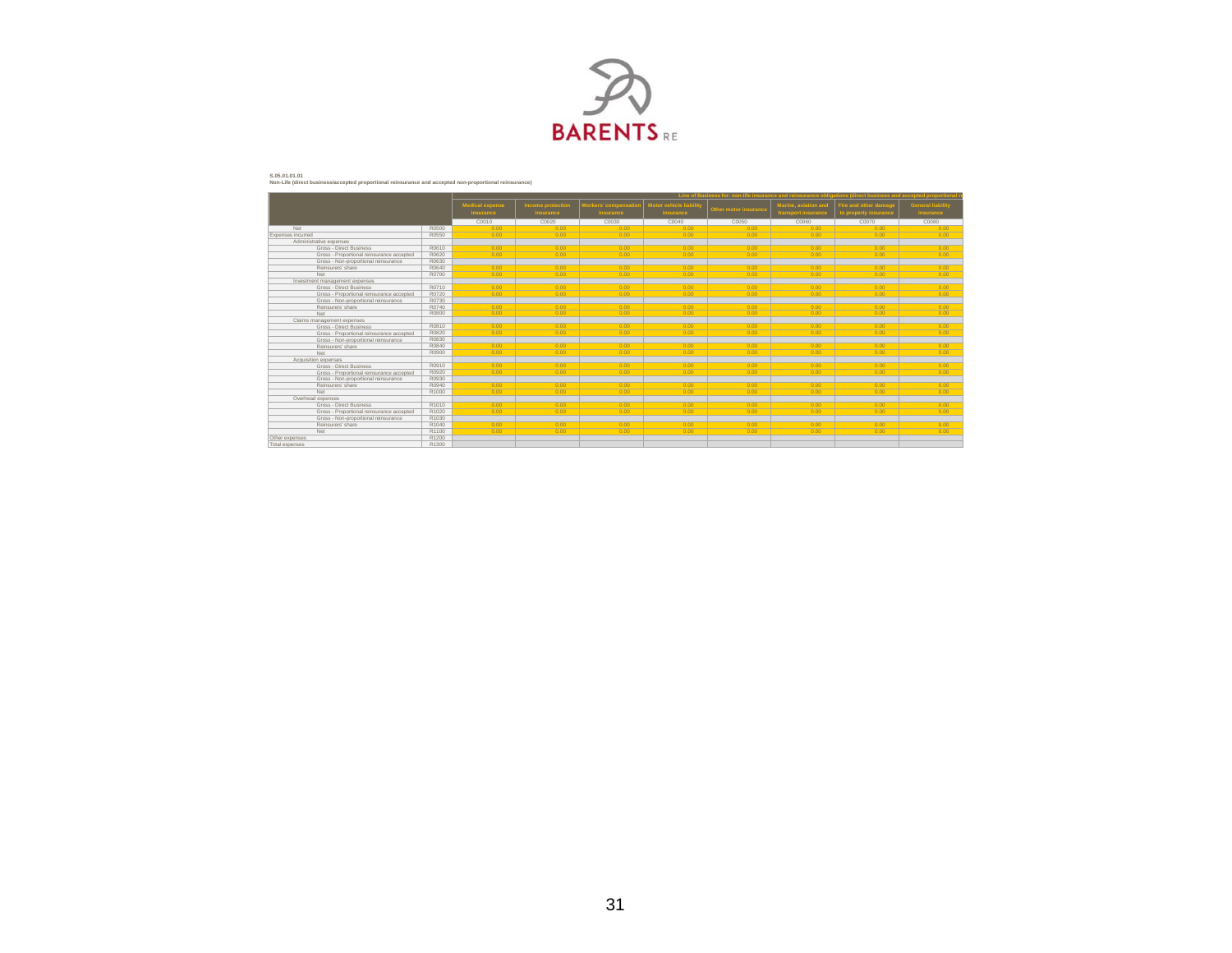

#### S.05.01.01.01<br>Non-Life (direct business/accepted proportional reinsurance and accepte

|                                                |       | surance)                                  |                             |                   |                                        |              | Line of Business for: accepted non-proportional reinsurance |                                |              |               |
|------------------------------------------------|-------|-------------------------------------------|-----------------------------|-------------------|----------------------------------------|--------------|-------------------------------------------------------------|--------------------------------|--------------|---------------|
|                                                |       | <b>Credit and suretyship</b><br>insurance | Legal expenses<br>insurance | <b>Assistance</b> | <b>Ilscellaneous financial</b><br>loss | Health       | Casualty                                                    | Marine, aviation,<br>transport | Property     | Total         |
|                                                |       | C0090                                     | C0100                       | C0110             | C0120                                  | C0130        | C0140                                                       | C0150                          | C0160        | C0200         |
| Premiums written                               |       |                                           |                             |                   |                                        |              |                                                             |                                |              |               |
| Gross - Direct Business                        | R0110 | 0.00                                      | 0.00                        | 0.00              | 0.00                                   |              |                                                             |                                |              | 0.00          |
| Gross - Proportional reinsurance accepted      | R0120 | 8.592.380.79                              | 0.00                        | 0.00              | 0.00                                   |              |                                                             |                                |              | 82.623.798.08 |
| Gross - Non-proportional reinsurance accepted  | R0130 |                                           |                             |                   |                                        | $-28.176.25$ | 3.285.832.84                                                | 9.761.814.28                   | 7.295.568.72 | 20,315,039.59 |
| Reinsurers' share                              | R0140 | 6.886.445.42                              | 0.00                        | 0.00              | 69.09                                  | $-24.593.68$ | 2.260.532.65                                                | 7.239.950.86                   | 5.714.742.97 | 83.922.372.32 |
| Net                                            | R0200 | 1.705.935.37                              | 0.00                        | 0.00              | $-69.09$                               | $-3.582.56$  | 1.025.300.19                                                | 2.521.863.43                   | 1.580.825.75 | 19,016,465.35 |
| Premiums earned                                |       |                                           |                             |                   |                                        |              |                                                             |                                |              |               |
| Gross - Direct Business                        | R0210 | 0.00                                      | 0.00                        | 0.00              | 0.00                                   |              |                                                             |                                |              | 0.00          |
| Gross - Proportional reinsurance accepted      | R0220 | 8 047 388 47                              | 0.00                        | 0.00              | 0.00                                   |              |                                                             |                                |              | 84.666.870.14 |
| Gross - Non-proportional reinsurance accepted  | R0230 |                                           |                             |                   |                                        | $-20.781.36$ | 2.640.316.31                                                | 8.780.404.85                   | 5.943.288.97 | 17,343,228.78 |
| Reinsurers' share                              | R0240 | 6.489.388.55                              | 0.00                        | 0.00              | 67.12                                  | $-18.141.01$ | 1.805.110.94                                                | 6.556.938.96                   | 4.707.553.96 | 83.637.509.40 |
| Net                                            | R0300 | 1.557.999.92                              | 0.00                        | 0.00              | $-67.12$                               | $-2.640.35$  | 835.205.37                                                  | 2.223.465.89                   | 1.235.735.00 | 18,372,589.52 |
| Claims incurred                                |       |                                           |                             |                   |                                        |              |                                                             |                                |              |               |
| Gross - Direct Business                        | R0310 | 0.00                                      | 0.00                        | 0.00              | 0.00                                   |              |                                                             |                                |              | 0.00          |
| Gross - Proportional reinsurance accepted      | R0320 | 348,717.81                                | 0.00                        | 0.00              | $-246.089.60$                          |              |                                                             |                                |              | 35.012.080.42 |
| Gross - Non-proportional reinsurance accepted  | R0330 |                                           |                             |                   |                                        | $-18.576.56$ | 2.224.576.23                                                | 3.628.817.37                   | 1.592.293.17 | 7.427.110.20  |
| Reinsurers' share                              | R0340 | 298.076.28                                | 0.00                        | 0.00              | $-241.558.07$                          | $-16.843.70$ | 2.017.062.29                                                | 3.581.416.98                   | 1.443.760.15 | 37.664.712.25 |
| Net                                            | R0400 | 50.641.54                                 | 0.00                        | 0.00              | $-4.531.53$                            | $-1.732.87$  | 207.513.94                                                  | 47,400.39                      | 148.533.02   | 4.774.478.36  |
| Changes in other technical provisions          |       |                                           |                             |                   |                                        |              |                                                             |                                |              |               |
| Gross - Direct Business                        | R0410 | 0.00                                      | 0.00                        | 0.00              | 0.00                                   |              |                                                             |                                |              | 0.00          |
| Gross - Proportional reinsurance accepted      | R0420 | 0.00                                      | 0.00                        | 0.00              | 0.00                                   |              |                                                             |                                |              | 0.00          |
| Gross - Non- proportional reinsurance accepted | R0430 |                                           |                             |                   |                                        | 0.00         | 0.00                                                        | 0.00                           | 0.00         | 0.00          |
| Reinsurers' share                              | R0440 | 0.00                                      | 0.00                        | 0.00              | 0.00                                   | 0.00         | 0.00                                                        | 0.00                           | 0.00         | 0.00          |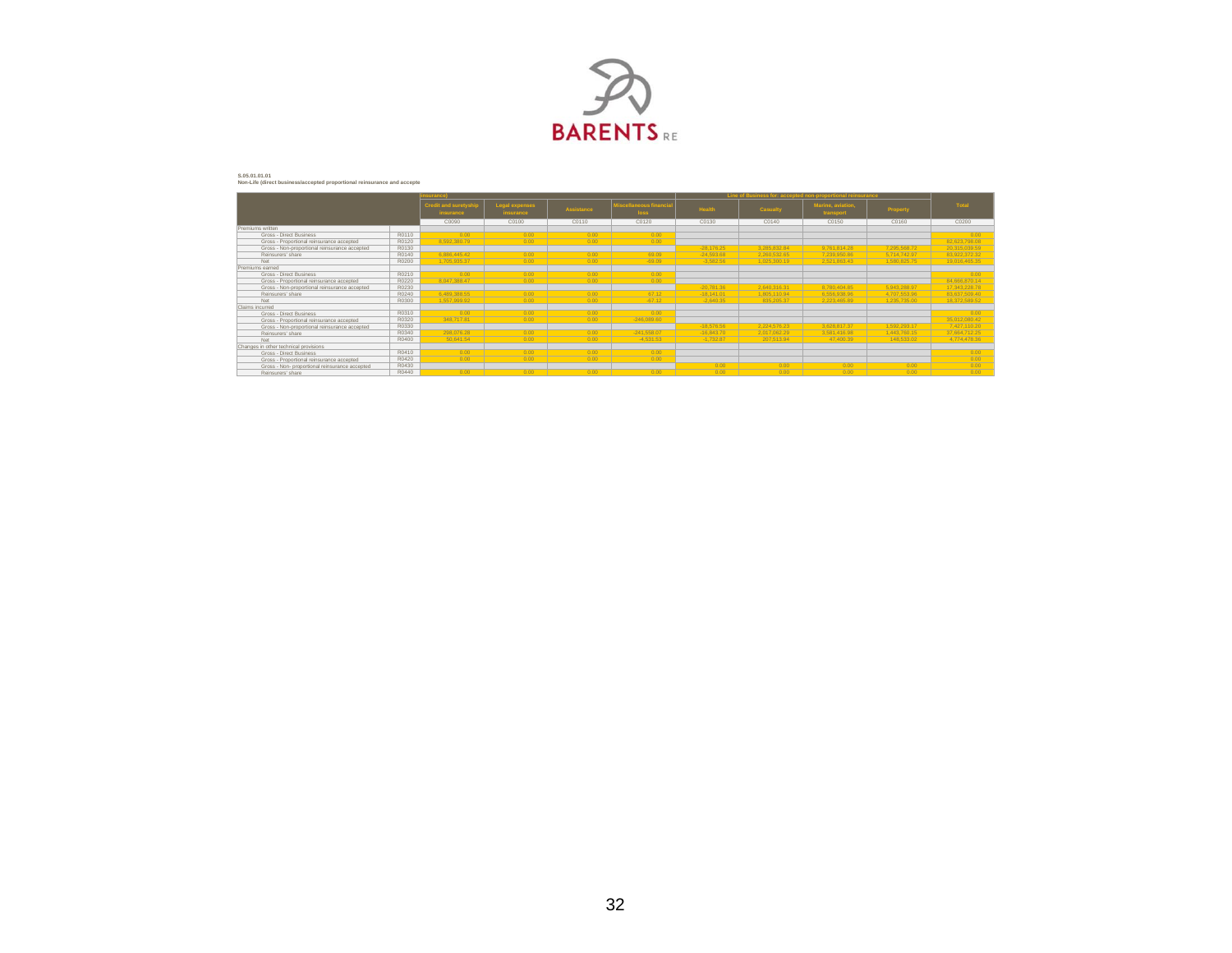

#### S.05.01.01.01<br>Non-Life (direct business/accepted proportional reinsurance and accepte

|                                           |       | surance)                                  |                                    |                   |                                        | Line of Business for: accepted non-proportional reinsurance |          |                                |          |          |
|-------------------------------------------|-------|-------------------------------------------|------------------------------------|-------------------|----------------------------------------|-------------------------------------------------------------|----------|--------------------------------|----------|----------|
|                                           |       | <b>Credit and suretyship</b><br>insurance | Legal expenses<br><b>Insurance</b> | <b>Assistance</b> | <b>Ilscellaneous financial</b><br>loss | Health                                                      | Casualty | Marine, aviation,<br>transport | Property | Total    |
|                                           |       | C0090                                     | C0100                              | C0110             | C0120                                  | C0130                                                       | C0140    | C0150                          | C0160    | C0200    |
| Net                                       | R0500 | 0.00                                      | 0.00                               | 0.00              | 0.00                                   | 0.00                                                        | 0.00     | 0.00                           | 0.00     | 0.00     |
| Expenses incurred                         | R0550 | 0.00                                      | 0.00                               | 0.00              | 0.00                                   | 0.00                                                        | 0.00     | 0.00                           | 0.00     | 0.00     |
| Administrative expenses                   |       |                                           |                                    |                   |                                        |                                                             |          |                                |          |          |
| Gross - Direct Business                   | R0610 | 0.00                                      | 0.00                               | 0.00              | 0.00                                   |                                                             |          |                                |          | 0.00     |
| Gross - Proportional reinsurance accepted | R0620 | 0.00                                      | 0.00                               | 0.00              | 0.00                                   |                                                             |          |                                |          | 0.00     |
| Gross - Non-proportional reinsurance      | R0630 |                                           |                                    |                   |                                        | 0.00                                                        | 0.00     | 0.00                           | 0.00     | 0.00     |
| Reinsurers' share                         | R0640 | 0.00                                      | 0.00                               | 0.00              | 0.00                                   | 0.00                                                        | 0.00     | 0.00                           | 0.00     | 0.00     |
| Net                                       | R0700 | 0.00                                      | 0.00                               | 0.00              | 0.00                                   | 0.00                                                        | 0.00     | 0.00                           | 0.00     | 0.00     |
| Investment management expenses            |       |                                           |                                    |                   |                                        |                                                             |          |                                |          |          |
| Gross - Direct Business                   | R0710 | 0.00                                      | 0.00                               | 0.00              | 0.00                                   |                                                             |          |                                |          | 0.00     |
| Gross - Proportional reinsurance accepted | R0720 | 0.00                                      | 0.00                               | 0.00              | 0.00                                   |                                                             |          |                                |          | 0.00     |
| Gross - Non-proportional reinsurance      | R0730 |                                           |                                    |                   |                                        | 0.00                                                        | 0.00     | 0.00                           | 0.00     | 0.00     |
| Reinsurers' share                         | R0740 | 0.00                                      | 0.00                               | 0.00              | 0.00                                   | 0.00                                                        | 0.00     | 0.00                           | 0.00     | 0.00     |
| Net                                       | R0800 | 0.00                                      | 0.00                               | 0.00              | 0.00                                   | 0.00                                                        | 0.00     | 0.00                           | 0.00     | $0.00 -$ |
| Claims management expenses                |       |                                           |                                    |                   |                                        |                                                             |          |                                |          |          |
| Gross - Direct Business                   | R0810 | 0.00                                      | 0.00                               | 0.00              | 0.00                                   |                                                             |          |                                |          | 0.00     |
| Gross - Proportional reinsurance accepted | R0820 | 0.00                                      | 0.00                               | 0.00              | 0.00                                   |                                                             |          |                                |          | 0.00     |
| Gross - Non-proportional reinsurance      | R0830 |                                           |                                    |                   |                                        | 0.00                                                        | 0.00     | 0.00                           | 0.00     | 0.00     |
| Reinsurers' share                         | R0840 | 0.00                                      | 0.00                               | 0.00              | 0.00                                   | 0.00                                                        | 0.00     | 0.00                           | 0.00     | 0.00     |
| Net                                       | R0900 | 0.00                                      | 0.00                               | 0.00              | 0.00                                   | 0.00                                                        | 0.00     | 0.00                           | 0.00     | 0.00     |
| Acquisition expenses                      |       |                                           |                                    |                   |                                        |                                                             |          |                                |          |          |
| Gross - Direct Business                   | R0910 | 0.00                                      | 0.00                               | 0.00              | 0.00                                   |                                                             |          |                                |          | 0.00     |
| Gross - Proportional reinsurance accepted | R0920 | 0.00                                      | 0.00                               | 0.00              | 0.00                                   |                                                             |          |                                |          | 0.00     |
| Gross - Non-proportional reinsurance      | R0930 |                                           |                                    |                   |                                        | 0.00                                                        | 0.00     | 0.00                           | 0.00     | $0.00 -$ |
| Reinsurers' share                         | R0940 | 0.00                                      | 0.00                               | 0.00              | 0.00                                   | 0.00                                                        | 0.00     | 0.00                           | 0.00     | 0.00     |
| Net                                       | R1000 | 0.00                                      | 0.00                               | 0.00              | 0.00                                   | 0.00                                                        | 0.00     | 0.00                           | 0.00     | 0.00     |
| Overhead expenses                         |       |                                           |                                    |                   |                                        |                                                             |          |                                |          |          |
| Gross - Direct Business                   | R1010 | 0.00                                      | 0.00                               | 0.00              | 0.00                                   |                                                             |          |                                |          | 0.00     |
| Gross - Proportional reinsurance accepted | R1020 | 0.00                                      | 0.00                               | 0.00              | 0.00                                   |                                                             |          |                                |          | 0.00     |
| Gross - Non-proportional reinsurance      | R1030 |                                           |                                    |                   |                                        | 0.00                                                        | 0.00     | 0.00                           | 0.00     | 0.00     |
| Reinsurers' share                         | R1040 | 0.00                                      | 0.00                               | 0.00              | 0.00                                   | 0.00                                                        | 0.00     | 0.00                           | 0.00     | 0.00     |
| Net                                       | R1100 | 0.00                                      | 0.00                               | 0.00              | 0.00                                   | 0.00                                                        | 0.00     | 0.00                           | 0.00     | 0.00     |
| Other expenses                            | R1200 |                                           |                                    |                   |                                        |                                                             |          |                                |          |          |
| Total expenses                            | R1300 |                                           |                                    |                   |                                        |                                                             |          |                                |          | 0.00     |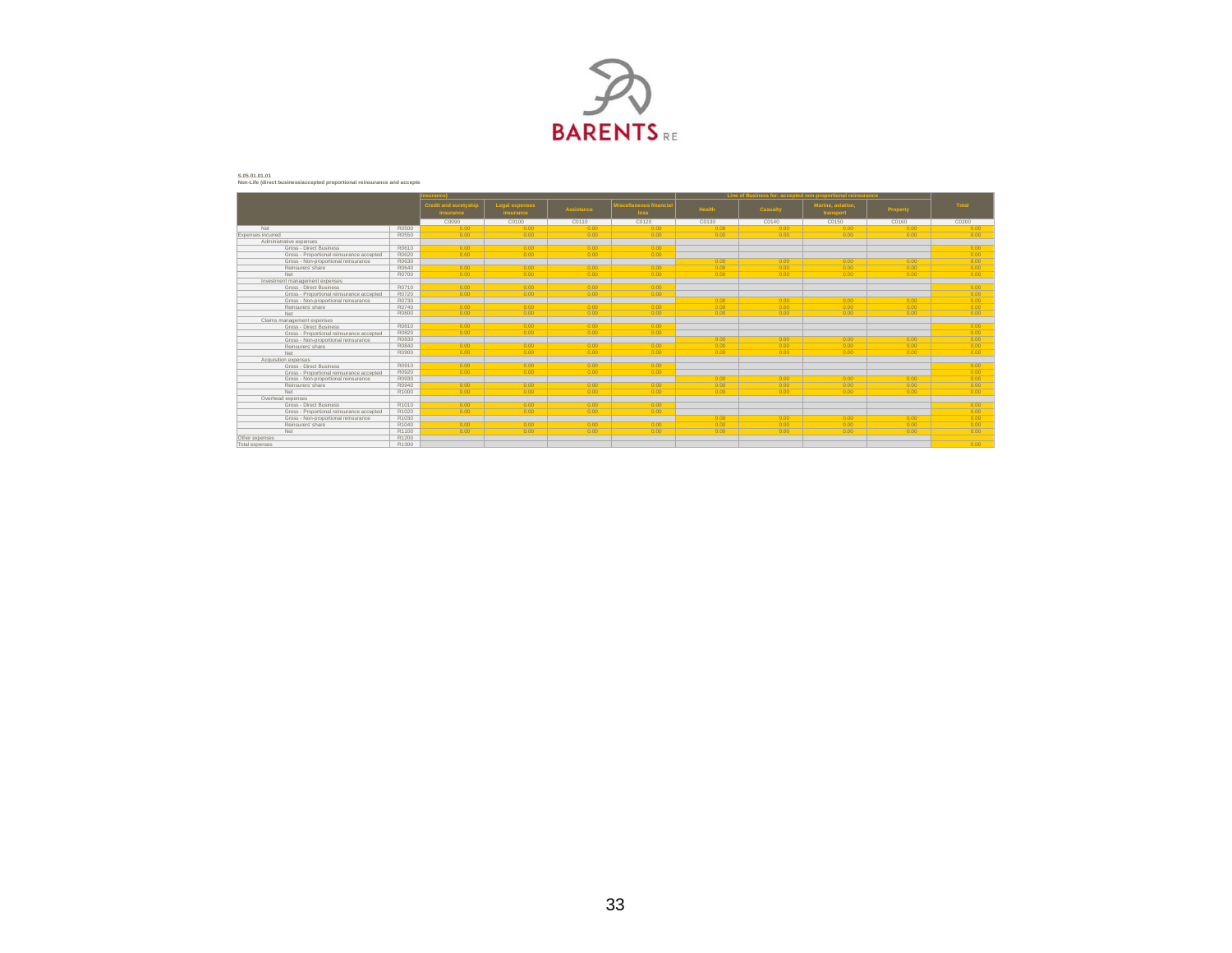

**S.05.01.01.02 Life**

|                                       |       |                         |                                               |                                          | Line of Business for: life insurance obligations |                                                                                                             |                                                                                                                                                         | Life reinsurance obligations |                  |               |
|---------------------------------------|-------|-------------------------|-----------------------------------------------|------------------------------------------|--------------------------------------------------|-------------------------------------------------------------------------------------------------------------|---------------------------------------------------------------------------------------------------------------------------------------------------------|------------------------------|------------------|---------------|
|                                       |       | <b>Health insurance</b> | <b>Insurance with profit</b><br>participation | ndex-linked and unit<br>linked insurance | <b>Other life insurance</b>                      | <b>Annuities stemmin</b><br>rom non-life insuran<br>ntracts and relating<br>health insurance<br>obligations | innuities stemming<br><b>rom non-life insurance</b><br>ontracts and relating <b>1</b><br>nsurance obligation<br>other than health<br>surance obligation | <b>Health reinsurance</b>    | Life reinsurance | Total         |
|                                       |       | C0210                   | C0220                                         | C0230                                    | C0240                                            | C0250                                                                                                       | C0260                                                                                                                                                   | C0270                        | C0280            | C0300         |
| Premiums written                      |       |                         |                                               |                                          |                                                  |                                                                                                             |                                                                                                                                                         |                              |                  |               |
| Gross                                 | R1410 | 0.00                    | 0.00                                          | 0.00                                     | 23.947.975.36                                    | 0.00                                                                                                        | 0.00                                                                                                                                                    | 0.00                         | 0.00             | 23.947.975.36 |
| Reinsurers' share                     | R1420 | 0.00                    | 0.00                                          | 0.00                                     | 20,543,526.17                                    | 0.00                                                                                                        | 0.00                                                                                                                                                    | 0.00                         | 0.00             | 20,543,526.17 |
| Net                                   | R1500 | $0.00 -$                | 0.00                                          | 0.00                                     | 3.404.449.18                                     | 0.00                                                                                                        | 0.00                                                                                                                                                    | 0.00                         | 0.00             | 3.404.449.18  |
| Premiums earned                       |       |                         |                                               |                                          |                                                  |                                                                                                             |                                                                                                                                                         |                              |                  |               |
| Gross                                 | R1510 | 0.00                    | 0.00                                          | 0.00                                     | 12.967.150.29                                    | 0.00                                                                                                        | 0.00                                                                                                                                                    | 0.00                         | 0.00             | 12.967.150.29 |
| Reinsurers' share                     | R1520 | 0.00                    | 0.00                                          | 0.00                                     | 10.953.244.32                                    | 0.00                                                                                                        | 0.00                                                                                                                                                    | 0.00                         | 0.00             | 10.953.244.32 |
| Net                                   | R1600 | 0.00                    | 0.00                                          | 0.00                                     | 2.013.905.97                                     | 0.00                                                                                                        | 0.00                                                                                                                                                    | 0.00                         | 0.00             | 2,013,905.97  |
| Claims incurred                       |       |                         |                                               |                                          |                                                  |                                                                                                             |                                                                                                                                                         |                              |                  |               |
| Gross                                 | R1610 | 0.00                    | 0.00                                          | 0.00                                     | 15.571.929.08                                    | 0.00                                                                                                        | 0.00                                                                                                                                                    | 0.00                         | 0.00             | 15.571.929.08 |
| Reinsurers' share                     | R1620 | 0.00                    | 0.00                                          | 0.00                                     | 14.183.061.96                                    | 0.00                                                                                                        | 0.00                                                                                                                                                    | 0.00                         | 0.00             | 14.183.061.96 |
| Net                                   | R1700 | 0.00                    | 0.00                                          | 0.00                                     | 1.388.867.12                                     | 0.00                                                                                                        | 0.00                                                                                                                                                    | 0.00                         | 0.00             | 1,388,867.12  |
| Changes in other technical provisions |       |                         |                                               |                                          |                                                  |                                                                                                             |                                                                                                                                                         |                              |                  |               |
| Gross                                 | R1710 | 0.00                    | 0.00                                          | 0.00                                     | 0.00                                             | 0.00                                                                                                        | 0.00                                                                                                                                                    | 0.00                         | 0.00             | 0.00          |
| Reinsurers' share                     | R1720 | 0.00                    | 0.00                                          | 0.00                                     | 0.00                                             | 0.00                                                                                                        | 0.00                                                                                                                                                    | 0.00                         | 0.00             | 0.00          |
| Net                                   | R1800 | $0.00 -$                | 0.00                                          | 0.00                                     | 0.00                                             | 0.00                                                                                                        | 0.00                                                                                                                                                    | 0.00                         | 0.00             | 0.00          |
| Expenses incurred                     | R1900 | 0.00                    | 0.00                                          | 0.00                                     | 0.00                                             | 0.00                                                                                                        | 0.00                                                                                                                                                    | 0.00                         | 0.00             | 0.00          |
| Administrative expenses               |       |                         |                                               |                                          |                                                  |                                                                                                             |                                                                                                                                                         |                              |                  |               |
| Gross                                 | R1910 | 0.00                    | 0.00                                          | 0.00                                     | 0.00                                             | 0.00                                                                                                        | 0.00                                                                                                                                                    | 0.00                         | 0.00             | 0.00          |
| Reinsurers' share                     | R1920 | 0.00                    | 0.00                                          | 0.00                                     | 0.00                                             | 0.00                                                                                                        | 0.00                                                                                                                                                    | 0.00                         | 0.00             | 0.00          |
| Net                                   | R2000 | 0.00                    | 0.00                                          | 0.00                                     | 0.00                                             | 0.00                                                                                                        | 0.00                                                                                                                                                    | 0.00                         | 0.00             | $0.00 -$      |
| Investment management expenses        |       |                         |                                               |                                          |                                                  |                                                                                                             |                                                                                                                                                         |                              |                  |               |
| Gross                                 | R2010 | 0.00                    | 0.00                                          | 0.00                                     | 0.00                                             | 0.00                                                                                                        | 0.00                                                                                                                                                    | 0.00                         | 0.00             | 0.00          |
| Reinsurers' share                     | R2020 | 0.00                    | 0.00                                          | 0.00                                     | 0.00                                             | 0.00                                                                                                        | 0.00                                                                                                                                                    | 0.00                         | 0.00             | 0.00          |
|                                       |       | 0.00                    |                                               | 0.00                                     |                                                  | $0.00 -$                                                                                                    |                                                                                                                                                         |                              |                  |               |
| Net                                   | R2100 |                         | 0.00                                          |                                          | 0.00                                             |                                                                                                             | 0.00                                                                                                                                                    | 0.00                         | 0.00             | 0.00          |
| Claims management expenses            |       | 0.00                    |                                               |                                          | 0.00                                             |                                                                                                             |                                                                                                                                                         |                              |                  |               |
| Gross                                 | R2110 |                         | 0.00                                          | 0.00                                     |                                                  | 0.00                                                                                                        | 0.00                                                                                                                                                    | 0.00                         | 0.00             | 0.00          |
| Reinsurers' share                     | R2120 | 0.00<br>0.00            | 0.00                                          | 0.00                                     | 0.00                                             | 0.00                                                                                                        | 0.00                                                                                                                                                    | 0.00                         | 0.00             | 0.00          |
| Net                                   | R2200 |                         | 0.00                                          | 0.00                                     | 0.00                                             | 0.00                                                                                                        | 0.00                                                                                                                                                    | 0.00                         | 0.00             | 0.00          |
| Acquisition expenses                  |       |                         |                                               |                                          |                                                  |                                                                                                             |                                                                                                                                                         |                              |                  |               |
| Gross                                 | R2210 | 0.00                    | 0.00                                          | 0.00                                     | 0.00                                             | 0.00                                                                                                        | 0.00                                                                                                                                                    | 0.00                         | 0.00             | 0.00          |
| Reinsurers' share                     | R2220 | 0.00                    | 0.00                                          | 0.00                                     | 0.00                                             | 0.00                                                                                                        | 0.00                                                                                                                                                    | 0.00                         | 0.00             | 0.00          |
| Net                                   | R2300 | 0.00                    | 0.00                                          | 0.00                                     | 0.00                                             | 0.00                                                                                                        | 0.00                                                                                                                                                    | 0.00                         | 0.00             | $0.00 -$      |
| Overhead expenses                     |       |                         |                                               |                                          |                                                  |                                                                                                             |                                                                                                                                                         |                              |                  |               |
| Gross                                 | R2310 | 0.00                    | 0.00                                          | 0.00                                     | 0.00                                             | 0.00                                                                                                        | 0.00                                                                                                                                                    | 0.00                         | 0.00             | 0.00          |
| Reinsurers' share                     | R2320 | 0.00                    | 0.00                                          | 0.00                                     | 0.00                                             | 0.00                                                                                                        | 0.00                                                                                                                                                    | 0.00                         | 0.00             | 0.00          |
| Net                                   | R2400 | 0.00                    | 0.00                                          | 0.00                                     | 0.00                                             | 0.00                                                                                                        | 0.00                                                                                                                                                    | 0.00                         | 0.00             | 0.00          |
| Other expenses                        | R2500 |                         |                                               |                                          |                                                  |                                                                                                             |                                                                                                                                                         |                              |                  |               |
| Total expenses                        | R2600 |                         |                                               |                                          |                                                  |                                                                                                             |                                                                                                                                                         |                              |                  | 0.00          |
| Total amount of surrenders            | R2700 |                         |                                               |                                          |                                                  |                                                                                                             |                                                                                                                                                         |                              |                  | 0.00          |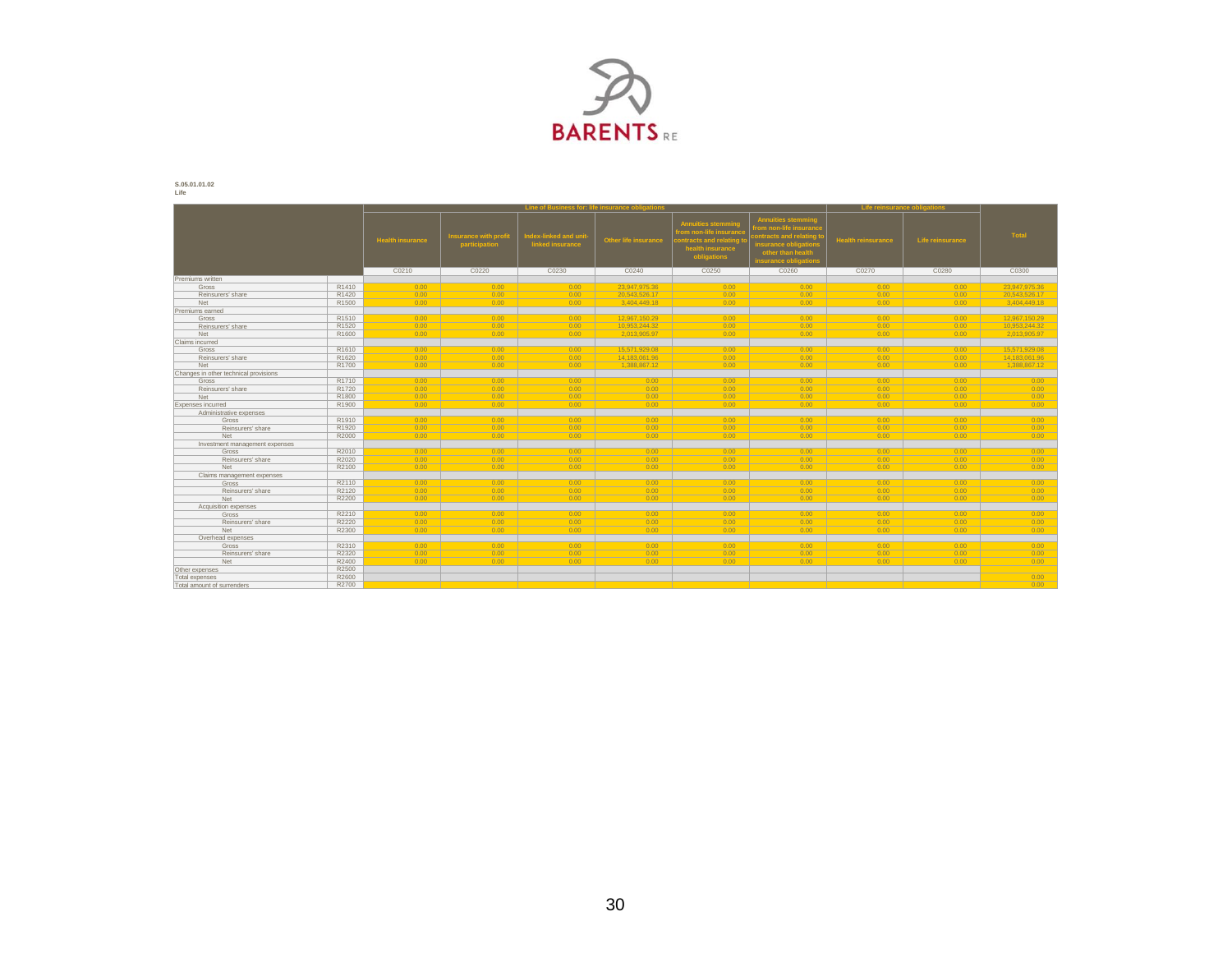

### **S.05.02.01.01 Home Country - non-life obligations**

|                                               |       | <b>Home country</b> |
|-----------------------------------------------|-------|---------------------|
|                                               |       | C0080               |
| <b>Premiums written</b>                       |       |                     |
| <b>Gross - Direct Business</b>                | R0110 | 0.00                |
| Gross - Proportional reinsurance accepted     | R0120 | 1,074,690.57        |
| Gross - Non-proportional reinsurance accepted | R0130 | 66,907.78           |
| Reinsurers' share                             | R0140 | 1,006,670.75        |
| <b>Net</b>                                    | R0200 | 134,927.60          |
| Premiums earned                               |       |                     |
| <b>Gross - Direct Business</b>                | R0210 | 0.00                |
| Gross - Proportional reinsurance accepted     | R0220 | 1,030,664.45        |
| Gross - Non-proportional reinsurance accepted | R0230 | 60,682.29           |
| Reinsurers' share                             | R0240 | 967,667.13          |
| <b>Net</b>                                    | R0300 | 123,679.61          |
| <b>Claims incurred</b>                        |       |                     |
| <b>Gross - Direct Business</b>                | R0310 | 0.00                |
| Gross - Proportional reinsurance accepted     | R0320 | 208,890.50          |
| Gross - Non-proportional reinsurance accepted | R0330 | $-46,962.72$        |
| Reinsurers' share                             | R0340 | 149,478.82          |
| <b>Net</b>                                    | R0400 | 12,448.96           |
| Changes in other technical provisions         |       |                     |
| <b>Gross - Direct Business</b>                | R0410 | 0.00                |
| Gross - Proportional reinsurance accepted     | R0420 | 0.00                |
| Gross - Non-proportional reinsurance accepted | R0430 | 0.00                |
| Reinsurers' share                             | R0440 | 0.00                |
| <b>Net</b>                                    | R0500 | 0.00                |
| <b>Expenses incurred</b>                      | R0550 | 0.00                |
| Other expenses                                | R1200 |                     |
| <b>Total expenses</b>                         | R1300 |                     |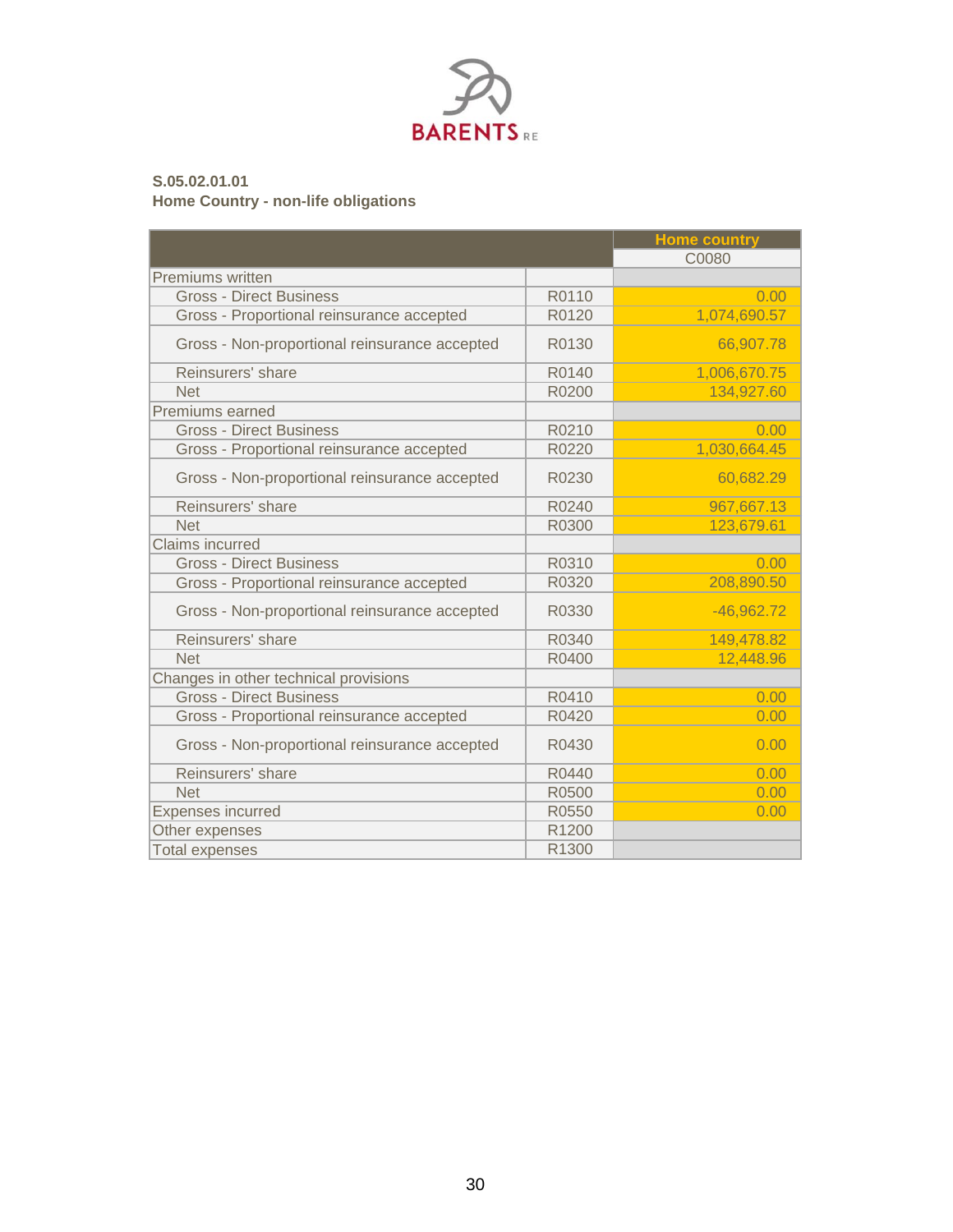

#### **S.05.02.01.02**

**Top 5 countries (by amount of gross premiums written) - non-life obligations**

|                                                                          |       |                           |                                | <b>Premiums written</b>                             |                                                             |                          |              |  |  |  |
|--------------------------------------------------------------------------|-------|---------------------------|--------------------------------|-----------------------------------------------------|-------------------------------------------------------------|--------------------------|--------------|--|--|--|
|                                                                          |       | <b>Country</b>            | <b>Gross - Direct Business</b> | <b>Gross - Proportional</b><br>reinsurance accepted | <b>Gross - Non-</b><br>proportional<br>reinsurance accepted | <b>Reinsurers' share</b> | <b>Net</b>   |  |  |  |
|                                                                          |       | R0010                     | R0110                          | R0120                                               | R0130                                                       | R0140                    | R0200        |  |  |  |
| Country (by amount of gross premiums written) - non-<br>life obligations | C0090 | <b>JAPAN</b>              | 0.00                           | 11.421.112.61                                       | 1.168.057.17                                                | 12.269.122.97            | 320,046.80   |  |  |  |
| Country (by amount of gross premiums written) - non-<br>life obligations | C0090 | <b>KOREA, REPUBLIC OF</b> | 0.00                           | 10.457.197.38                                       | 1.402.710.30                                                | 11.927.857.99            | $-67,950.31$ |  |  |  |
| Country (by amount of gross premiums written) - non-<br>life obligations | C0090 | <b>JSSIAN FEDERATION</b>  | 0.00                           | 9.279.135.91                                        | 132.429.67                                                  | 6.061.356.37             | 3,350,209.21 |  |  |  |
| Country (by amount of gross premiums written) - non-<br>life obligations | C0090 | <b>BULGARIA</b>           | 0.00                           | 7.551.943.65                                        | 79.182.33                                                   | 6.076.663.66             | 1,554,462.33 |  |  |  |
| Country (by amount of gross premiums written) - non-<br>life obligations | C0090 | <b>UNITED KINGDOM</b>     | 0.00                           | 1.974.820.92                                        | 4.342.575.03                                                | 5.079.391.59             | 1,238,004.37 |  |  |  |

#### **S.05.02.01.02**

**Top 5 countries (by amount of gross premiums written) - non-life obligations**

|                                                                          |       |                           |                                | <b>Claims incurred</b>                              |                                                           |                          |            |  |  |  |
|--------------------------------------------------------------------------|-------|---------------------------|--------------------------------|-----------------------------------------------------|-----------------------------------------------------------|--------------------------|------------|--|--|--|
|                                                                          |       | <b>Country</b>            | <b>Gross - Direct Business</b> | <b>Gross - Proportional</b><br>reinsurance accepted | <b>Gross - Non-</b><br>proportional<br>insurance accepted | <b>Reinsurers' share</b> | <b>Net</b> |  |  |  |
|                                                                          |       | R0010                     | R0310                          | R0320                                               | R0330                                                     | R0340                    | R0400      |  |  |  |
| Country (by amount of gross premiums written) - non-<br>life obligations | C0090 | <b>JAPAN</b>              | 0.00                           | $-1.582.477.51$                                     | 361.066.18                                                | $-1.892.796.13$          | 671,384.80 |  |  |  |
| Country (by amount of gross premiums written) - non-<br>life obligations | C0090 | <b>KOREA, REPUBLIC OF</b> | 0.00                           | 1.331.628.41                                        | 745.133.94                                                | 1.203.701.55             | 873,060.81 |  |  |  |
| Country (by amount of gross premiums written) - non-<br>life obligations | C0090 | <b>JSSIAN FEDERATION</b>  | 0.00                           | 3.995.818.34                                        | $-359.179.60$                                             | 3.357.824.52             | 278.814.23 |  |  |  |
| Country (by amount of gross premiums written) - non-<br>life obligations | C0090 | <b>BULGARIA</b>           | 0.00                           | 785.988.09                                          | 44.004.10                                                 | 734.456.20               | 95,535.99  |  |  |  |
| Country (by amount of gross premiums written) - non-<br>life obligations | C0090 | <b>UNITED KINGDOM</b>     | 0.00                           | 5.089.668.44                                        | 1.005.621.73                                              | 5.627.858.37             | 467,431.80 |  |  |  |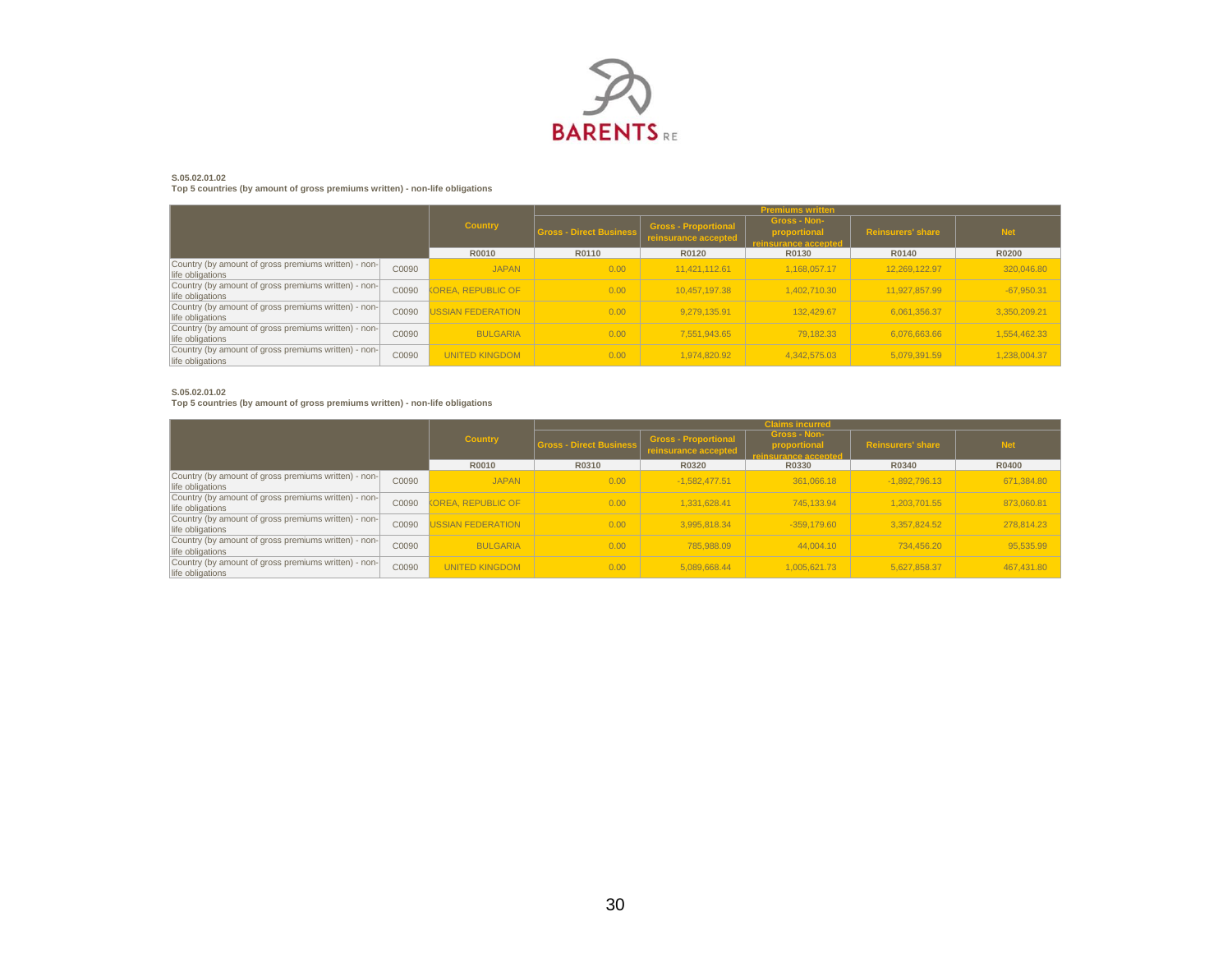

### **S.05.02.01.02**

**Top 5 countries (by amount of gross premiums written) - non-life obligations S.05.02.01.05**

**Top 5 countries (by amount of gross premiums written) - life obligations**

|                                                                     |       |                     |               | <b>Premiums written</b>  | <b>Premiums earned</b> |                   |                          |
|---------------------------------------------------------------------|-------|---------------------|---------------|--------------------------|------------------------|-------------------|--------------------------|
|                                                                     |       | <b>Country</b>      | <b>Gross</b>  | <b>Reinsurers' share</b> | <b>Mat</b>             | <b>Gross</b>      | <b>Reinsurers' share</b> |
|                                                                     |       | R0010               | R1410         | R <sub>1420</sub>        | R <sub>1500</sub>      | R <sub>1510</sub> | R <sub>1520</sub>        |
| Country (by amount of gross premiums written) - life<br>obligations | C0230 | <b>SAUDI ARABIA</b> | 17,807,880,34 | 16.209.515.22            | 1.598.365.12           | 8.695.795.58      | 7,913,736.15             |
| Country (by amount of gross premiums written) - life<br>obligations | C0230 | PORTUGAL            | 3.791.737.42  | 2.372.743.23             | 1.418.994.18           | 2.350.814.18      | 1,457,943.54             |
| Country (by amount of gross premiums written) - life<br>obligations | C0230 |                     |               |                          |                        |                   |                          |
| Country (by amount of gross premiums written) - life<br>obligations | C0230 |                     |               |                          |                        |                   |                          |
| Country (by amount of gross premiums written) - life<br>obligations | C0230 |                     |               |                          |                        |                   |                          |

#### **S.05.02.01.05**

**Top 5 countries (by amount of gross premiums written) - life obligations**

|                                                                     |       | <b>Country</b>      |                   | <b>Claims incurred</b> |                   |                   | <b>Changes in other technical pro</b> |
|---------------------------------------------------------------------|-------|---------------------|-------------------|------------------------|-------------------|-------------------|---------------------------------------|
|                                                                     |       |                     | <b>Gross</b>      | urers' shar            | <b>Mas</b>        | <b>Gross</b>      |                                       |
|                                                                     |       | R0010               | R <sub>1610</sub> | R <sub>1620</sub>      | R <sub>1700</sub> | R <sub>1710</sub> | R <sub>1720</sub>                     |
| Country (by amount of gross premiums written) - life<br>obligations | C0230 | <b>SAUDI ARABIA</b> | 10.853.703.05     | 9.882.491.56           | 971.211.49        | 0.00              | 0.00                                  |
| Country (by amount of gross premiums written) - life<br>obligations | C0230 | PORTUGAL            | 1,481,990.60      | 1,343,746.87           | 138.243.73        | 0.00              | 0.00                                  |
| Country (by amount of gross premiums written) - life<br>obligations | C0230 |                     |                   |                        |                   |                   |                                       |
| Country (by amount of gross premiums written) - life<br>obligations | C0230 |                     |                   |                        |                   |                   |                                       |
| Country (by amount of gross premiums written) - life<br>obligations | C0230 |                     |                   |                        |                   |                   |                                       |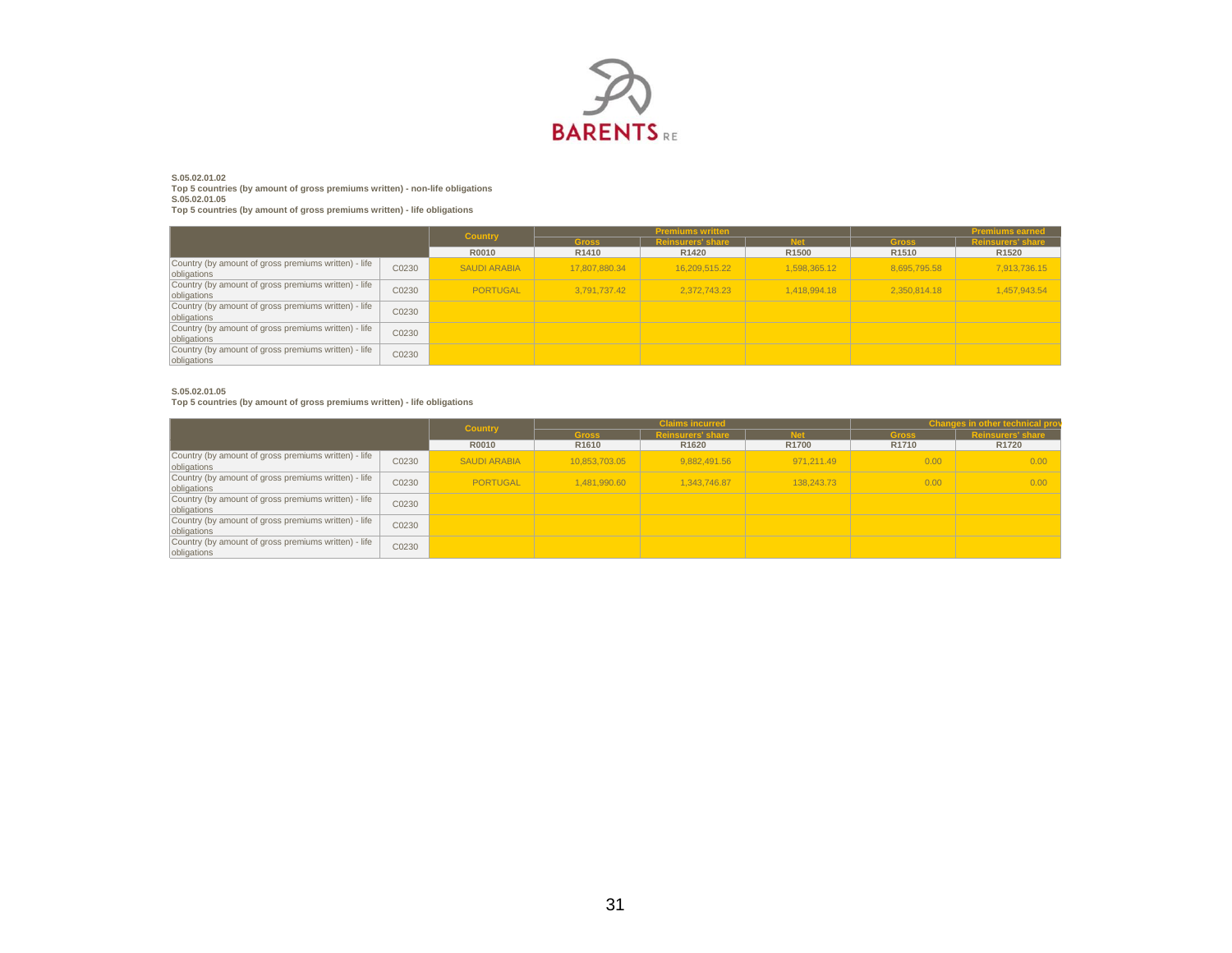

|                                |                                                     | <b>Premiums earned</b>                               |               |               |  |
|--------------------------------|-----------------------------------------------------|------------------------------------------------------|---------------|---------------|--|
| <b>Gross - Direct Business</b> | <b>Gross - Proportional</b><br>reinsurance accepted | Gross - Non-<br>proportional<br>reinsurance accepted |               | <b>Net</b>    |  |
| R0210                          | R0220                                               | R0230                                                | R0240         | R0300         |  |
| 0.00                           | 8.963.208.62                                        | 998.391.13                                           | 9.674.487.79  | 287,111.96    |  |
| 0.00                           | 10.034.953.19                                       | 1.234.128.48                                         | 11.407.626.89 | $-138.545.21$ |  |
| 0.00                           | 8.735.994.77                                        | 110.214.01                                           | 5.733.676.61  | 3.112.532.17  |  |
| 0.00                           | 6.179.044.66                                        | 71.990.18                                            | 5.052.010.80  | 1.199.024.05  |  |
| 0.00                           | 3.590.057.37                                        | 3.388.626.59                                         | 5.712.711.00  | 1.265.972.97  |  |

|                                |                                                     | <b>Changes in other technical provisions</b>                |                          |            |                          |
|--------------------------------|-----------------------------------------------------|-------------------------------------------------------------|--------------------------|------------|--------------------------|
| <b>Gross - Direct Business</b> | <b>Gross - Proportional</b><br>reinsurance accepted | <b>Gross - Non-</b><br>proportional<br>reinsurance accepted | <b>Reinsurers' share</b> | <b>Net</b> | <b>Expenses incurred</b> |
| R0410                          | R0420                                               | R0430                                                       | R0440                    | R0500      | R0550                    |
| 0.00                           | 0.00                                                | 0.00                                                        | 0.00                     | 0.00       | 0.00                     |
| 0.00                           | 0.00                                                | 0.00                                                        | 0.00                     | 0.00       | 0.00                     |
| 0.00                           | 0.00                                                | 0.00                                                        | 0.00                     | 0.00       | 0.00                     |
| 0.00                           | 0.00                                                | 0.00                                                        | 0.00                     | 0.00       | 0.00                     |
| 0.00                           | 0.00                                                | 0.00                                                        | 0.00                     | 0.00       | 0.00                     |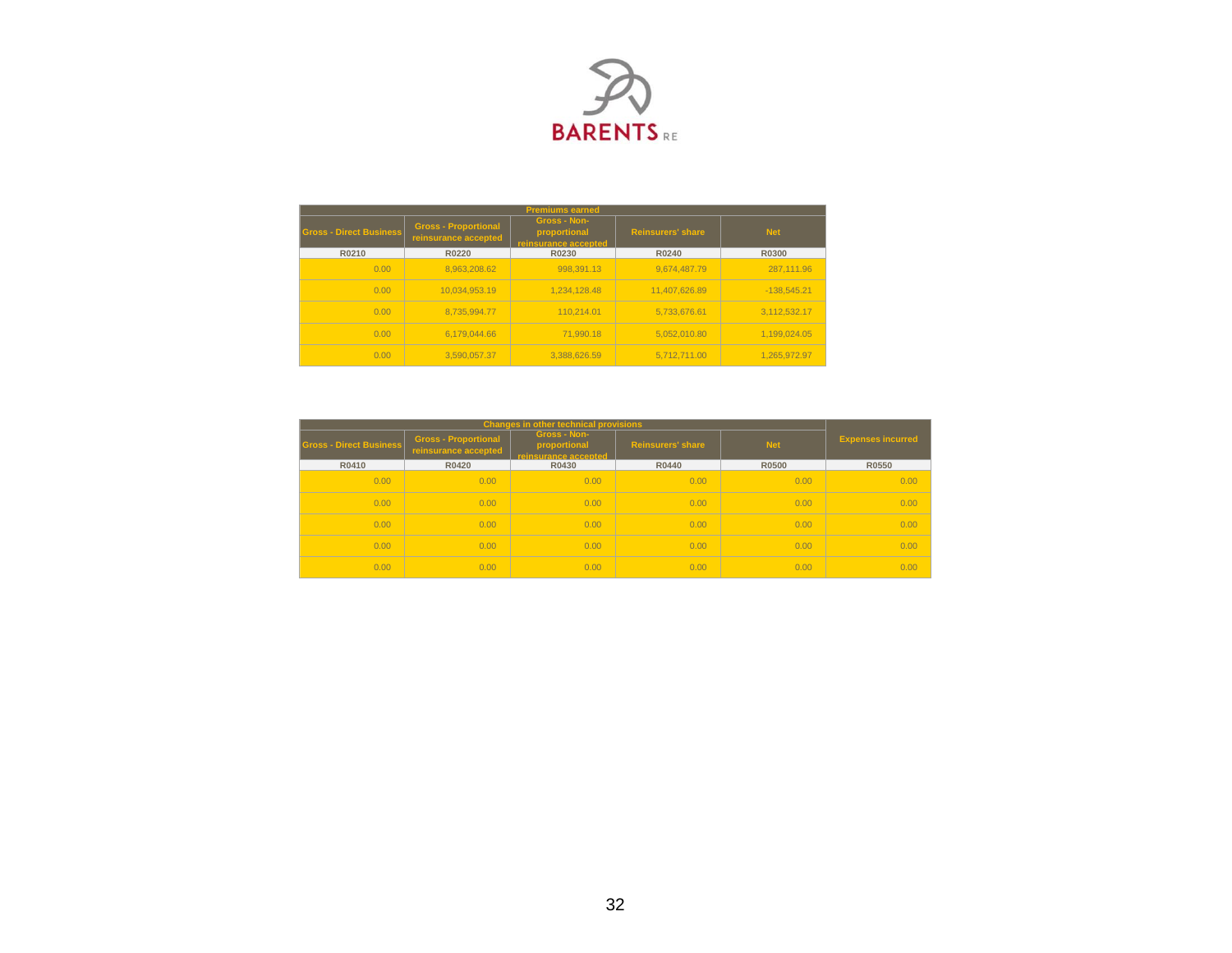



| <b>isions</b><br><b>Net</b> | <b>Expenses incurred</b> |
|-----------------------------|--------------------------|
| R1800                       | R1900                    |
| 0.00                        | 0.00                     |
| 0.00                        | 0.00                     |
|                             |                          |
|                             |                          |
|                             |                          |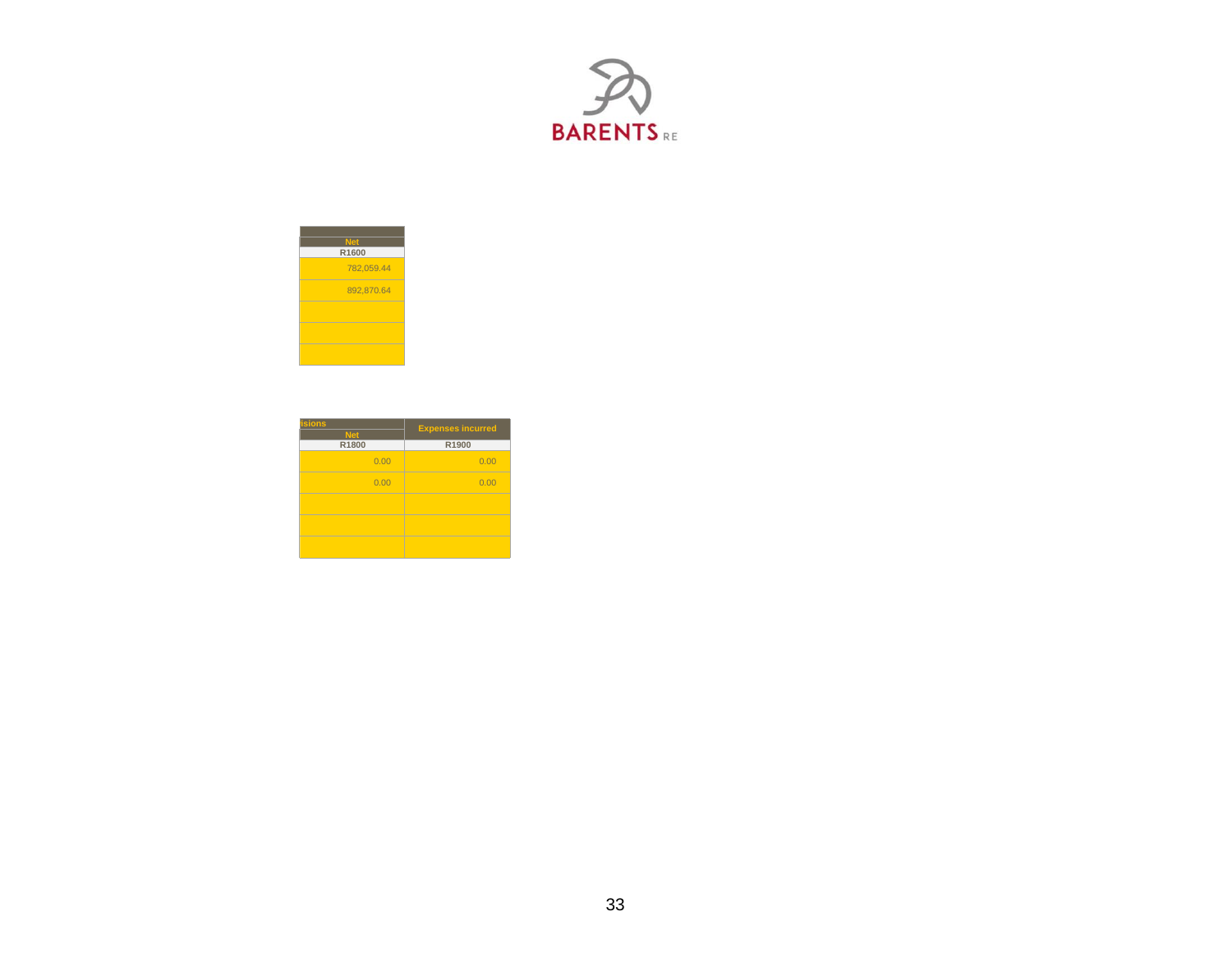

#### **S.23.01.01.01 Own funds**

|                                                                                                               |                | C0010                          | er 1 - unrestricted  <br>C0020 | C0030 | C0040        | C0050 |
|---------------------------------------------------------------------------------------------------------------|----------------|--------------------------------|--------------------------------|-------|--------------|-------|
|                                                                                                               |                |                                |                                |       |              |       |
| Basic own funds before deduction for participations in<br>other financial sector as foreseen in article 68 of |                |                                |                                |       |              |       |
| Delegated Regulation 2015/35                                                                                  |                |                                |                                |       |              |       |
|                                                                                                               |                |                                |                                |       |              |       |
| Ordinary share capital (gross of own shares)<br>Share premium account related to ordinary share               | R0010          | 29,228,062.25                  | 29,228,062.25                  |       |              |       |
| capital                                                                                                       | R0030          | 0.00                           |                                |       |              |       |
| Initial funds, members' contributions or the                                                                  |                |                                |                                |       |              |       |
| equivalent basic own - fund item for mutual and<br>mutual-type undertakings                                   | R0040          | 0.00                           |                                |       |              |       |
| Subordinated mutual member accounts                                                                           | R0050          | 0.00                           |                                | 0.00  | 0.00         | 0.00  |
| Surplus funds                                                                                                 | R0070          | 0.00                           |                                |       |              |       |
| Preference shares                                                                                             | R0090          | 0.00                           |                                | 0.00  | 0.00         | 0.00  |
| Share premium account related to preference                                                                   | R0110          | 0.00                           |                                |       |              |       |
| shares<br>Reconciliation reserve                                                                              | R0130          | 14,437,072.27                  |                                |       |              |       |
| Subordinated liabilities                                                                                      | R0140          | 0.00                           | 14,437,072.27                  | 0.00  | 0.00         | 0.00  |
| An amount equal to the value of net deferred tax                                                              |                |                                |                                |       |              |       |
| assets                                                                                                        | R0160          | 0.00                           |                                |       |              | 0.00  |
| Other own fund items approved by the<br>supervisory authority as basic own funds not<br>specified above       | R0180          | 0.00                           | 0.00                           | 0.00  | 0.00         | 0.00  |
| Own funds from the financial statements that should                                                           |                |                                |                                |       |              |       |
| not be represented by the reconciliation reserve and                                                          |                |                                |                                |       |              |       |
| do not meet the criteria to be classified as Solvency II                                                      |                |                                |                                |       |              |       |
| own funds                                                                                                     |                |                                |                                |       |              |       |
| Own funds from the financial statements that                                                                  |                |                                |                                |       |              |       |
| should not be represented by the reconciliation                                                               |                |                                |                                |       |              |       |
| reserve and do not meet the criteria to be                                                                    | R0220          | 0.00                           |                                |       |              |       |
| classified as Solvency II own funds                                                                           |                |                                |                                |       |              |       |
| Deductions                                                                                                    |                |                                |                                |       |              |       |
| Deductions for participations in financial and                                                                |                |                                |                                |       |              |       |
| credit institutions                                                                                           | R0230          | 0.00                           | 0.00                           | 0.00  | 0.00         |       |
| Total basic own funds after deductions                                                                        | R0290          | 43,665,134.52                  | 43,665,134.52                  | 0.00  | 0.00         | 0.00  |
| Ancillary own funds                                                                                           |                |                                |                                |       |              |       |
| Unpaid and uncalled ordinary share capital                                                                    | R0300          | 0.00                           |                                |       | 0.00         |       |
| callable on demand                                                                                            |                |                                |                                |       |              |       |
| Unpaid and uncalled initial funds, members'<br>contributions or the equivalent basic own fund                 |                |                                |                                |       |              |       |
| item for mutual and mutual - type undertakings,                                                               | R0310          | 0.00                           |                                |       | 0.00         |       |
| callable on demand                                                                                            |                |                                |                                |       |              |       |
| Unpaid and uncalled preference shares callable                                                                |                |                                |                                |       |              |       |
| on demand                                                                                                     | R0320          | 0.00                           |                                |       | 0.00         | 0.00  |
| A legally binding commitment to subscribe and                                                                 | R0330          | 0.00                           |                                |       | 0.00         | 0.00  |
| pay for subordinated liabilities on demand                                                                    |                |                                |                                |       |              |       |
| Letters of credit and guarantees under Article                                                                | R0340          | 0.00                           |                                |       | 0.00         |       |
| 96(2) of the Directive 2009/138/EC                                                                            |                |                                |                                |       |              |       |
| Letters of credit and guarantees other than under<br>Article 96(2) of the Directive 2009/138/EC               | R0350          | 0.00                           |                                |       | 0.00         | 0.00  |
|                                                                                                               |                |                                |                                |       |              |       |
| Supplementary members calls under first                                                                       |                |                                |                                |       |              |       |
| subparagraph of Article 96(3) of the Directive<br>2009/138/EC                                                 | R0360          | 0.00                           |                                |       | 0.00         |       |
| Supplementary members calls - other than under                                                                |                |                                |                                |       |              |       |
| first subparagraph of Article 96(3) of the                                                                    | R0370          | 0.00                           |                                |       | 0.00         | 0.00  |
| Directive 2009/138/EC                                                                                         |                |                                |                                |       |              |       |
| Other ancillary own funds                                                                                     | R0390          | 0.00                           |                                |       | 0.00         | 0.00  |
| Total ancillary own funds                                                                                     | R0400          | 0.00                           |                                |       | 0.00         | 0.00  |
| Available and eligible own funds                                                                              |                |                                |                                |       |              |       |
| Total available own funds to meet the SCR                                                                     | R0500          | 43,665,134.52                  | 43,665,134.52                  | 0.00  | 0.00         | 0.00  |
| Total available own funds to meet the MCR                                                                     | R0510          | 43,665,134.52                  | 43,665,134.52                  | 0.00  | 0.00         |       |
| Total eligible own funds to meet the SCR                                                                      | R0540<br>R0550 | 43,665,134.52<br>43,665,134.52 | 43,665,134.52<br>43,665,134.52 | 0.00  | 0.00<br>0.00 | 0.00  |
| Total eligible own funds to meet the MCR<br><b>SCR</b>                                                        | R0580          | 33,675,825.82                  |                                | 0.00  |              |       |
| <b>MCR</b>                                                                                                    | R0600          | 8,418,956.46                   |                                |       |              |       |
| Ratio of Eligible own funds to SCR                                                                            | R0620          | 129.66%                        |                                |       |              |       |
| Ratio of Eligible own funds to MCR                                                                            | R0640          | 518.65%                        |                                |       |              |       |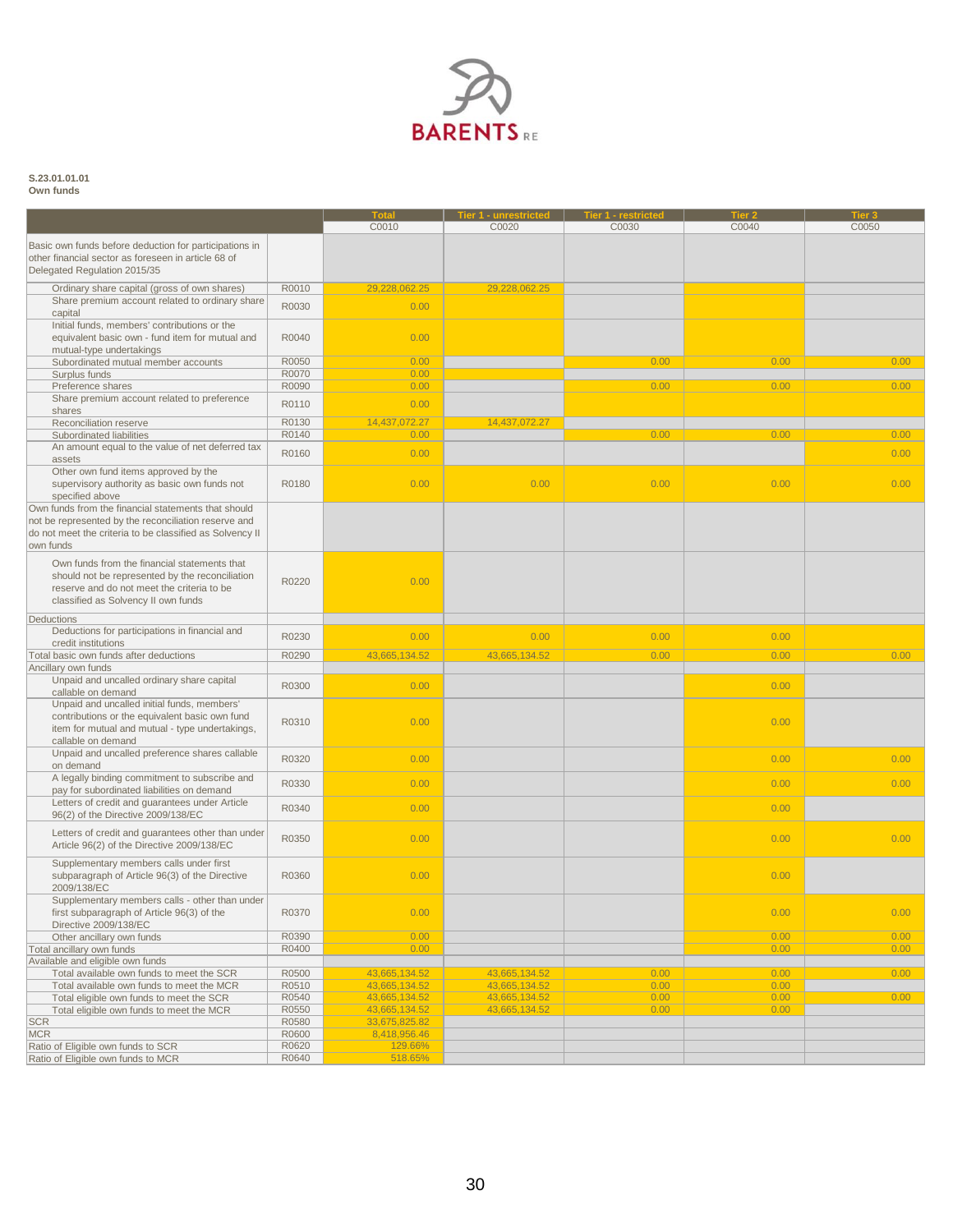

#### **S.23.01.01.02 Reconciliation reserve**

|                                                                                                                   |                    | C0060         |
|-------------------------------------------------------------------------------------------------------------------|--------------------|---------------|
| Reconciliation reserve                                                                                            |                    |               |
| Excess of assets over liabilities                                                                                 | R0700              | 37.529.958.48 |
| Own shares (held directly and indirectly)                                                                         | R0710              |               |
| Foreseeable dividends, distributions and charges                                                                  | R0720              |               |
| Other basic own fund items                                                                                        | R0730              | 29.228.062.25 |
| Adjustment for restricted own fund items in<br>respect of matching adjustment portfolios and<br>ring fenced funds | R <sub>0</sub> 740 | 0.00          |
| Reconciliation reserve                                                                                            | R0760              | 8.301.896.23  |
| <b>Expected profits</b>                                                                                           |                    |               |
| Expected profits included in future premiums<br>(EPIFP) - Life business                                           | R0770              |               |
| Expected profits included in future premiums<br>(EPIFP) - Non-life business                                       | R0780              |               |
| Total Expected profits included in future premiums<br>(EPIFP)                                                     | R0790              | n nn          |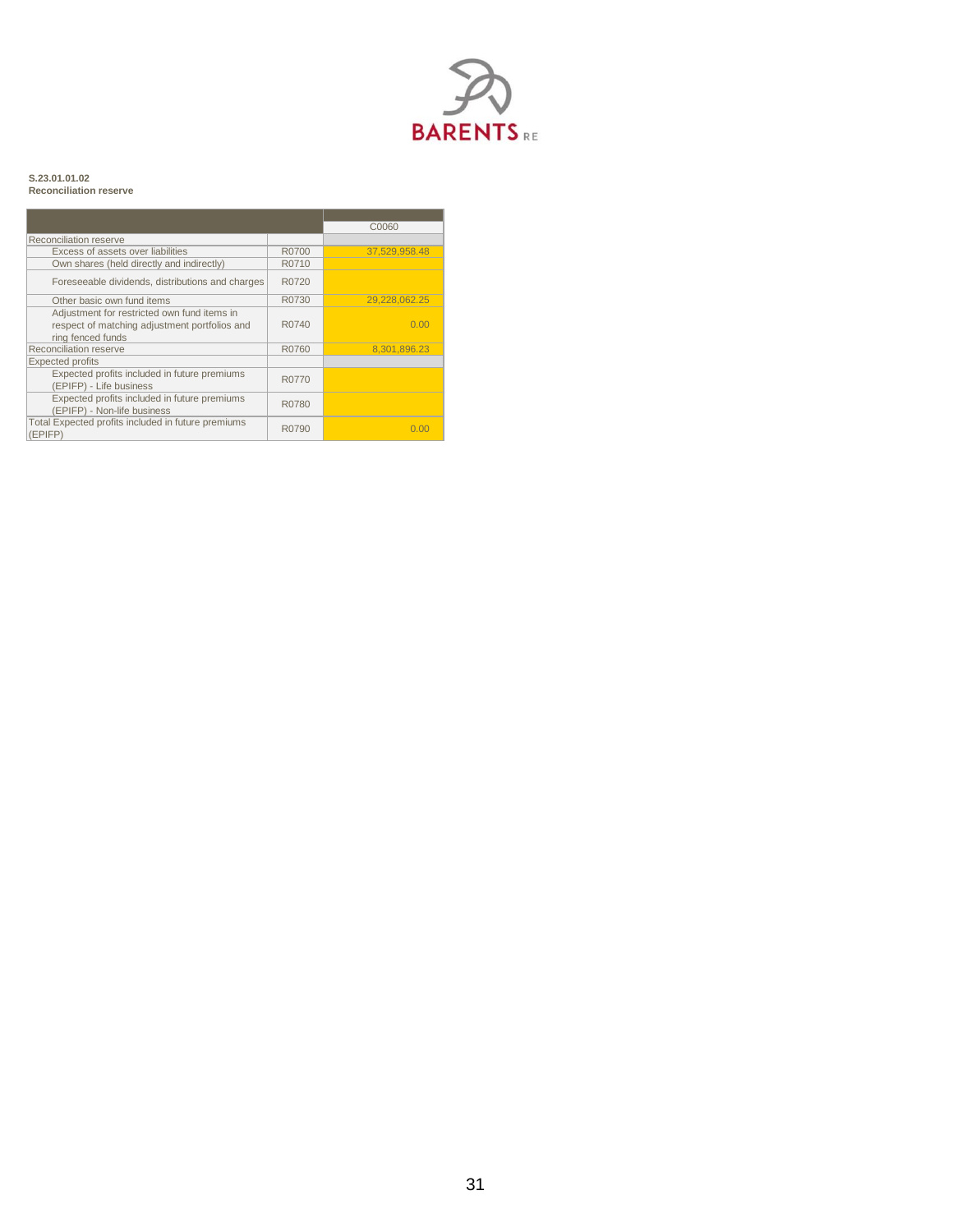

#### **S.23.02.01.01 Basic own funds**

|                                                         |       |               | <b>Tier 1</b> |                       | Tier 2 |                        |        |
|---------------------------------------------------------|-------|---------------|---------------|-----------------------|--------|------------------------|--------|
|                                                         |       | <b>Total</b>  |               | Of which counted unde |        | Of which counted under | Tier 3 |
|                                                         |       |               |               | transitionals         |        | transitionals          |        |
|                                                         |       | C0010         | C0020         | C0030                 | C0040  | C0050                  | C0060  |
| Ordinary share capital                                  |       |               |               |                       |        |                        |        |
| Paid in                                                 | R0010 | 29.228.062.25 | 29,228,062.25 |                       |        |                        |        |
| Called up but not yet paid in                           | R0020 | 0.00          |               |                       | 0.00   |                        |        |
| Own shares held                                         | R0030 | 0.00          | 0.00          |                       |        |                        |        |
| Total ordinary share capital                            | R0100 | 29,228,062.25 | 29,228,062.25 |                       |        |                        |        |
| Initial funds, members' contributions or the equivalent |       |               |               |                       |        |                        |        |
| basic own - fund item for mutual and mutual type        |       |               |               |                       |        |                        |        |
| undertakings                                            |       |               |               |                       |        |                        |        |
| Paid in                                                 | R0110 | 0.00          | 0.00          |                       |        |                        |        |
| Called up but not yet paid in                           | R0120 | 0.00          |               |                       | 0.00   |                        |        |
| Total initial fund members' contributions or the        |       |               |               |                       |        |                        |        |
| equivalent basic own fund item for mutual and mutual    | R0200 | 0.00          | 0.00          |                       |        |                        |        |
| type undertakings                                       |       |               |               |                       |        |                        |        |
| Subordinated mutual members accounts                    |       |               |               |                       |        |                        |        |
| Dated subordinated                                      | R0210 | 0.00          | 0.00          | 0.00                  | 0.00   | 0.00                   | 0.00   |
| Undated subordinated with a call option                 | R0220 | 0.00          | 0.00          | 0.00                  | 0.00   | 0.00                   | 0.00   |
| Undated subordinated with no contractual                | R0230 | 0.00          | 0.00          | 0.00                  | 0.00   | 0.00                   | 0.00   |
| opportunity to redeem                                   |       |               |               |                       |        |                        |        |
| Total subordinated mutual members accounts              | R0300 | 0.00          | 0.00          | 0.00                  | 0.00   | 0.00                   | 0.00   |
| Preference shares                                       |       |               |               |                       |        |                        |        |
| Dated preference shares                                 | R0310 | 0.00          | 0.00          | 0.00                  | 0.00   | 0.00                   | 0.00   |
| Undated preference shares with a call option            | R0320 | 0.00          | 0.00          | 0.00                  | 0.00   | 0.00                   | 0.00   |
| Undated preference shares with no contractual           | R0330 | 0.00          | 0.00          | 0.00                  | 0.00   | 0.00                   | 0.00   |
| opportunity to redeem                                   |       |               |               |                       |        |                        |        |
| Total preference shares                                 | R0400 | 0.00          | 0.00          | 0.00                  | 0.00   | 0.00                   | 0.00   |
| Subordinated liabilities                                |       |               |               |                       |        |                        |        |
| Dated subordinated liabilities                          | R0410 | 0.00          | 0.00          | 0.00                  | 0.00   | 0.00                   | 0.00   |
| Undated subordinated liabilities with a                 | R0420 | 0.00          | 0.00          | 0.00                  | 0.00   | 0.00                   | 0.00   |
| contractual opportunity to redeem                       |       |               |               |                       |        |                        |        |
| Undated subordinated liabilities with no                | R0430 | 0.00          | 0.00          | 0.00                  | 0.00   | 0.00                   | 0.00   |
| contractual opportunity to redeem                       |       |               |               |                       |        |                        |        |
| <b>Total subordinated liabilities</b>                   | R0500 | 0.00          | 0.00          | 0.00                  | 0.00   | 0.00                   | 0.00   |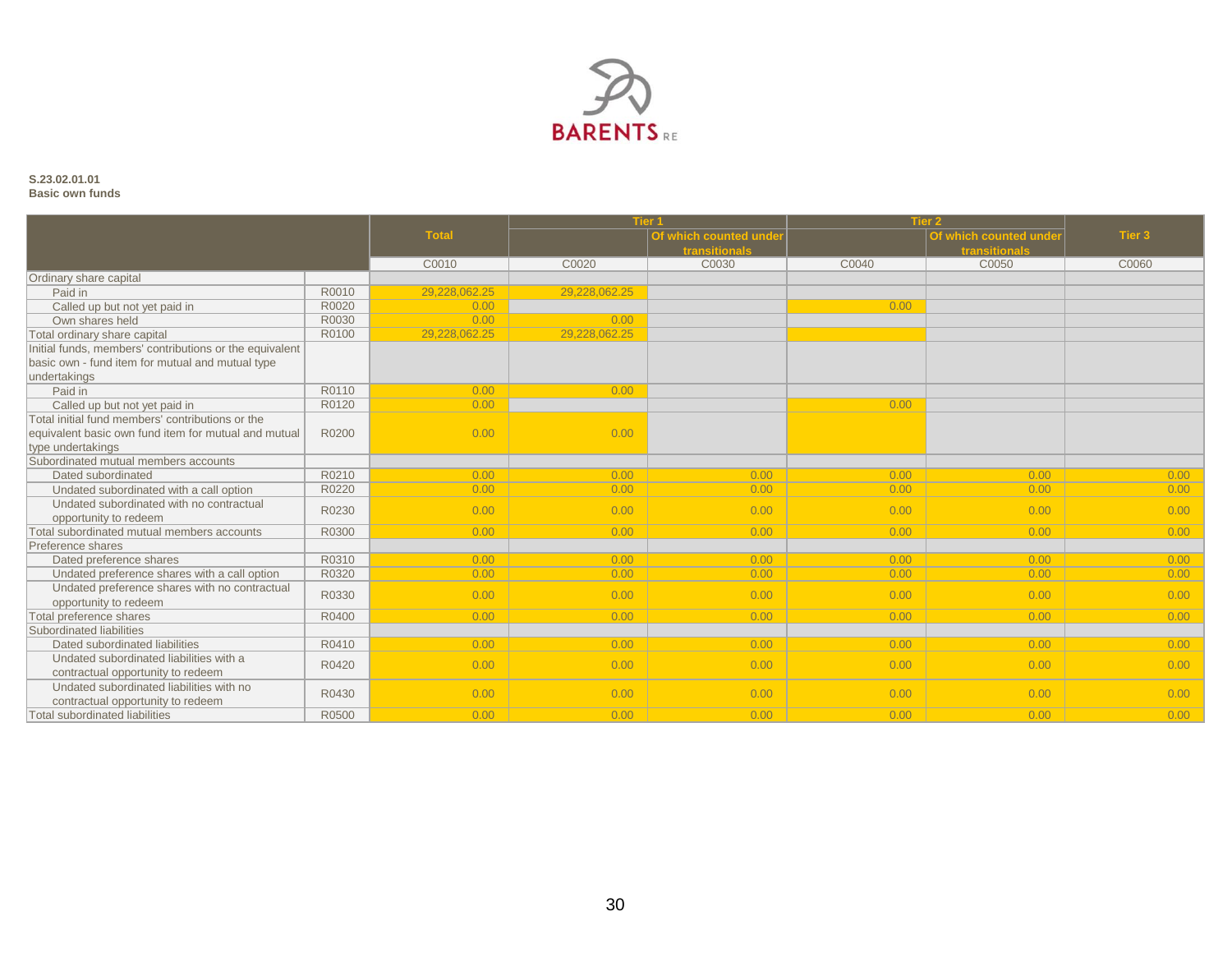

### **S.25.01.01.01 Basic Solvency Capital Requirement**

|                                           |       | <b>Net solvency capital</b> |                  | <b>Allocation from</b><br>Gross solvency capital adjustments due to RFF |
|-------------------------------------------|-------|-----------------------------|------------------|-------------------------------------------------------------------------|
|                                           |       | requirement                 | requirement      | and Matching<br>adjustments portfolios                                  |
|                                           |       | C <sub>00</sub> 30          | C0040            | C0050                                                                   |
| Market risk                               | R0010 | 7,257,851.50                | 7,257,851.50     |                                                                         |
| Counterparty default risk                 | R0020 | 19,962,861.66               | 19,962,861.66    |                                                                         |
| Life underwriting risk                    | R0030 | 1,529,200.59                | 1,529,200.59     |                                                                         |
| Health underwriting risk                  | R0040 | 41,703.85                   | 41,703.85        |                                                                         |
| Non-life underwriting risk                | R0050 | 14,465,083.52               | 14,465,083.52    |                                                                         |
| Diversification                           | R0060 | $-10,122,361.48$            | $-10,122,361.48$ |                                                                         |
| Intangible asset risk                     | R0070 | 0.00                        | 0.00             |                                                                         |
| <b>Basic Solvency Capital Requirement</b> | R0100 | 33,134,339.64               | 33,134,339.64    |                                                                         |

# **S.25.01.01.02**

### **Calculation of Solvency Capital Requirement**

|                                                                                                     |       | <b>Value</b>    |
|-----------------------------------------------------------------------------------------------------|-------|-----------------|
|                                                                                                     |       | C0100           |
| Adjustment due to RFF/MAP nSCR aggregation                                                          | R0120 |                 |
| Operational risk                                                                                    | R0130 | 5,084,575.17    |
| Loss-absorbing capacity of technical provisions                                                     | R0140 | 0.00            |
| Loss-absorbing capacity of deferred taxes                                                           | R0150 | $-4,543,088.99$ |
| Capital requirement for business operated in<br>accordance with Art. 4 of Directive 2003/41/EC      | R0160 |                 |
| Solvency Capital Requirement excluding capital add-<br>on                                           | R0200 | 33,675,825.82   |
| Capital add-on already set                                                                          | R0210 |                 |
| Solvency capital requirement                                                                        | R0220 | 33,675,825.82   |
| Other information on SCR                                                                            |       |                 |
| Capital requirement for duration-based equity<br>risk sub-module                                    | R0400 |                 |
| <b>Total amount of Notional Solvency Capital</b><br>Requirements for remaining part                 | R0410 |                 |
| <b>Total amount of Notional Solvency Capital</b><br>Requirements for ring fenced funds              | R0420 |                 |
| <b>Total amount of Notional Solvency Capital</b><br>Requirements for matching adjustment portfolios | R0430 |                 |
| Diversification effects due to RFF nSCR<br>aggregation for article 304                              | R0440 |                 |
| Method used to calculate the adjustment due to<br>RFF/MAP nSCR aggregation                          | R0450 |                 |
| Net future discretionary benefits                                                                   | R0460 |                 |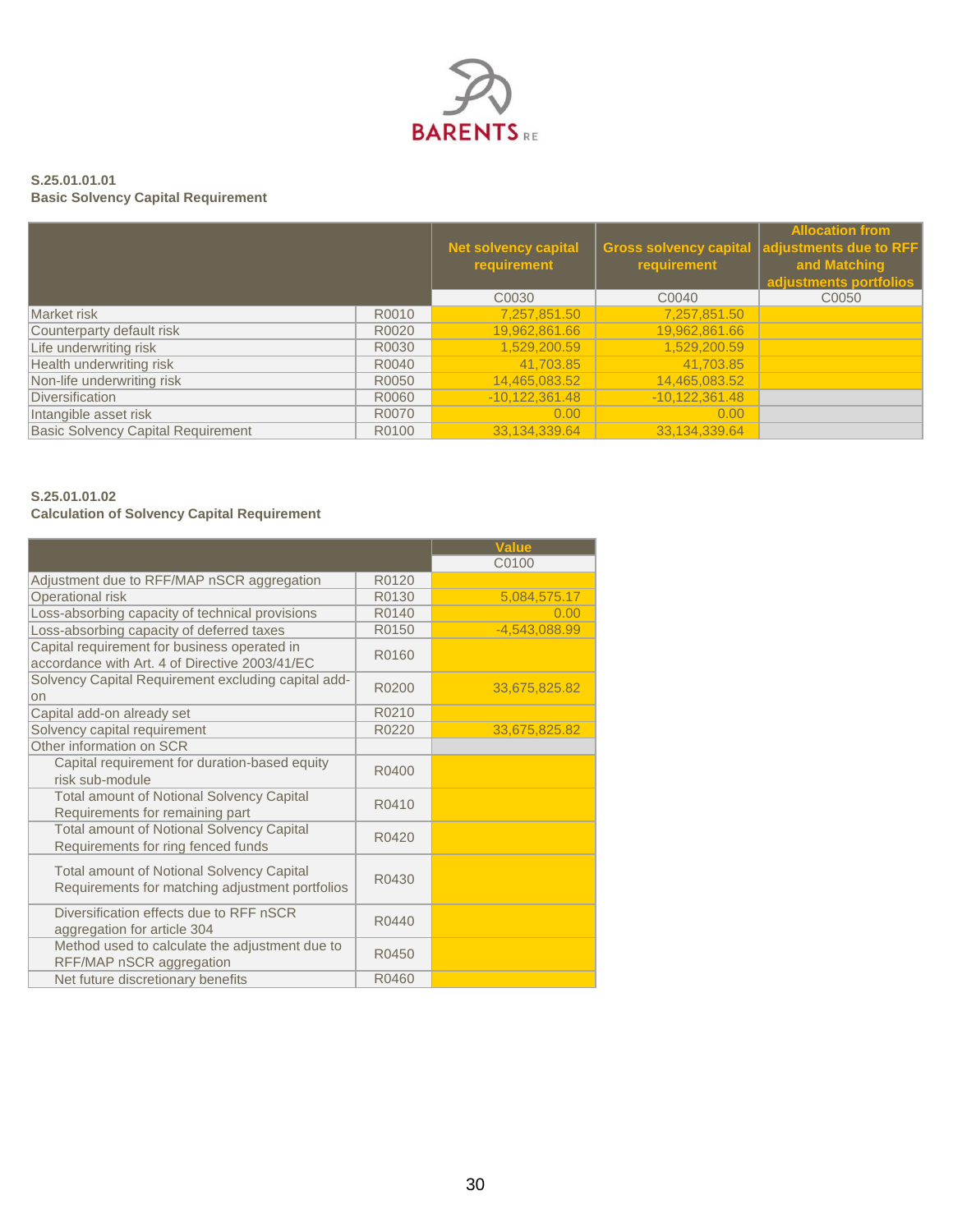

### **S.28.01.01.01**

**Linear formula component for non-life insurance and reinsurance obligations**

|                     |       | <b>MCR components</b> |
|---------------------|-------|-----------------------|
|                     |       | C0010                 |
| <b>MCRNL Result</b> | R0010 | 4,301,147.15          |

### **S.28.01.01.02 Background information**

|                                                                             | <b>Background information</b> |                                                                           |                                                                   |  |
|-----------------------------------------------------------------------------|-------------------------------|---------------------------------------------------------------------------|-------------------------------------------------------------------|--|
|                                                                             |                               | Net (of reinsurance/SPV)<br>best estimate and TP<br>calculated as a whole | Net (of reinsurance)<br>written premiums in the<br>last 12 months |  |
|                                                                             |                               | C0020                                                                     | C0030                                                             |  |
| Medical expense insurance and proportional<br>reinsurance                   | R0020                         | 0.00                                                                      | 0.00                                                              |  |
| Income protection insurance and proportional<br>reinsurance                 | R0030                         | 0.00                                                                      | 0.00                                                              |  |
| Workers' compensation insurance and proportional<br>reinsurance             | R0040                         | 0.00                                                                      | 0.00                                                              |  |
| Motor vehicle liability insurance and proportional<br>reinsurance           | R0050                         | 0.00                                                                      | 0.00                                                              |  |
| Other motor insurance and proportional reinsurance                          | R0060                         | 0.00                                                                      | 0.00                                                              |  |
| Marine, aviation and transport insurance and<br>proportional reinsurance    | R0070                         | 9,834,916.64                                                              | 10,928,858.74                                                     |  |
| Fire and other damage to property insurance and<br>proportional reinsurance | R0080                         | 0.00                                                                      | 0.00                                                              |  |
| General liability insurance and proportional<br>reinsurance                 | R0090                         | 175,136.70                                                                | 1,592,326.88                                                      |  |
| Credit and suretyship insurance and proportional<br>reinsurance             | R0100                         | 986,623.78                                                                | 1,705,936.42                                                      |  |
| Legal expenses insurance and proportional<br>reinsurance                    | R0110                         | 0.00                                                                      | 0.00                                                              |  |
| Assistance and proportional reinsurance                                     | R0120                         | 0.00                                                                      | 0.00                                                              |  |
| Miscellaneous financial loss insurance and<br>proportional reinsurance      | R0130                         | 7,632.03                                                                  | 0.00                                                              |  |
| Non-proportional health reinsurance                                         | R0140                         | 33.54                                                                     | 0.00                                                              |  |
| Non-proportional casualty reinsurance                                       | R0150                         | 243,409.34                                                                | 1,025,300.19                                                      |  |
| Non-proportional marine, aviation and transport<br>reinsurance              | R0160                         | 1,268,136.26                                                              | 2,521,863.43                                                      |  |
| Non-proportional property reinsurance                                       | R0170                         | 355,644.09                                                                | 1,580,825.75                                                      |  |